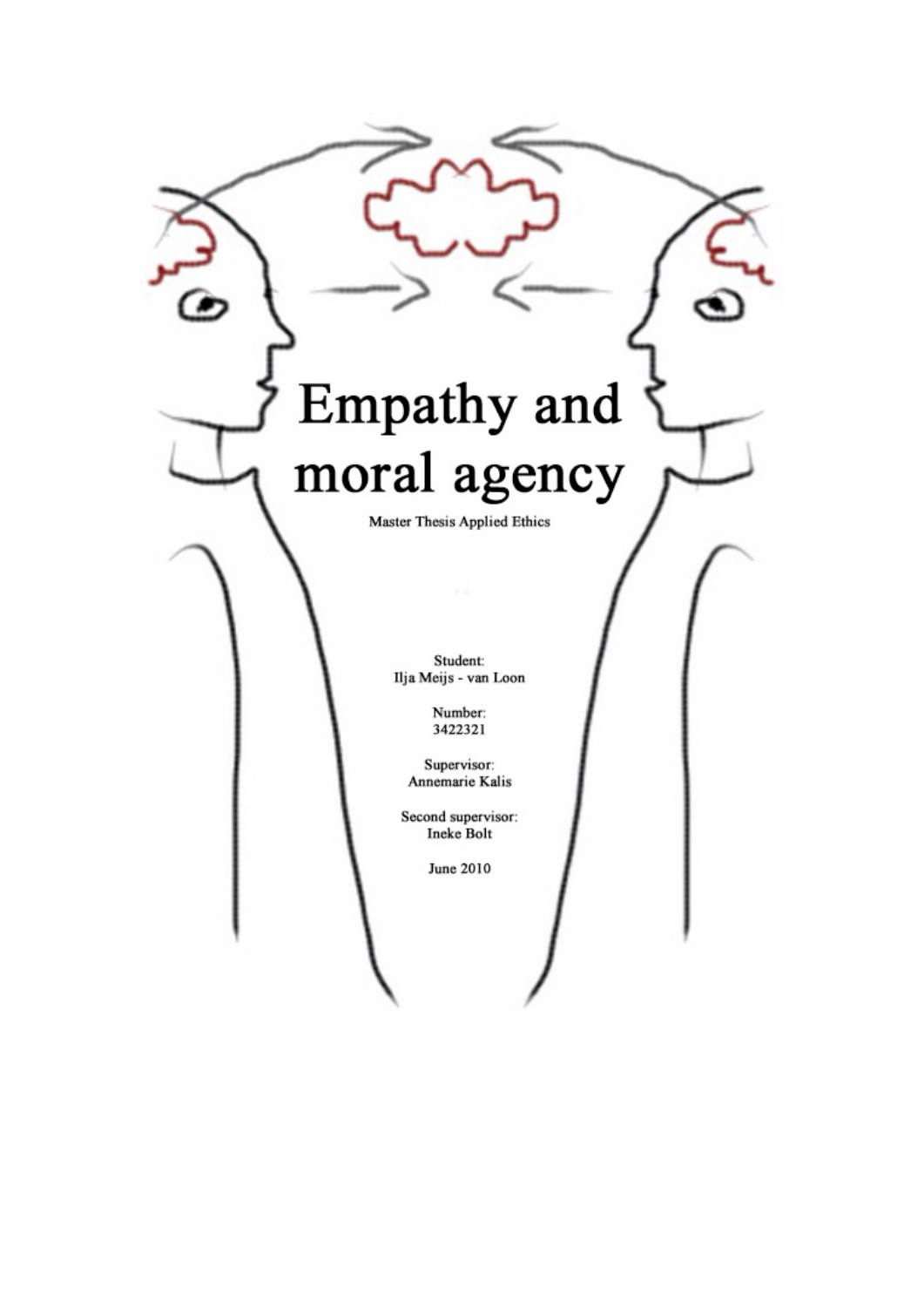# **Content**

| Introduction                                                     | $\overline{3}$ |  |
|------------------------------------------------------------------|----------------|--|
| $1 -$ Moral agency                                               |                |  |
| $1.1 - \text{Agency}$ and action                                 | 7              |  |
| $1.2 -$ Agency and rationality                                   | 8              |  |
| $1.3$ – The capacity of reason                                   | 10             |  |
| 1.4 – Moral agency and affect                                    | 11             |  |
| $2$ – The moral domain                                           | 12             |  |
| $2.1 -$ Moral emotions                                           | 13             |  |
| $2.2 -$ Our moral sense                                          | 15             |  |
| $3 -$ Empathy                                                    | 17             |  |
| 4 – Autism: dysfunction of empathy                               | 19             |  |
| $5 -$ Evolution of empathy                                       | 20             |  |
| $5.1$ – The social context of morality                           | 21             |  |
| 5.2 – Empathy as an evolutionary capacity                        | 23             |  |
| 5.3 – Identification and imitation                               | 25             |  |
| 5.4 – Mirror neurons and imagination                             | 26             |  |
| 5.5 – The co-emergence hypothesis and the discovery of VEN-cells | 27             |  |
| 6 – The relation between empathy and moral agency                |                |  |
| $6.1$ – Meaningful vs. meaningless behaviour                     | 29             |  |
| $6.2$ – Understanding intentions                                 | 30             |  |
| $6.3$ – Different levels of empathy                              | 31             |  |
| 6.4 – Twofold relation between empathy and moral agency          | 33             |  |
| 7 – Empathy as a prerequisite for moral agency                   | 33             |  |
| $7.1 -$ Autism and morality                                      | 33             |  |
| 7.2 – Prerequisite or not?                                       | 35             |  |
| Conclusion                                                       |                |  |
|                                                                  |                |  |
| Summary                                                          | 40             |  |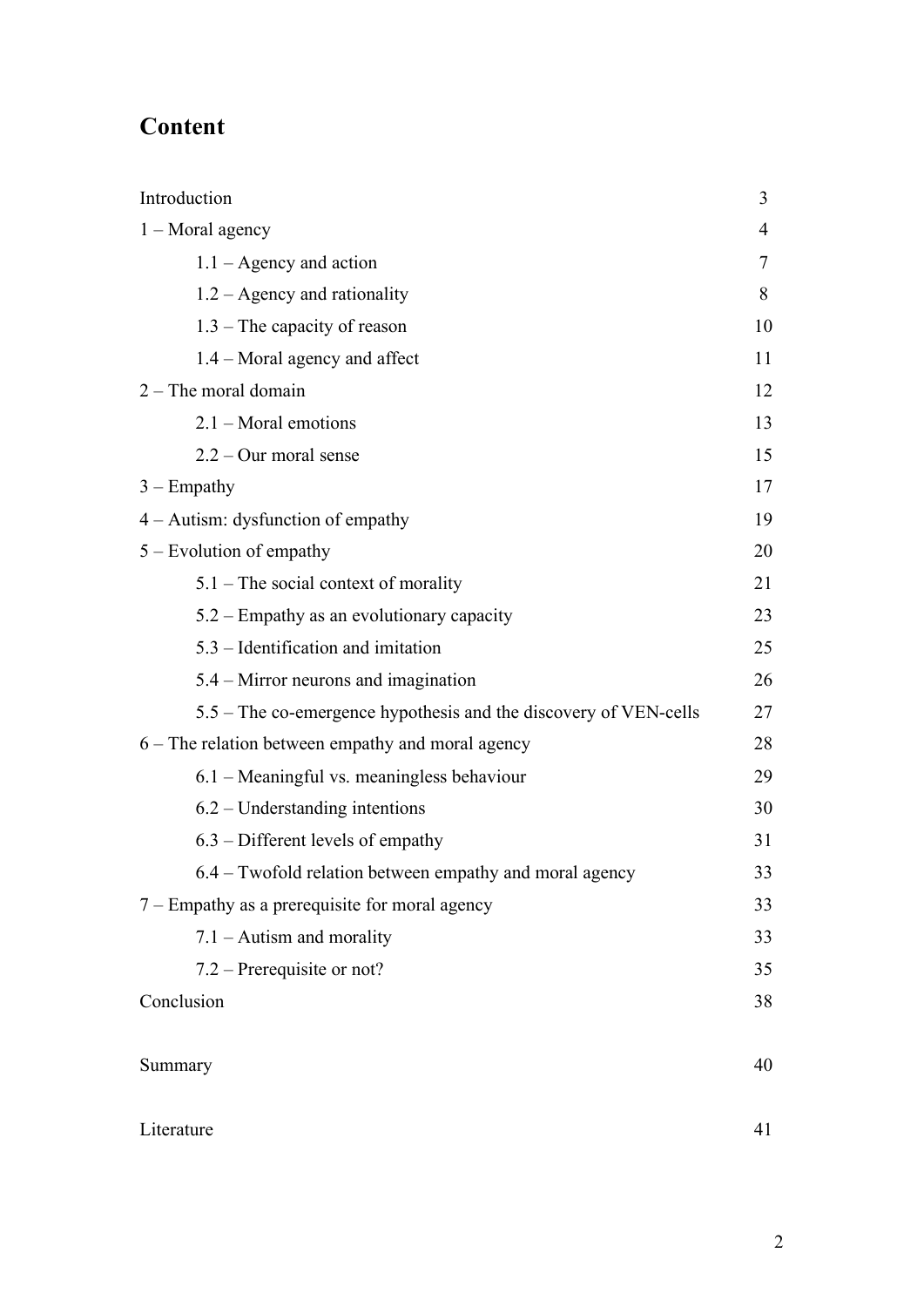## **Introduction**

In this thesis I will discuss the role of empathy for ethics. More specifically, I will give an answer to the question: *"Is the capacity for empathy a prerequisite for moral agency?"*

The general aim of my thesis is to learn more about the moral importance of empathy and about the 'nature' of moral agency. This means that the definition of moral agency at the beginning of the thesis should be seen as a working definition, because my idea is that it is not exactly clear what moral agency is, or more specifically who can be called a moral agent. I hope that exploring the significance of the ability for empathy will tell us some more about when a certain being can be called a moral agent.

In the background of this thesis you will find the old Humean-Kantian debate about the relative role of emotions and reason for moral agency. I will look at displays of empathy in other animals; specifically the great apes and I will look at the lack of empathy in certain types of human beings, specifically people with Autism Spectrum Syndrome (ASS).

I will make use of psychological and philosophical sources in this thesis. Psychology uses empirical data. Philosophy (in my opinion) has the task to guide the empirical sciences (and be itself guided by them). Philosophy is a reflective discipline. Psychologists can make assumptions about morality that philosophers may not. For instance, psychologists may seek to find ways to correct psychopathic behaviour, assuming that it is bad behaviour that needs to be corrected, just because it is established as such in society, by criminal law for instance. Philosophers are not allowed to assume these kinds of things, they need to give arguments that justify or at least make plausible why or that psychopathic behaviour is bad.

To come to an answer to the question whether empathy is a prerequisite for moral agency I will first explore the concept of moral agency. I will give a definition of action and I will distinguish it from mere behaviour. I will discuss the importance of rationality and reason in this context and I will explain that the affective component of moral agency should not be contrasted with the rational component, but rather it should be seen as part of the same package.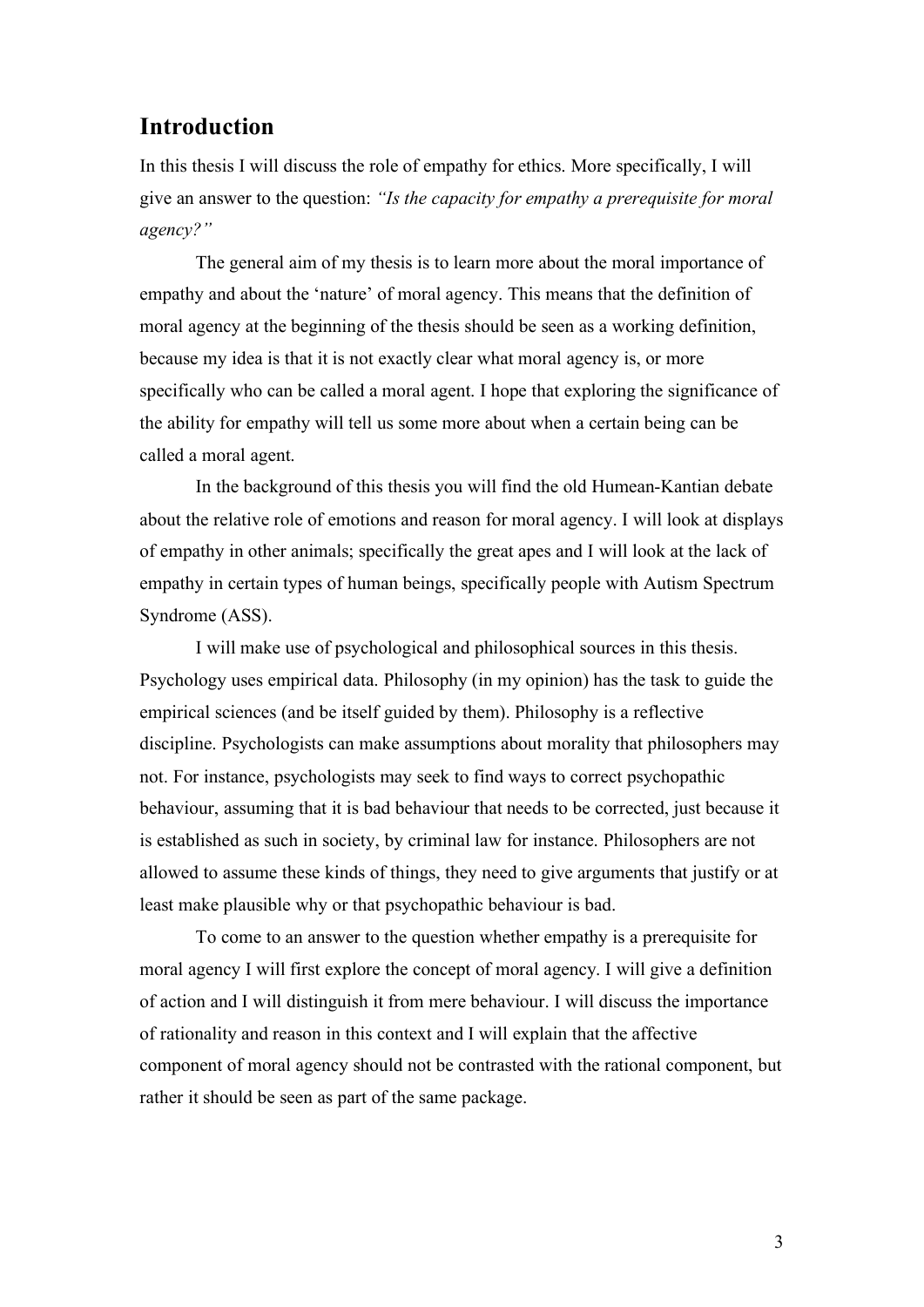To explain the role of the affective component for moral agency I will introduce the concept of the 'moral domain' and the functions of the moral emotions and our moral sense.

I propose to see 'empathy' as a group of evolved capacities that have a strong relation with moral agency. I will discuss what empathy is and what dysfunction of empathy results in. I will explain why the evolution of empathy leads to the capacity of moral agency by emphasising the importance of the social context of morality.

By discussing the various ways in which empathy can show itself and by discussing empathy in other social animals as well as the lack of empathy in human adults with ASS I will come to the conclusion that empathy can indeed be seen as a prerequisite for moral agency in theory, but that the practical consequences of doing so are probably to large for society to really adopt this view.

# **1 - Moral agency**

The notion of agency is frequently associated with notions of rationality, freedom and moral responsibility. Calling someone an agent means that you are making a normative statement, it means that you are saying that certain norms apply to that being. Only agents can be held morally responsible. Understanding each other as agents makes certain interpersonal relations possible. (Kalis 2009, p. 42) Seeing the other as an agent and being seen by others as an agent are important features of our social life. These are features that are problematic for people with ASS, as we shall see later on.

Agency is the best candidate for ascriptions of moral responsibility. Agents are the least controversial class of beings that should be subjects of moral concern. Therefore, morally speaking, a lot depends on whether or not you are part of the group of agents.

It is not my aim to give a definite answer to the question who belongs to the class of agents and who doesn't. My aim is to contribute to an understanding of moral agency by focussing the attention on another aspect that might be important in order to speak of moral behaviour in general, and that is: the capacity for empathy.

According to Rottschaefer any adequate theory of moral agency needs to answer four central questions: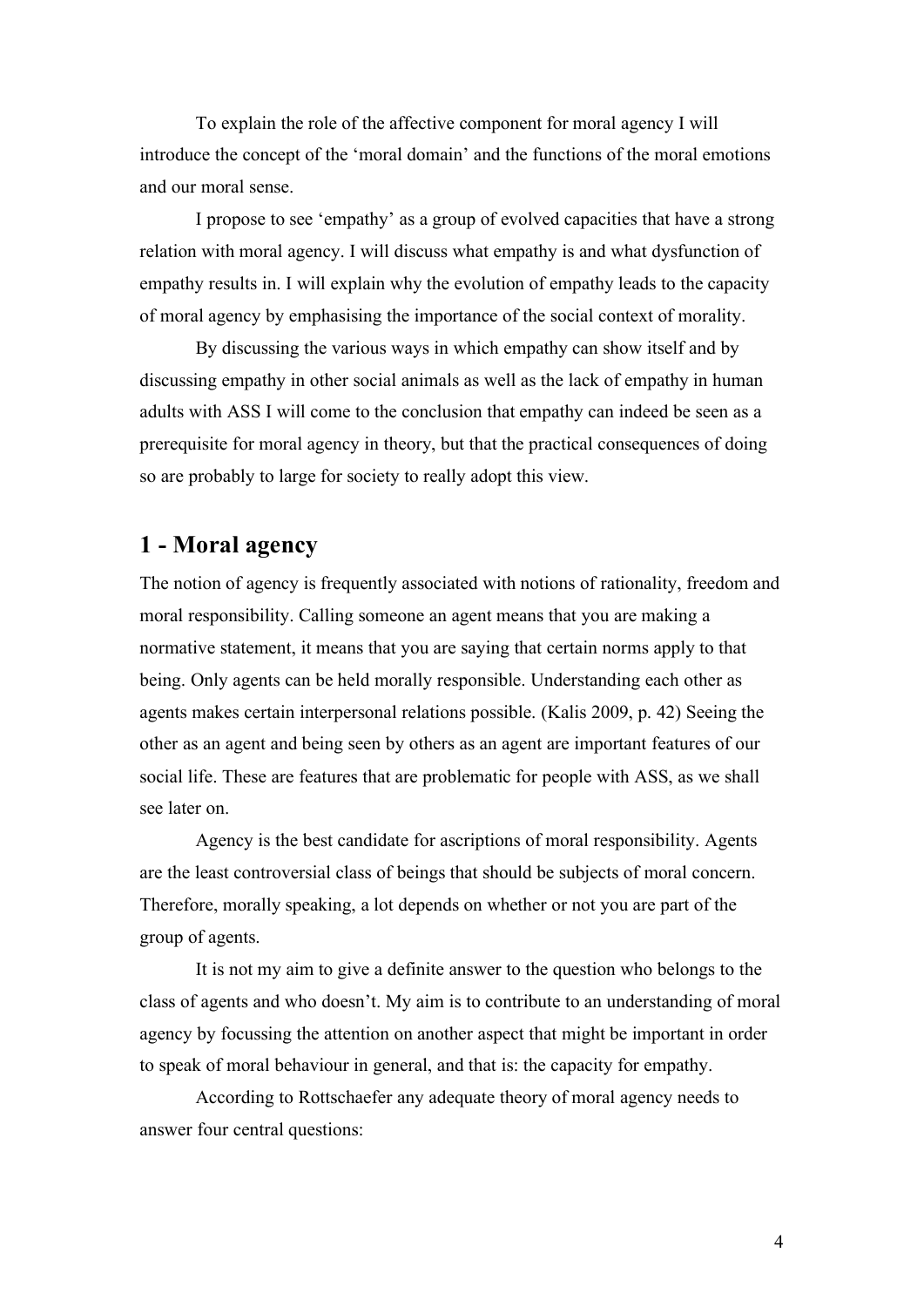- 1. The question of relevance: What counts as moral agency, both substantively and functionally?
- 2. The question of acquisition: How do we acquire our capacities as moral agents?
- 3. The question of action: How do we put these capacities to work?
- 4. The question of adequacy: What makes for justified true moral beliefs, proper moral motivations, and successful moral action? (Rottschaefer 2008, p. 2)

In this thesis I will mainly focus on the first question: the question of relevance (1). This thesis is about the question whether the capacity for empathy (in a broad sense) is a prerequisite for moral agency. Translated into Rottschaefer's terms my main question is: What is the relevance of the capacity for empathy for moral agency? I agree with Rottschaefer that it is important to also pay attention to the questions of acquisition (2) and action (3). So, I will also pay attention to how one is able to acquire the capacity for empathy and how one is able to use that capacity and translate it into certain behaviours. The question of adequacy (4), in my opinion, is another type of question. It refers to the justification of that what is established in (1), (2) and (3). With regard to empathy it would mean providing an answer to questions like: When ought one to act on the basis of empathy? On the basis of what kind of empathy ought one to act in a particular situation? Is empathy a justified moral motive?

In this thesis my aim is merely to explore the relevance of the capacity for empathy for moral agency, I will not provide justifications for proper or improper uses of the capacity for empathy.

There are two ways in which one might think about the moral relevance of empathy:

- 1. Empathy as a group of capabilities that are necessary to belong to the group of moral agents; a moral agent in this sense is an agent that belongs to the moral domain by virtue of his empathic capabilities (this agent can act in a morally right way or in a morally wrong way). The moral domain is opposite to the amoral domain, not to the immoral domain. The immoral domain is part of the moral domain. The moral domain refers to everything that is relevant to morality.
- 2. Empathy as a morally 'good' disposition, or type of behaviour, displayed by moral agents; a moral agent in this sense is an agent that acts in a morally right way, namely empathic.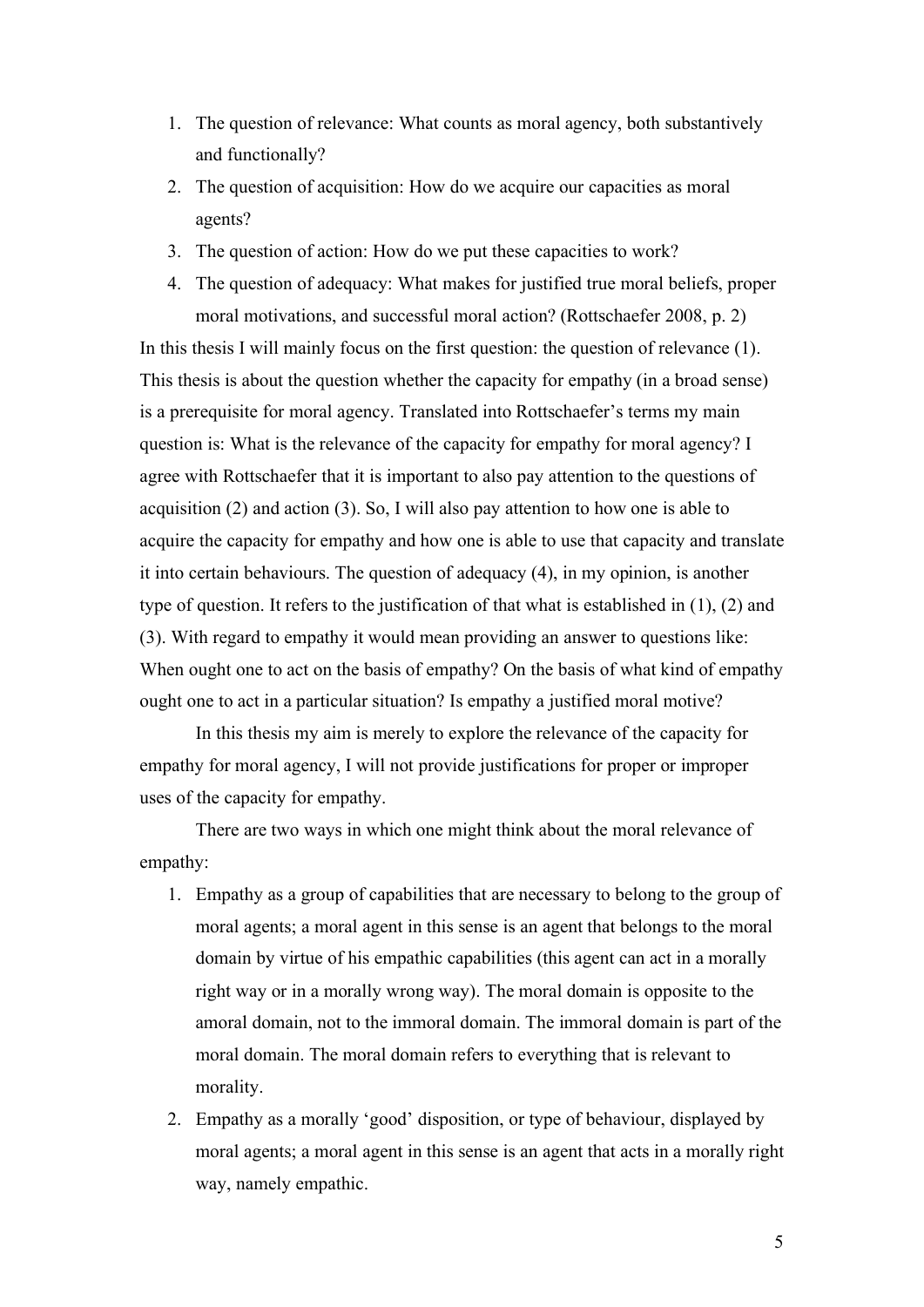I am concerned with the moral relevance of empathy in the first sense, but probably both types of the possible moral relevance of empathy cannot be as strictly separated, as theory would want. According to Rottschaefer an ordinary view of moral agency states "a person acts in a morally correct fashion when she acts on the basis of adequate moral beliefs correctly applied to a particular situation." Rottschaefer agrees that in order to understand moral agency we need to have some idea of what belongs to the moral realm and what doesn't. We need to know whether something is amoral vs. moral or immoral. (Rottschaefer 2008, p. 11)

In this view the person already has some idea on what moral beliefs are adequate in a particular situation. My question then is: How does this person know what moral beliefs are adequate in the particular situation? How can anybody know what moral beliefs are adequate in any situation? In my opinion to know anything at all about adequate moral beliefs one has to be part of the moral realm. I cannot see how someone or something from outside the moral realm can have any knowledge about adequate moral beliefs. At least morality has to have some meaning for you, before you are able to evaluate it. You have to be able to recognise it as 'moral'. If you are able to recognise something as 'moral' (or 'immoral', vs. 'amoral') you are part of the moral realm. So, now the question is: how do you know whether something is moral or immoral vs. amoral? How do you become part of the moral realm? Notice that in this line of thought the moral realm already exists, one has only to become part of it. In order to become part of it, one must know that it exists. How do we know there exists something like 'a moral realm'? If we put aside answers that refer to revelations, which I believe we must do, it has to be because we are born with this knowledge.

One might think we are taught about this knowledge as we grow up, and in a way we are, but this is the cultivation of already existent knowledge. "A growing body of evidence […] suggests that humans do have a rudimentary moral sense from the very start of life. With the help of well-designed experiments, you can see glimmers of moral thought, moral judgment and moral feeling even in the first year of life." (Bloom, 2010) I consider it likely that humans are born with a 'moral sense', a sense that is a 'moral sense', because it is sensitive to the whole range of behaviours and situations we want to morally judge about (be they just or unjust). The teaching part is mainly concerned with learning about justifications for certain judgments, the reflection on judgments and learning what judgments the group favours. It is not so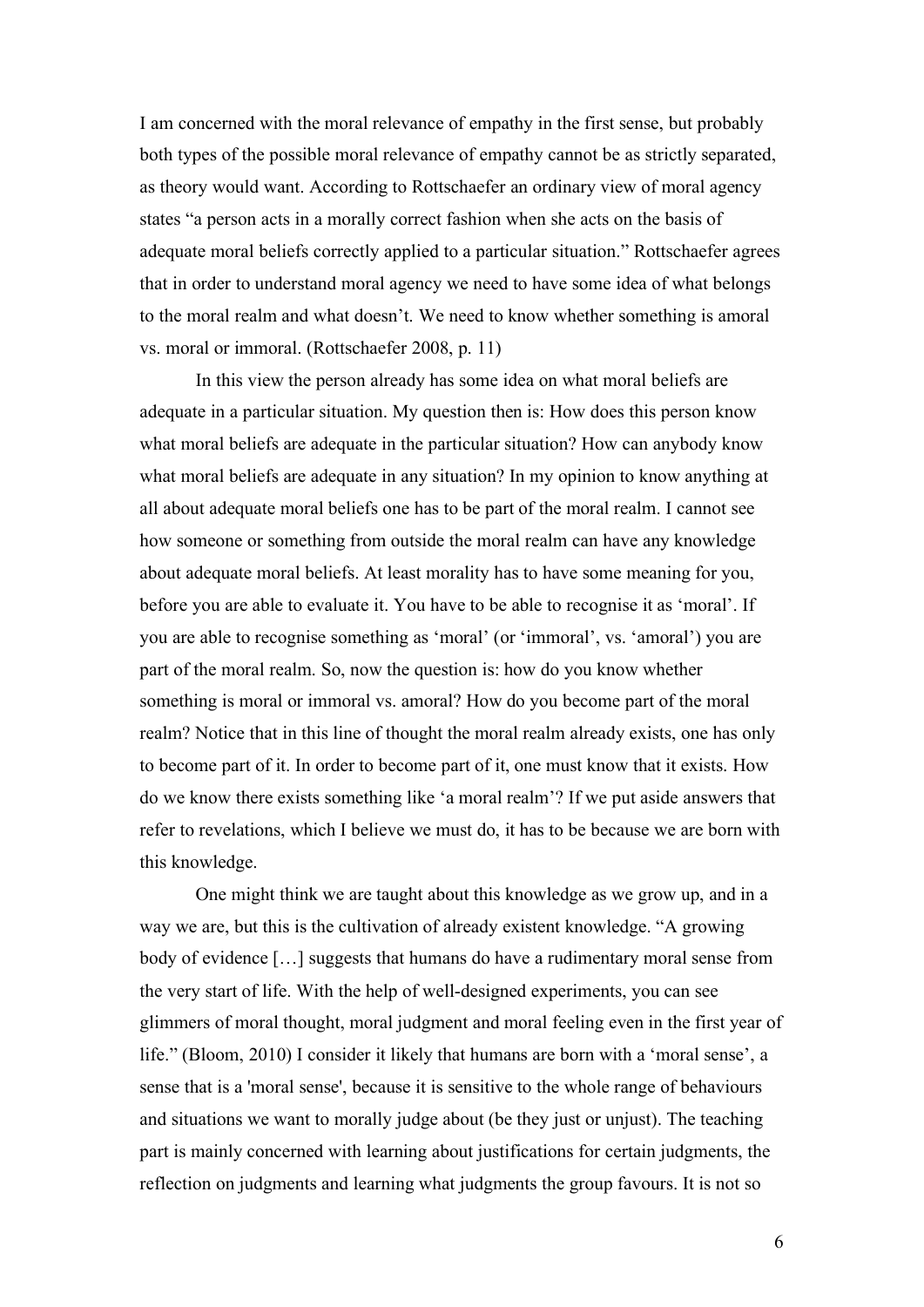much concerned with learning what instances call for moral judgment, this, I believe, we already know.

The knowledge of the existence of a moral realm in a rudimentary form has to be an integral part of who we are as human beings. Maybe that is why Kant's idea about the discovery of the categorical imperative by each autonomous individual still has such great appeal. Because it also makes use of a type of moral knowledge that we can all find within ourselves. Now, the next question is: how can there be moral knowledge that we are born with? The answer is: if it is part of our nature. That is: if it is part of the constitution of the kind of species we are. How can that be? It can, if it is a naturally evolved capacity that benefited the existence and survival of the species.

#### **1.1 - Agency and action**

Propositions about agency often take the form of: "A person is an agent when they x", implying that at least you have to belong to the category of 'persons'. On the other hand 'personhood' is often defined in terms of agency. I believe this doesn't help us in trying to understand agency.

In her dissertation Annemarie Kalis defines agents as: "beings who possess the capacity to *act.*" (2009, p. 41) This is a broad definition, but the advantage is that it does not exclude non-persons. The disadvantage is that it defines agency in terms of action, which makes sense, but now the question is: what is action? What do we mean by 'having the capacity to act'?

Annemarie Kalis defines acting as 'doing something for a reason'; this means that acting is a kind of behaviour that is (1) intentional and (2) characterized by control. The difference between action and (mere) behaviour is that action is goal directed. (2009, p. 44)

Generally speaking, all advocates of the different conceptions of agency would agree that to act means: to do something for a reason. This presupposes that there is a goal that is evaluated as good, because it has to constitute the reason. So, to act means: to guide your behaviour on the basis of a goal that you perceive as good. (Kalis 2009, p. 51)

This raises the question when something can rightly be seen as 'good'. Is it good if it is merely preferable or to the specific being's advantage, or does it have to be something more? Do others have to benefit from it? Or is it enough that you see it as 'good' whatever reason you have for seeing it as such? In this context, I believe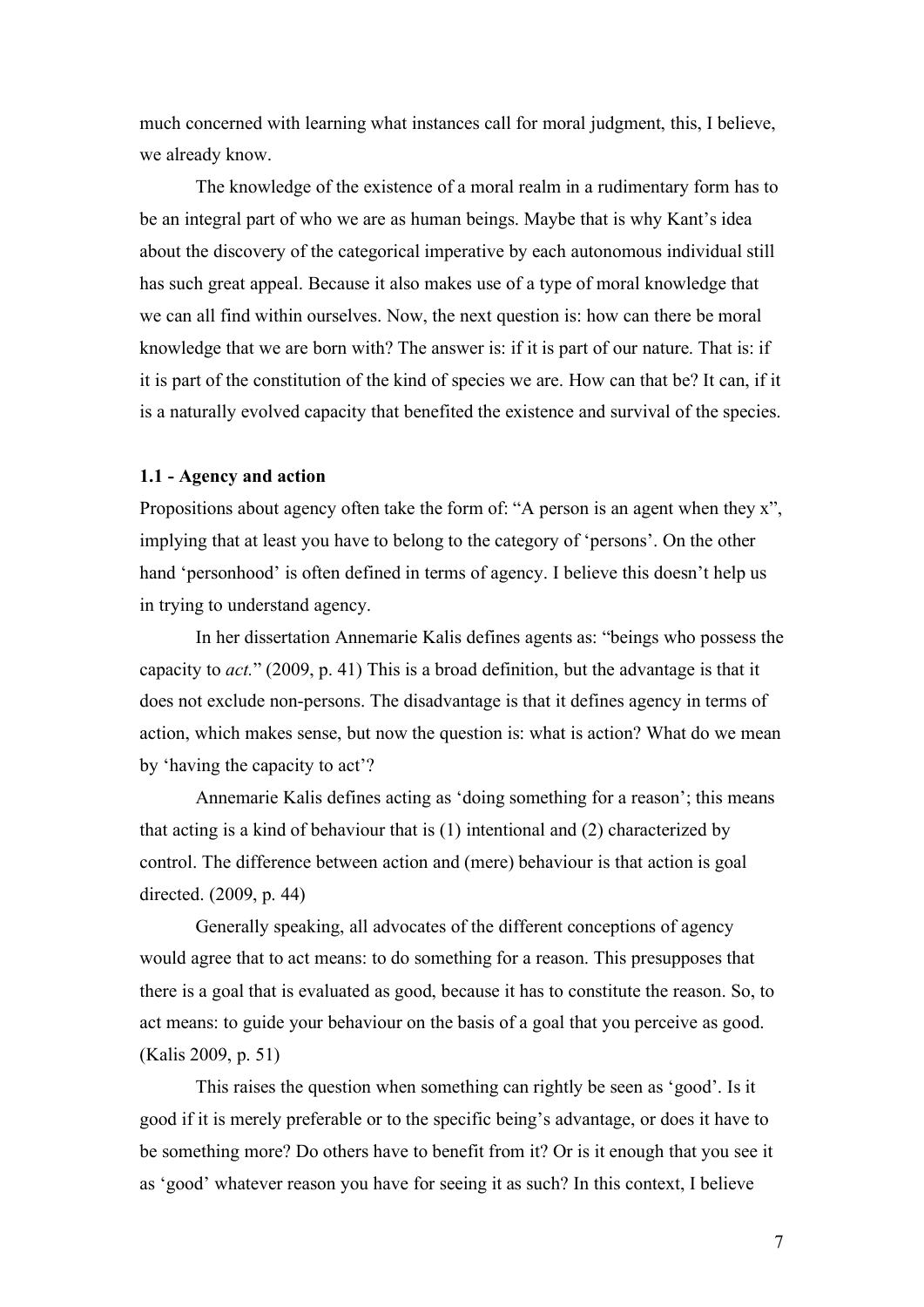'good' has to be understood in the latter sense, just as something the agent values for whatever reason. The reason the agent has may be morally right, but it may also be morally wrong. Moral agency therefore refers to the moral domain in general; a moral act is the kind of behaviour that we can morally judge about. It is therefore the type of behaviour that needs justification. But this justification has to be provided; it does not lie in the mere fact that the behaviour is a moral action.

According to Kalis, it is assumed that human beings, under normal (developmental) circumstances, have the capacity to act. (2009, p. 53)

### **1.2 - Agency and rationality**

I want to focus the attention to the concept of rationality before I continue, because as I mentioned at the beginning of this first chapter, agency is frequently associated with notions of rationality. It might seem as if either there is a rational basis for moral agency, or there is an emotional basis, like empathy. Later I will elaborate more on this false dichotomy, for now I want to establish that my focus on empathy is not meant to be contrasted with a focus on rationality.

Another reason to focus on rationality before I continue is that the commonsense idea is that only human beings are rational beings, if this is so, and if agency is necessarily rational agency, then only human beings can be agents. Some authors believe that to do something for a reason means to adhere to rational requirements; to them every agent is necessarily a rational agent. (Kalis 2009, p. 54) But what is meant by 'rational requirements'? When can we say that something is 'rational'? There exists a lot of discussion on rationality and different kinds of rationality. Since this thesis is about agency -and therefore about action- the kind of rationality that is of importance in the context of this thesis is 'practical rationality'.

Practical rationality refers to rational norms for action. Within the category of practical rationality one can distinguish instrumental rationality and goal rationality. Instrumental rationality refers to "acting on the basis of the desires you have (where those desires constitute your reasons)". You act *rationally* in this sense only if you do not have stronger reasons, constituted by stronger desires, to do something else. Some authors think there also exits 'goal rationality' (or 'value rationality' as it is sometimes called). This kind of rationality refers to rational norms for action that are independent from desires of the agent; rational norms of this kind are believed to set boundaries for the desires the agent should have. These rational norms are said to be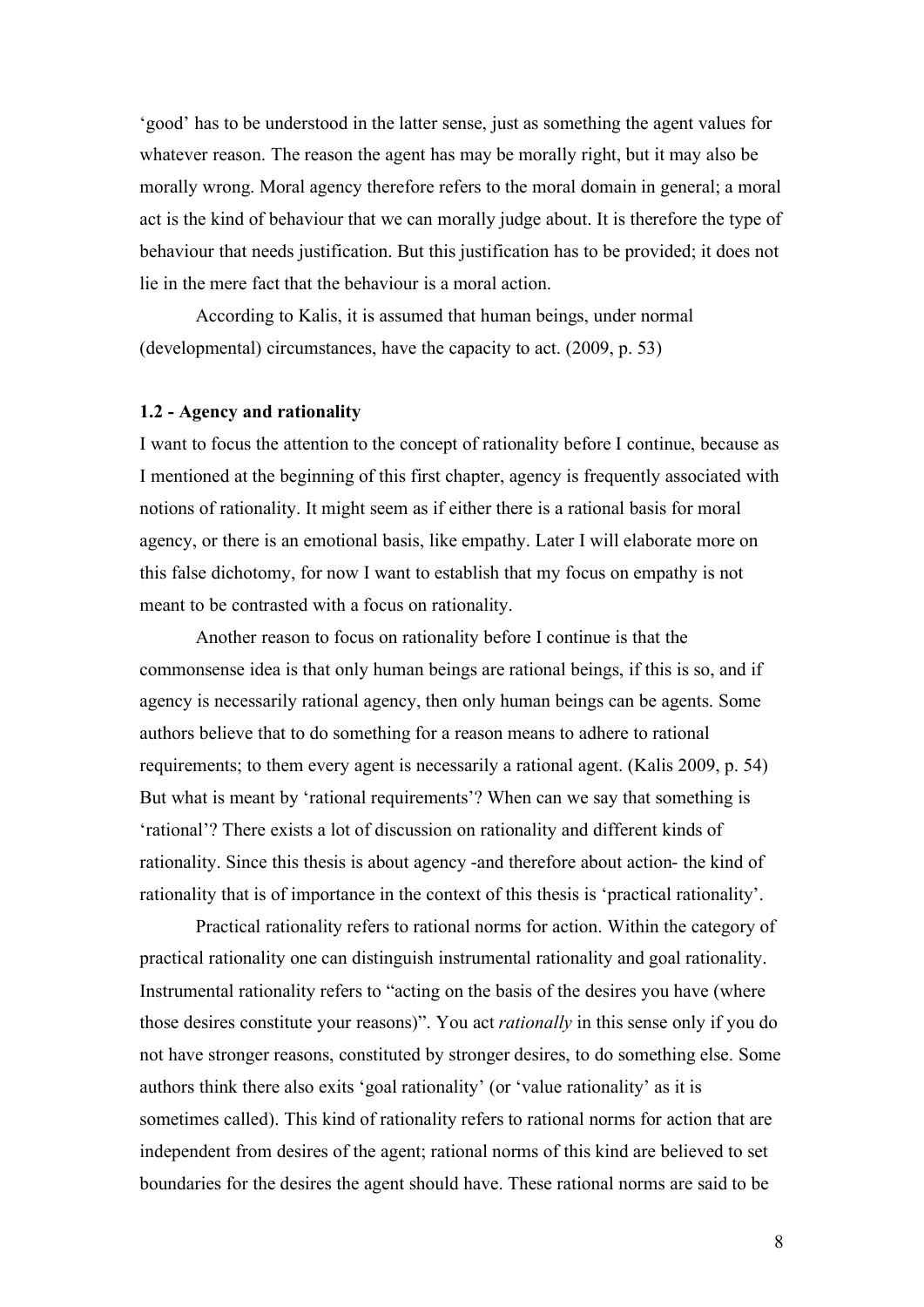*external* to the agent, whereas the ones that are derived from desires are believed to be *internal*. Typical advocates of this position are the Kantians, for example Christine Korsgaard. (Kalis 2009, p. 55-56)

I believe it might be possible that external rational norms exist. I believe they can exist without reference to a deity and that they can be explained from an evolutionary perspective. To understand this possibility it is important to bear in mind the difference between two perspectives a human being can take. From one perspective he can look out from the inside and take an individual point of view. From the other perspective he can look in from the outside and take a more detached point of view. The external rational norms, of which I believe that they possibly exist, are external to the agent *as an individual*; but nonetheless they can be rational from the perspective of the particular agent. The agent can discover the rationality if he sees himself not as an individual but as part of a whole: a community, a group, a species.

The agent can see himself as a representative of the community and he can see the desires of the community and the reasons that are constituted by these 'community-desires'; he can see that since the community is something bigger than himself, the desires of the community set boundaries for his individual desires.

*External* then, is a misleading word, because it suggests it refers to reasons that have nothing to do with the agent. I believe that, psychologically, reasons for the agent that have nothing to do with the agent can never exist. Maybe that is why 'goal rationality', 'value rationality' and 'external reasons' are controversial concepts. But if external only means external to the *individual as individual*, but the rationality is at the same time internal to the *individual as part of a whole*, then this kind of rationality is, I believe, very plausible. And indeed one may wonder if there can exist a social species (a species that is dependant on its community) without it?

Joshua Greene claims there is evidence from neuroimaging that rationalist deontological philosophy is not much more than rationalization of evolved emotional intuition. (2008, p. 35-79) Greene's findings are in line with my suggestion above about external rationality, because the emotional intuitions he talks about relate to the social context in which emotional animals (mainly mammals) live. Kant's 'Kingdom of Ends' could be translated into what I've called 'the desires of the community as a whole'.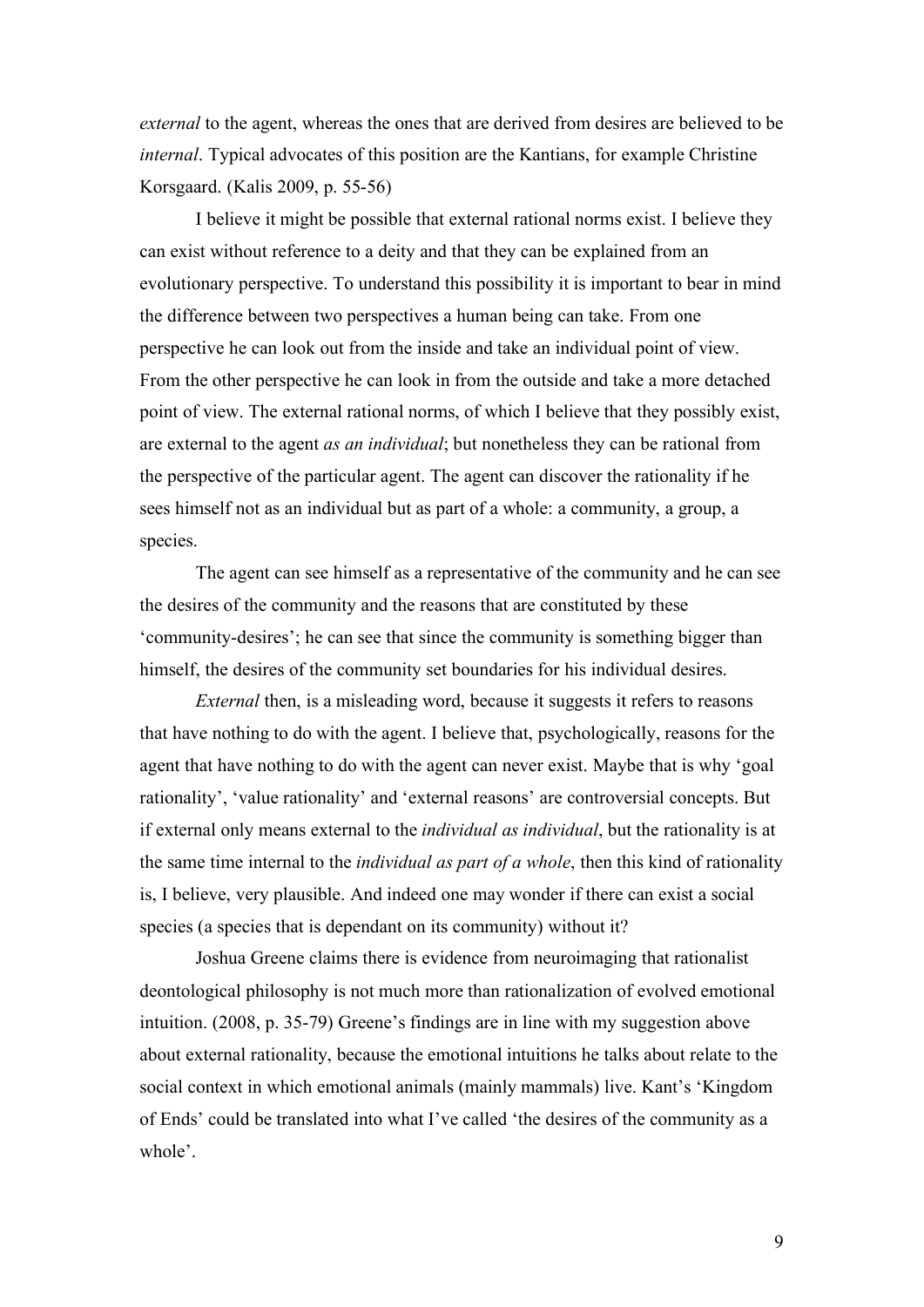My thoughts about the different types of rationality, the accompanying role of the agent and the kind of reasons at work can be visualised as follows:

#### Rationality:

Practical rationality:

| Instrumental rationality | Goal rationality (= Value Rationality) |
|--------------------------|----------------------------------------|
| Internal to agent        | 'External' to agent                    |
| Agent as individual      | Agents as part/representative of group |
| Reasons constituted by:  | Reasons constituted by:                |
| desires of individual    | desires of group as a whole            |
|                          | (= boundaries for individual desires)  |

#### **1.3 - The capacity of reason**

Strongly related to the notion of rationality is the capacity of reason. It is heavily debated what 'reason' is and what its role is with regard to morality. The Humean-Kantian debate evolves around the importance of reason for morality. Hume emphasised the role of emotions in morality and Kant emphasised the role of reason.

McGeer responds to and agrees with Kennett that being a moral agent requires certain agential capacities, in particular the capacity to control one's impulses to serve greater ends, the capacity to find value in those greater ends and the capacity to use one's reason to try to attain those ends. Therefore she is of the opinion that reason (and the capacity to respond to the reason one has) is a prerequisite for moral agency. But, she also believes that there has to be something that explains why we are motivated to respond to the reasons we have and why we are motivated and able to reflect on the relative values of the ends we have. She believes that here affect plays an important role. (2008a, p. 245-246)

Charles Darwin, the founder of the theory of evolution, also concerned himself with the role of reason for morality. For him the question was how human reason and morality might have evolved. I think that if we want to understand what reason and morality are, it helps to know where these capacities came from. What process made it possible that we now recognise certain phenomena as 'reason' or 'morality'? How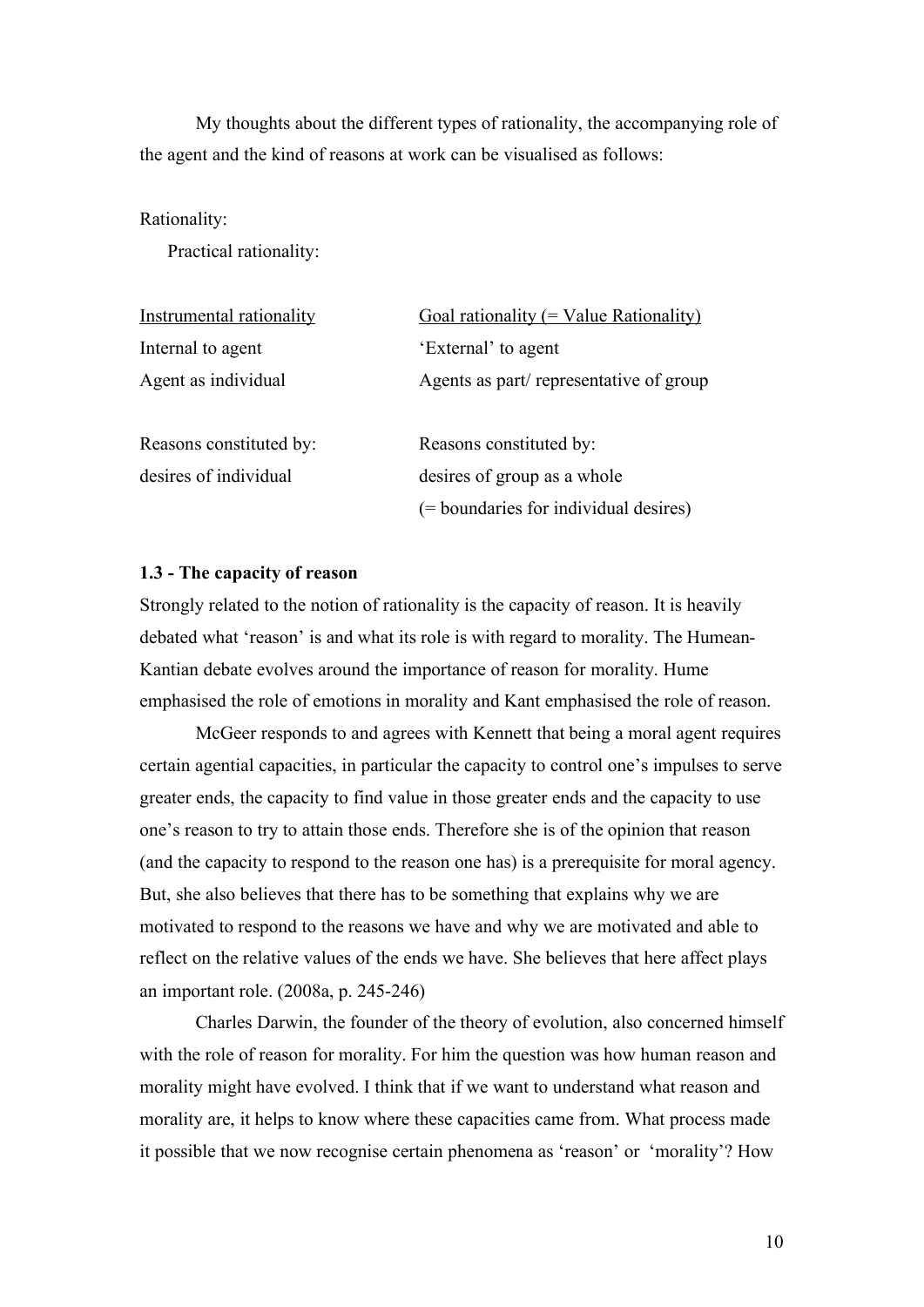did these things come into existence? I believe Darwin can help us to come to answers to these questions.

About the capacity of reason Darwin thinks that few will doubt that animals have some capacity to reason because you can often see animals in doubt, contemplating and reaching a decision. He believes that often it will be difficult to distinguish between the force of reason and the force of instinct. (2002, i.46) Frans de Waal believes that "The notion of 'pure reason' is pure fiction." (2009, p. 8)

If we take a situation to generate a reason to act in one way or another, this presupposes we must have some capacities to look ahead/ to think about the future. We must have 'future-directed ends' to which we are committed and that have the power to dictate to us what we ought to be doing. The strength of a reason will be dependent on whether or not there are contrary impulses. Reasons will be stronger if they pull in the same or compatible directions. A rational agent, who is structured in such a way that he responds to reasons, is thus not only interested in the particular ends he tries to achieve, but also in a coherence or harmony between the ends. (McGeer 2008b, p. 284)

### **1.4 - Moral agency and affect**

McGeer stresses that it is not only empathy that is important in the understanding of the affective part of moral agency or moral psychology in general. (2008a, p. 248) Jan Verplaetse (2009) distinguishes five moralities, by this he means: five systems that are guided by moral forces, five moral dynamics that are at work, five different areas that humans conceive of as of moral importance, not all of them are 'kind' moralities:

- 1. Attachment morality
- 2. Violence morality
- 3. Cleansing morality
- 4. Cooperative morality
- 5. Principled morality

All five moralities have an evolutionary basis. The first four are strongly shaped by affective components. Jan Verplaetse places rational ethics within the domain of the  $5<sup>th</sup>$  morality. The  $5<sup>th</sup>$  morality is the morality that deals with justifications of moral norms or values. It is a reflective morality. This, I think, is also the kind of morality that most philosophers are interested in: ethics. Ethics is the reflective side of morality. But of course it's important to bear in mind that the act of reflecting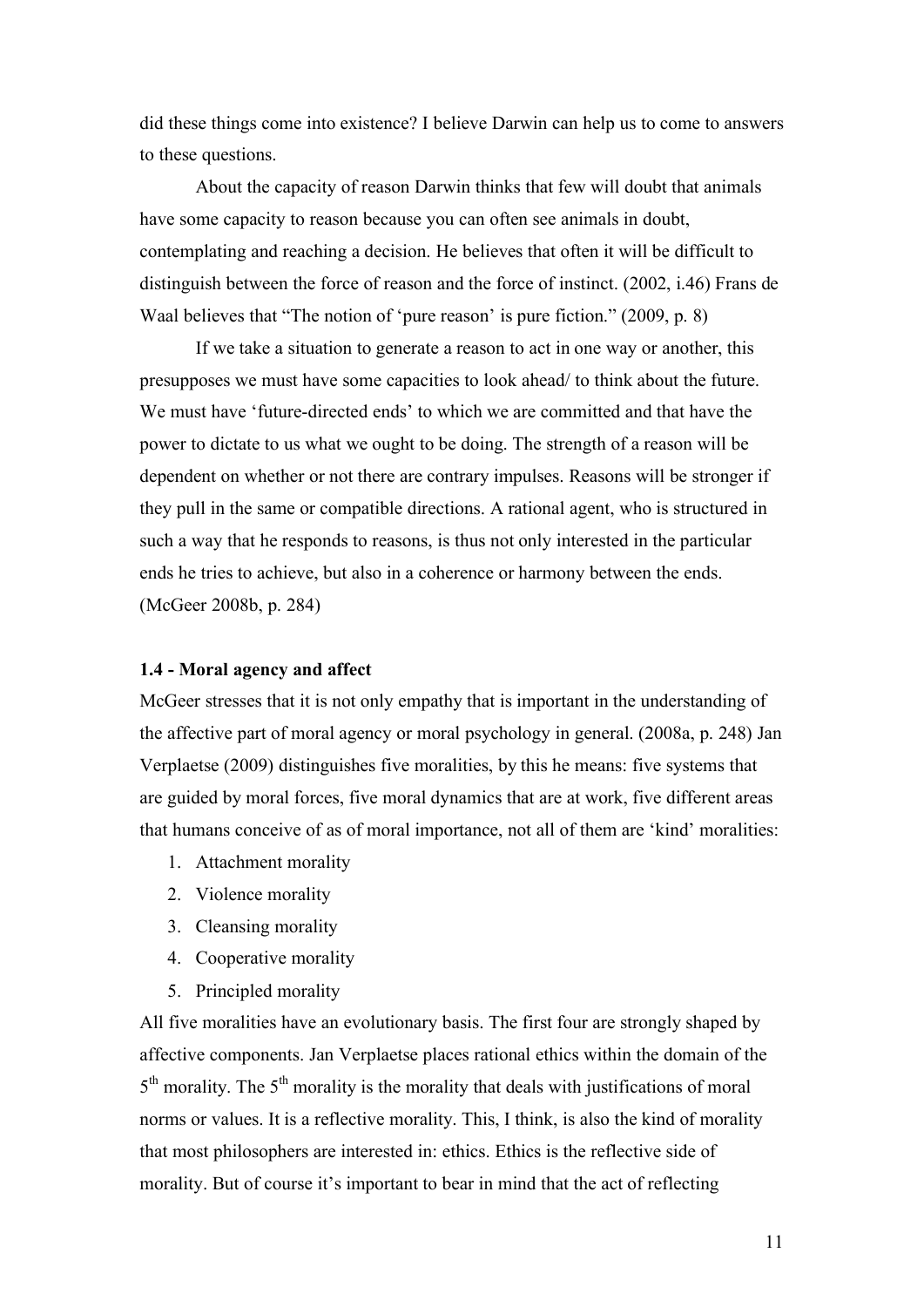presupposes something to reflect on. This 'something to reflect on' can be found in the first four moralities. (And of course also in the  $5<sup>th</sup>$  itself: meta-ethics.)

McGeer distinguishes two projects:

- 1. What is a moral agent? Who counts as a moral agent? For whom does a moral theory apply?
- 2. What is the justified moral theory we should all support?

Arguing that only those individuals that support the right moral theory are moral agents (making the answer to 2 a prerequisite to the answer to 1) eliminates the difference between immoral and amoral. (McGeer 2008b, p. 289) Since most of us agree that the difference between immoral and amoral is a real and important difference I believe that line of thought will not hold. That means we have to follow some other route to come to an answer to the first question. That is what I aim to do it this thesis.

## **2 - The moral domain**

Before I go deeper into the question about the relation between empathy and moral agency, I want to sketch a picture of morality in general. When is an act a moral act? What does it take for something to belong to the moral domain? Since I'm interested in the relation between empathy and moral agency, I want to concern myself with the role of empathy in the moral domain. I use the term 'moral domain' to refer to all phenomena (thoughts, feelings, acts, arguments, interactions) that we can have moral judgments about.

Rottschaefer uses Hoffman's view of what makes an act moral, namely that it is prompted by a disposition either to act on behalf of a person or group or to behave in accord with a moral norm or standard bearing on human welfare or justice. (Rottschaefer 2008, p. 199)

Often a distinction is made between moral transgressions and conventional ones. De Vignemont and Frith state: "Having a moral sense means being able to distinguish between a moral violation (e.g., pulling someone's hair) and a conventional violation (e.g., chewing gum at school). The distinction is made from the age of 39 months and is cross-cultural." (De Vignemont & Frith 2008, p. 275) People with ASS have difficulty making this distinction. One person with ASS (Temple Grandin) stated: "As I grew older I observed that it was all right to break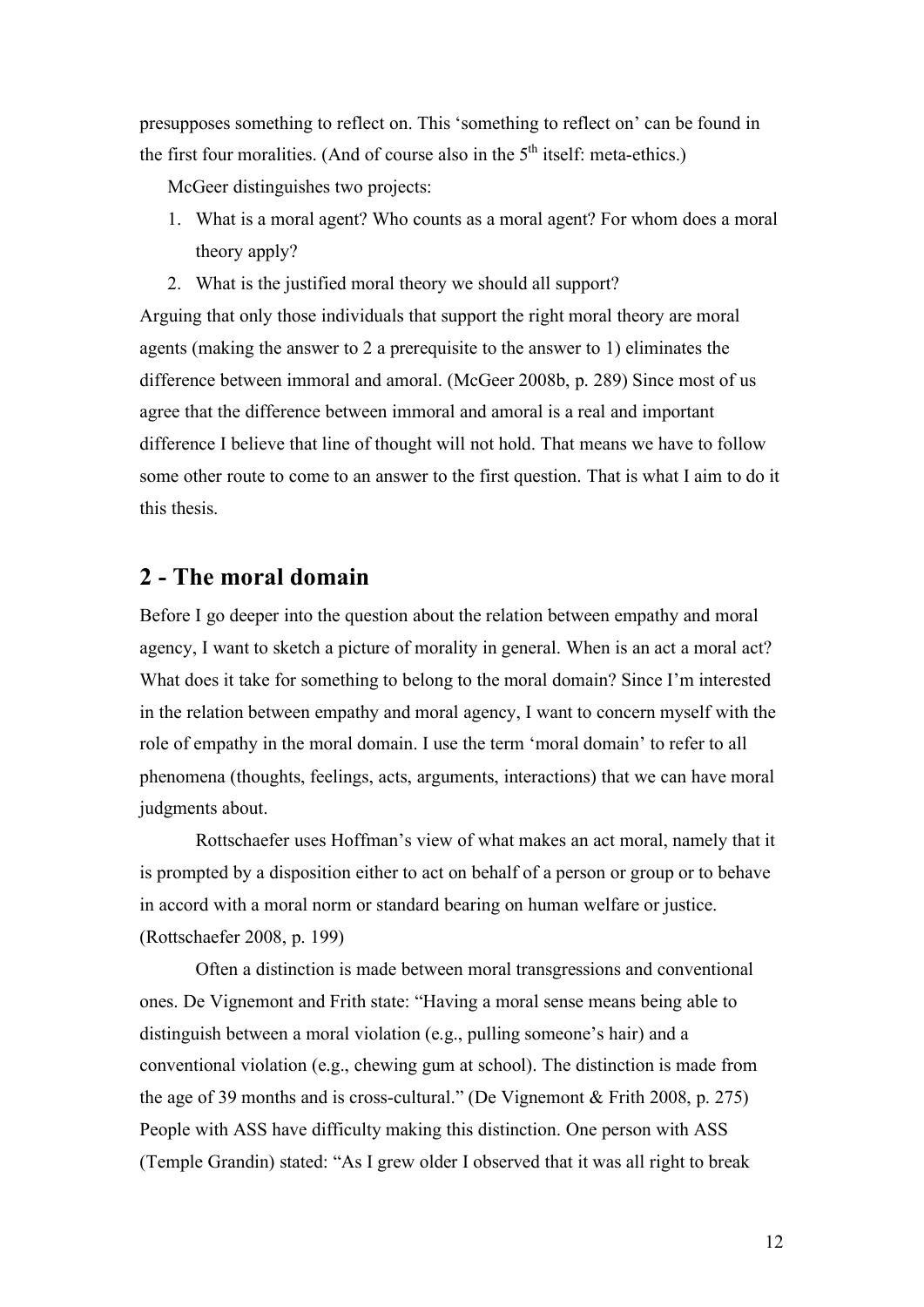certain rules but not others." It suggests she had no idea on the difference between the rules and that what she learned was that, apparently, other people do make a difference between different kinds of rules. To other people not all rules are equally untransgressable, but it seems as if she does not understand why, she doesn't seem to share that experience. (Grandin, 1995, p. 103-104, In: McGeer 2008a, p. 243)

De Vignemont and Frith distinguish three components of a moral violation:

- 1. Transgression of a normative rule
- 2. The rule is not conventional or contextual
- 3. The transgression involves someone suffering without further moral justification (De Vignemont & Frith 2008, p. 276)

Note that the third component requires the ability to discover suffering in others. I believe this means that some form of empathy is needed, whether rational or emotional (cognitive or affective). Because it is the empathic abilities that enable us to discover what someone else is experiencing, thus also whether someone is suffering.

McGeer criticises this account of moral violations that was given by De Vignemont and Frith. First, because it is circular: "It doesn't tell us how to recognize moral violations unless we already have a sense of what it is for certain acts to be morally justified. Second, because it is to limited: "If some acts that cause suffering in others are morally justified, then this means that there are concerns other than concerns about other's suffering that are morally relevant, concerns by reference to which these acts are presumably justified." (McGeer 2008b, p. 293)

#### **2.1 - Moral emotions**

Another way to try to define the moral domain or to establish its boundaries is by focussing on what kind of concerns we call moral concerns. McGeer tries to take this route by looking at what she calls 'our moral nature'. McGeer states: "Prima facie, our concern with particular others and our concern with social order have the most immediate moral content; but then doesn't it seem odd that such concerns are frequently and blatantly sacrificed for the sake of some greater good? What greater good could there be? My answer is: maintaining the cosmic order." (McGeer 2008b, p. 288)

McGeer adopts Haidt's general scheme for classifying our emotional reactions as moral to the degree that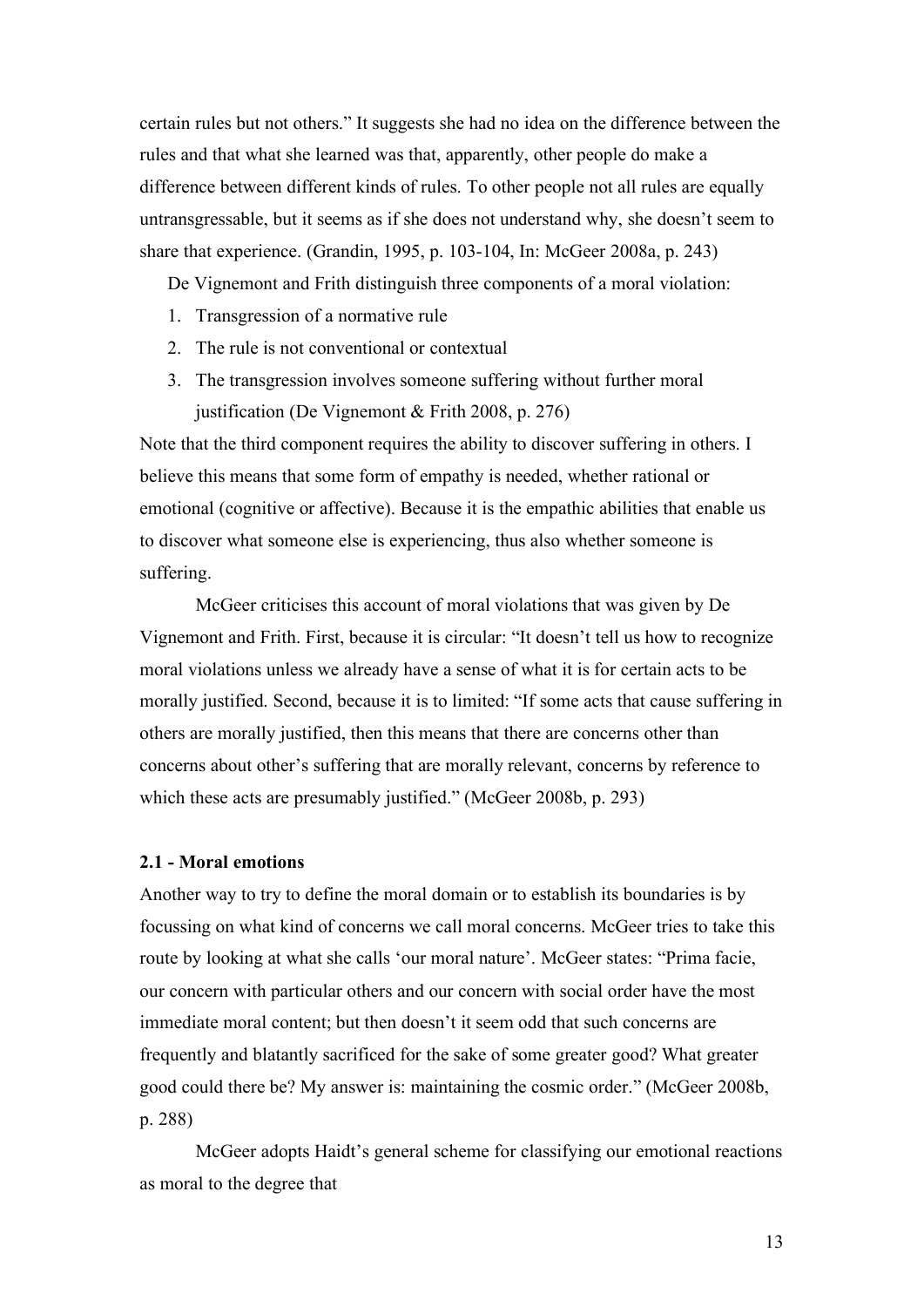- 1. They have 'disinterested elicitors'; i.e. provoked by events that provoke concerns that reach beyond narrow self-interest
- 2. They have disinterested or prosocial 'action tendencies'; i.e. prime us to act in ways that benefit others or uphold or benefit structures that we value (such as the social order)

McGeer mentions two primary and distinct spheres of disinterested concern:

- 1. Concern with others' well-being; rooted in the attachment system
- 2. Concern with the structure and maintenance of the social order; rooted in a system devoted to the production and distribution of social goods

Later she adds a third and distinct sphere of disinterested concern:

3. Concern with cosmic structure and position; rooted in a pattern-seeking cognitive machinery, dedicated to imposing order and meaning on our interactions with the physical world across time

Both the first and the second sphere make sense from an evolutionary point of view, because they can also be observed in other social animals. The third would also have to make sense from an evolutionary point of view, but here, according to McGeer we are dealing with something that is uniquely well developed in humans. McGeer believes all varieties of (human) moral agency are rooted in affect; therefore all three spheres are emotionally motivated. The different spheres can lead to emotional responses that pull in different directions. Individual differences and cultural differences in 'strength of pull' may lead to different moral outcomes. (McGeer 2008a, p. 249-251)

According to Kennett, McGeer's third affective-cognitive system, the one concerned with cosmic order, is inextricably bound up with the capacity to be a moral agent, because it depends on the capacity to see others and ourselves in the world in which we find ourselves diachronically. And according to Kennett that is fundamental to agency and to the valuing peculiar to agents. "The process of becoming an agent is the process of both cognitively and behaviourally transcending the present moment, of grasping and acting upon reasons that extend over time." (Kennett 2008, p. 261)

According to Maibom, the reason that concern with other's intentions is relevant to morality is because it consists of recognition that other's ends generate reasons for me to act. She believes McGeer transforms the contents of the categorical imperative into affective ends. (Maibom 2008, p.271) This is meant as a critique on McGeer, Maibom's aim is to pinpoint that moral concerns are rational after all, but I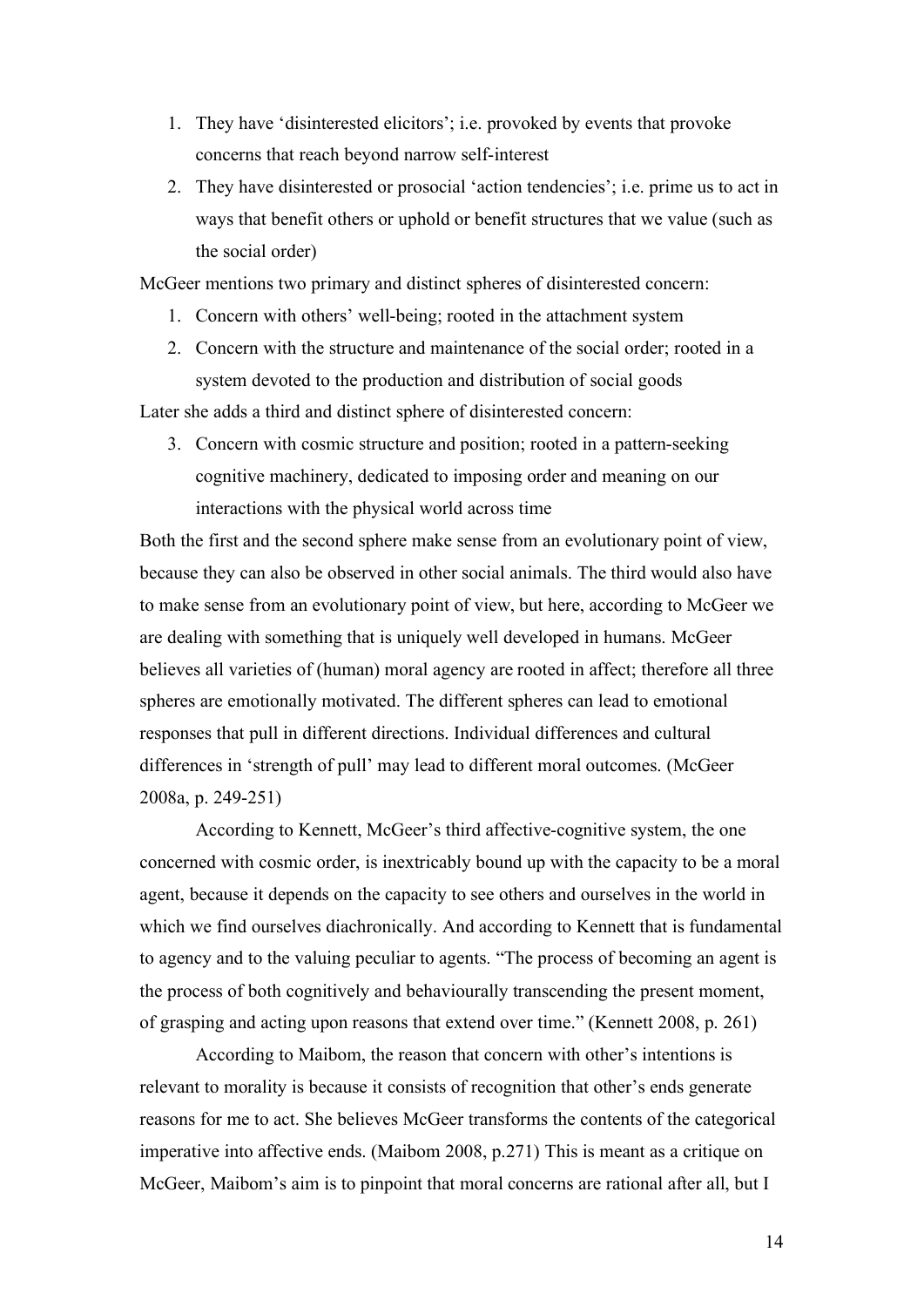take it to be another reason to believe the distinction between affect and cognition cannot be drawn so sharply.

Recent developments in the social and cognitive sciences do not endorse the distinction between the affective and the cognitive, or the attempt to locate morality wholly in either one of those two domains. (Kennett 2008, p. 259)

### **2.2 - Our moral sense**

If morality is neither wholly cognitive nor wholly affective, maybe both the moral cognitive and the moral affective responses stem from a more primitive basis. Maybe we have something like 'a moral sense'. This is what Charles Darwin believed.

Darwin quotes the question Immanuel Kant asked about where (sense of) duty comes from. (Darwin 2002, p. i.70) Darwin believes all animals with clear social instincts would inevitably develop a moral sense or consciousness as soon as their intellectual capacities would develop (almost) to the same extent as is the case with humans. (Darwin 2002, p. i.71-72) According to Darwin the main question concerning the moral sense is: Why does a human being feel that he ought to follow one instinctive desire rather than another? He answers that evidently instinctive impulses have different degrees of force. Social and motherly instincts seem to have greater force than any other instinct; they are acted upon within an instant so that there is no time for reflection or for the experience of pain or pleasure. Darwin continues that he is aware of the fact that some people think that impulsive behaviour like this is not guided by the moral sense and that therefore we cannot call it moral. These people reserve the term 'moral' for actions that are being performed after deliberation, after a victory over opposite desires or for actions that are elicited by some high motive. But he says that it seems to be impossible to draw a clear line between instinctive and deliberated actions, although the difference can be real. An action that is performed by us repeatedly will eventually be performed without deliberation or doubt and then it will be difficult to distinguish it from an instinct, but nobody will claim that an action performed in this way stops being moral. (Darwin 2002, p. i.87-88)

Besides that, contemporary psychological work shows that behaviour can be guided by reasons, without these reasons having to become conscious, without any deliberation or judgement formation. (Kalis 2009, p. 51-52) Thus it seems that certain

15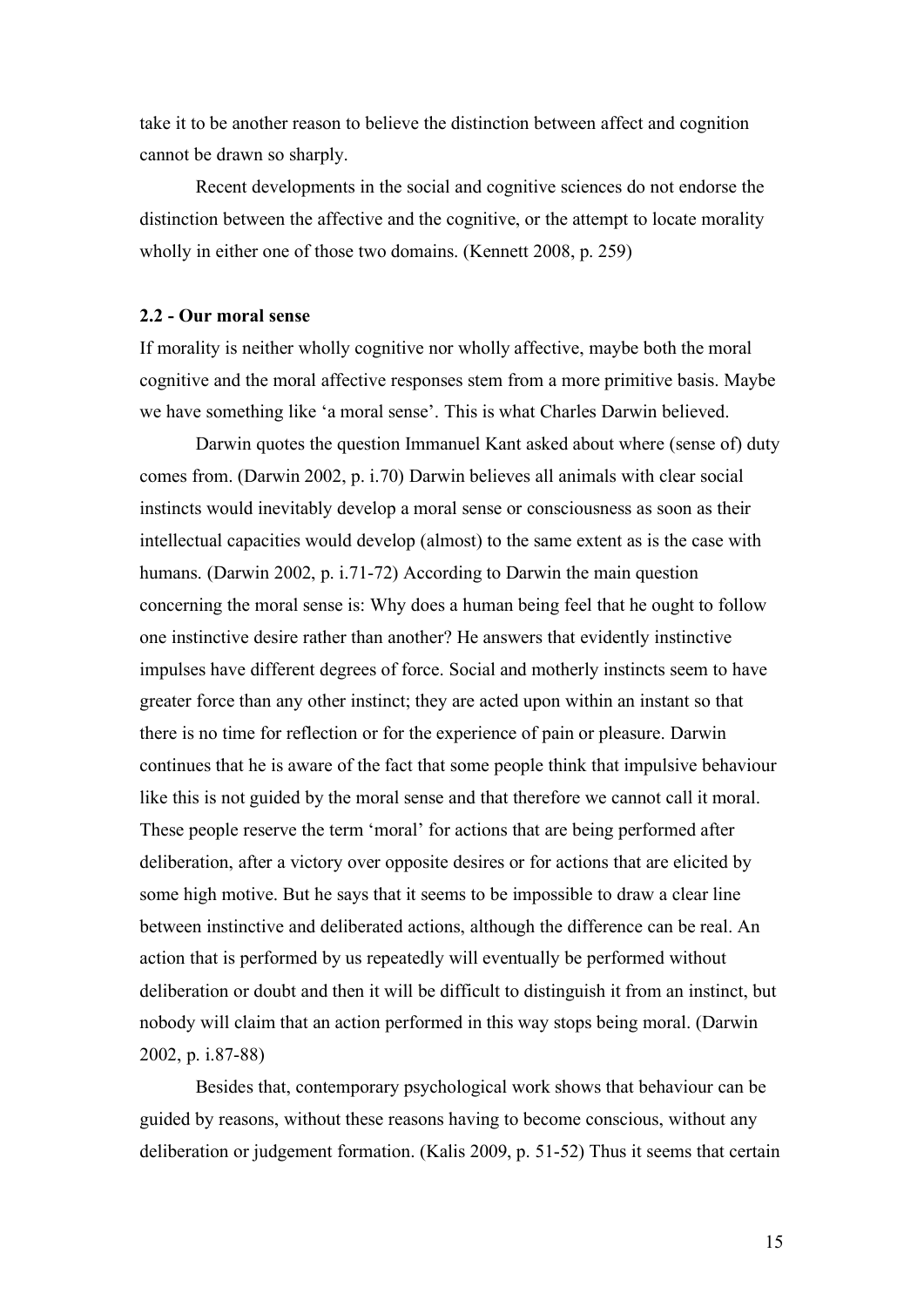behaviour can be moral, or belong to the moral domain without it being deliberated behaviour.

Charles Darwin is of the opinion that the moral sense provides for the best and the highest difference between humans and lower animals, but he believes he has shown how the constitutive element of the human moral constitution, the social instincts, when guided by active intellectual capacities and the effect of habituation naturally leads to the golden rule: 'Treat others as you'd want them to treat you.' And this golden rule, according to Darwin lays at the basis of morality. (Darwin 2002, p. i.106)

The Golden rule expresses the reciprocity principle: I'll scratch your back if you'll scratch mine. It is still often heard as a layman expression of morality. I believe the assumption is that we both (equally) like back scratching. My suggestion is that 'theory of mind' exists of 3 thoughts:

- 1. There are others
- 2. The others are like me

--------------------------------

3. The others are ones of their own; they are their own individuals. The others are not me. They are like me, but they are also fundamentally different. They are others. To themselves they are 'I'.

People with autism seem only aware of 1. The Golden rule seems only to focus on 1 and 2. I believe an advanced ethical point of view would have to include 1, 2 and 3.

First there is cognition, cognition refers to me: I know that I am. Cognition is a precondition for recognition. Re-cognition is a movement from me to the other and back towards me: I know that I am, because I know you are; you reminded me of me. I can only recognise you if I already 'cognise' me. Later we will see that people with ASS have difficulty with self (re) cognition and that there is reason to believe there is a relation between that difficulty and their failing empathic abilities.

My idea about the 3 components of 'theory of mind' is, I believe, in line with the distinction De Vignemont and Frith make between an 'egocentric stance' and an 'allocentric stance'. De Vignemont and Frith distinguish between an egocentric stance and an allocentric stance in the understanding of another person. The egocentric stance is expressed by the word 'you', the allocentric stance by 'he',' she' or 'they'. The egocentric stance relates the other to the self. The allocentric stance relates the other to other objects independent of the self. The egocentric stance helps to know the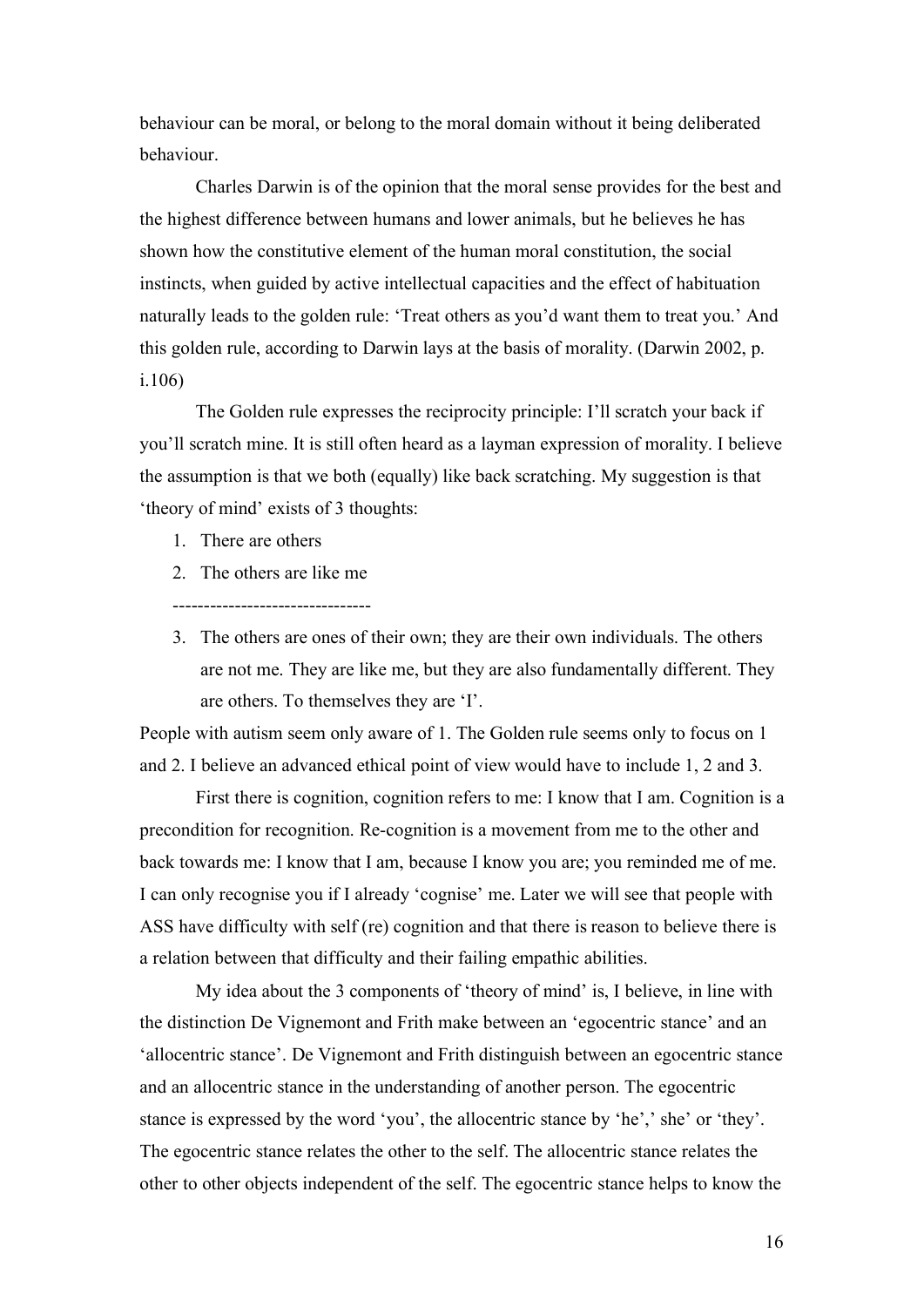other and interact with her, and to locate yourself in the social world. The allocentric stance helps to understand that people exist outside their interactions with you; it helps to understand the mutual relations between other people. Normally the egocentric stance and the allocentric stance are in permanent interaction. (De Vignemont & Frith 2008, p. 278) De Vignemont and Frith suggest that people with ASS are more interested in normative rules than in emotions because of an abstract allocentrism that is disconnected from egocentric interactions with others. (De Vignemont & Frith 2008, p. 280)

I've combined my thoughts with the idea about the different stances that was provided by De Vignemont and Frith in the following table:

| Knowledge                                 | <b>Aware of</b>                        |
|-------------------------------------------|----------------------------------------|
| there are others                          | he, she, it (allocentric stance)       |
| the others are like me                    | me, you (egocentric stance)            |
| the others are like me, but they are also | I, You (interaction between egocentric |
| different; to themselves they are 'I'     | and allocentric stance)                |

To understand the second and the third component in the table you need empathic capacities. This will become clearer once it is clearer what empathy is and what consequences dysfunctional empathy has.

# **3 – Empathy**

In this chapter I will formulate an answer to the question: "What is 'empathy'?" In the next chapter (chapter 4), I will discuss the case of dysfunctional empathy that is present in people with ASS.

In the first chapter I've stated that agency is the kind of behaviour that is open to agents and that it is characterised by a notion of intentionality/reasons and a notion of control. I've also stated that to act means: to guide your behaviour on the basis of a goal that you perceive as good and that an act is the kind of behaviour that we can (and will) morally judge about. From the description of the capacity for moral agency it might not be clear why I would want to focus on the capacity for empathy as a possible prerequisite for the capacity for moral agency. Before we can understand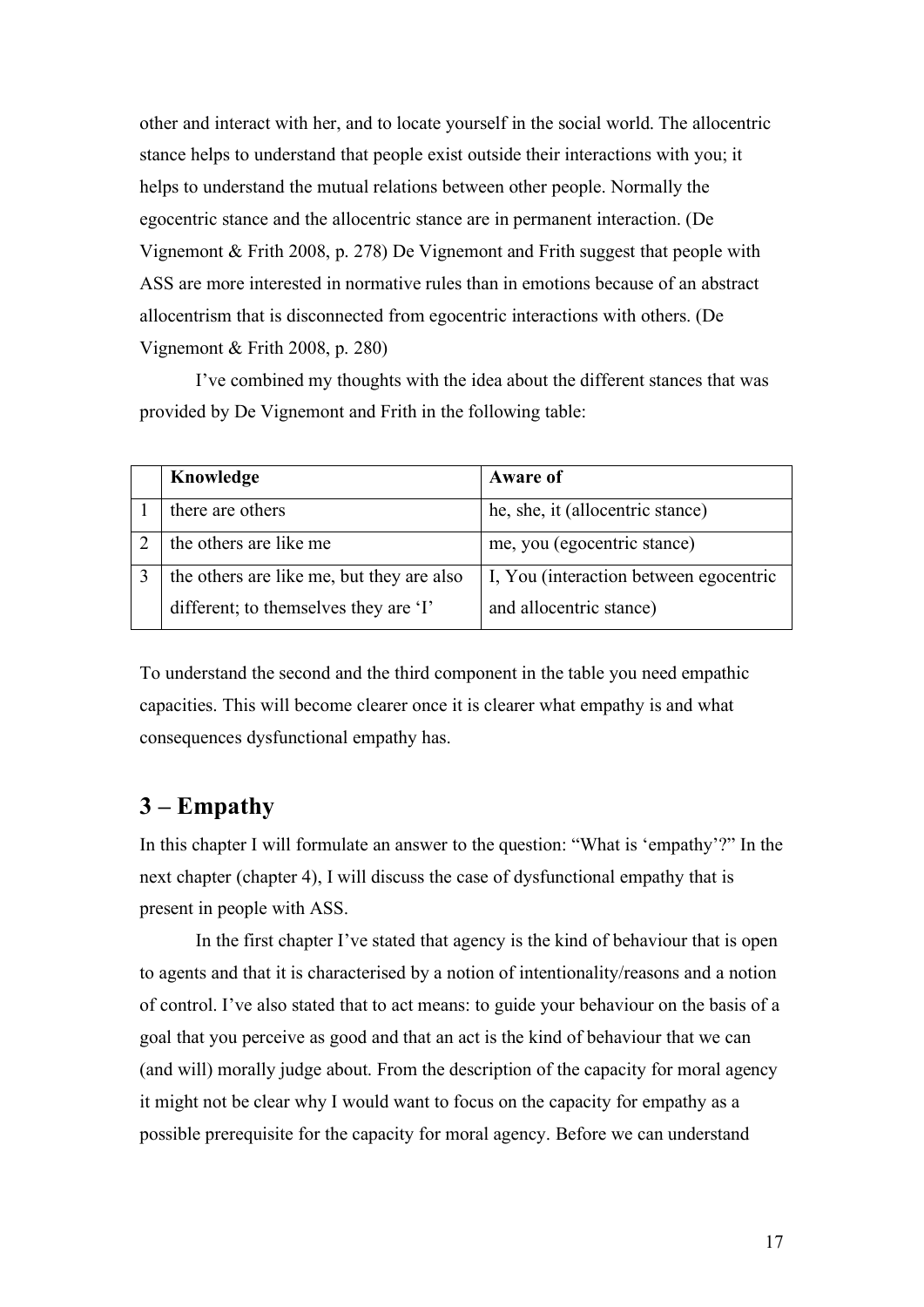why empathy would be of any importance to moral agency, we first need to sketch a picture of what empathy is.

Empathy stems from the Greek word *empatheia*, meaning passion. But now it means being able to place yourself into someone else's world of experiences, being able to follow their line of thought. Empathy is needed to be able to predict other's actions in time. (Kahn 2006, p. 209-210)

According to De Waal it is the German psychologist Theodor Lipps (1851- 1914) who is responsible for our modern concept of empathy. Lipps recognised that we can't feel something that happens outside of ourselves, but by unconsciously merging with the other, the other's experiences echo within us. We feel the feelings of the other as if they are our own. This identification, according to Lipps, cannot be reduced to other capacities, such as learning, association or reasoning. "Empathy offers direct access to 'the foreign self'." (De Waal 2009, p. 65)

Rottschaefer mentions two different ways to theorize about empathy:

- 1. A focus on the cognitive ability to recognize and understand the thoughts, perspective and feelings of another individual.
- 2. A focus on empathy as primarily an affective ability, mostly the ability to feel 'empathic distress'.

These different focuses raise questions about the nature of empathy, but also about the general distinction between affect and cognition. Rottschaefer defines empathy as a specific emotional state, namely as an emotional state of the empathizer that is the same or similar to that of the person with whom he is empathising *because* that person has that state. (Rottschaefer 2008, p. 85)

"Many animals survive not by eliminating each other or keeping everything for themselves, but by cooperating and sharing." According to De Waal, Immanuel Kant praised compassion as 'beautiful', but considered it irrelevant to a virtuous life. According to De Waal Kant is of the opinion that duty is all that matters. (De Waal 2009, p. 6-7) But we need to 'know' who the 'targets' of our duties are. In order to distinguish fellow beings from other kinds of beings and objects we have to be able to perceive of them as something different. To be able to do that means you need the first elements of empathy. You have to be able to recognise others as beings with feelings and intentions, as parts of 'the kingdom of ends' if we want to use Kant's terms.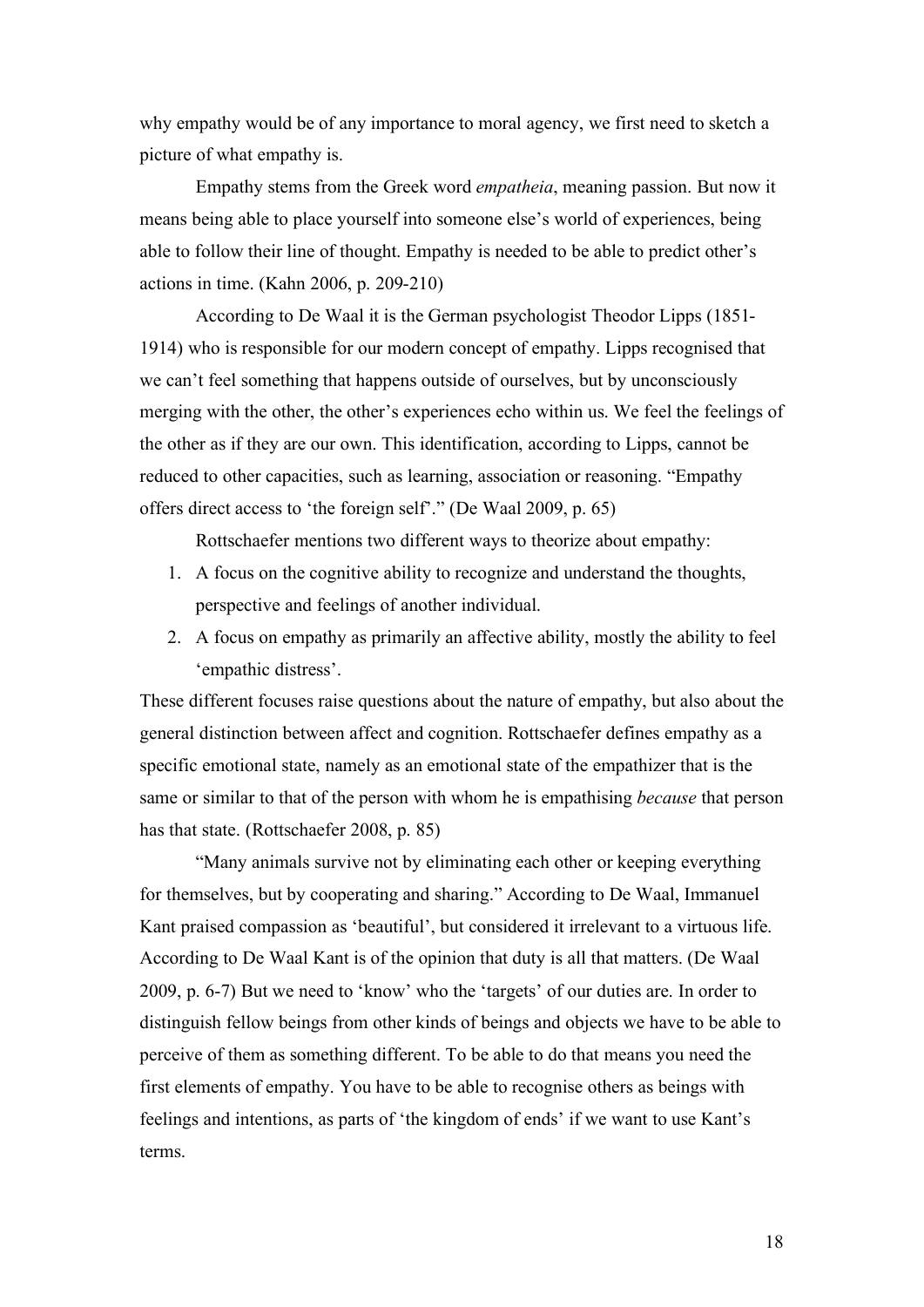De Waal describes the distinction between sympathy and empathy. Sympathy, according to de Waal, is proactive, whereas empathy is not. Sympathy reflects concern about the other and the desire to improve the other's situation. (De Waal 2009, p. 88) Empathy is a feeling, it can be seen as 'preconcern'. It functions as follows: "If you feel another's pain, get over there and make contact." (De Waal 2009, p. 95) Sympathy then, is actual concern, it involves an attempt to understand what happened and it motivates helping, comforting and consoling. (De Waal 2009, p. 96)

In short, the capacity for empathy means that you are able to place yourself into someone else's world of experiences, and are able to follow their line of thought. Empathy has a cognitive side: the ability to recognize and understand the thoughts, perspective and feelings of another individual. Empathy also has an affective side: mostly the ability to feel distress at someone else's distress. Empathy is not the same thing as compassion, nor is it the same thing as sympathy. Empathy refers to a group of abilities that do not function properly in people with autism (ASS).

# **4 – Autism: dysfunction of empathy**

Now that we have a broad idea about what empathy is I want to look at cases in which the capacity for empathy does not function properly. What consequences does this have for the individual that is affected? And what does that mean for their capacity for moral agency? If certain individuals lack empathy, but nonetheless can be proper moral agents, then empathy cannot be a prerequisite for moral agency. One wellknown instance in which the capacity for empathy is lacking to a large extent is in the case of individuals with autism.

Autism was described for the first time in 1943 by the American childpsychiatrist Leo Kanner in his article 'autistic disturbance of affective contact'. It was based on the study of 11 children with the most central common feature that they hardly made any contact with others or refrained from it all together. It was as if they did not notice the difference between people and objects. They did not make eye contact and had a great need for immutability. They would cling to certain habits and they would display repetitive behaviours. Besides that they showed a backlog in language development, most noticeable was their use of language to make announcements instead of using it to communicate. In 1944 a similar syndrome, but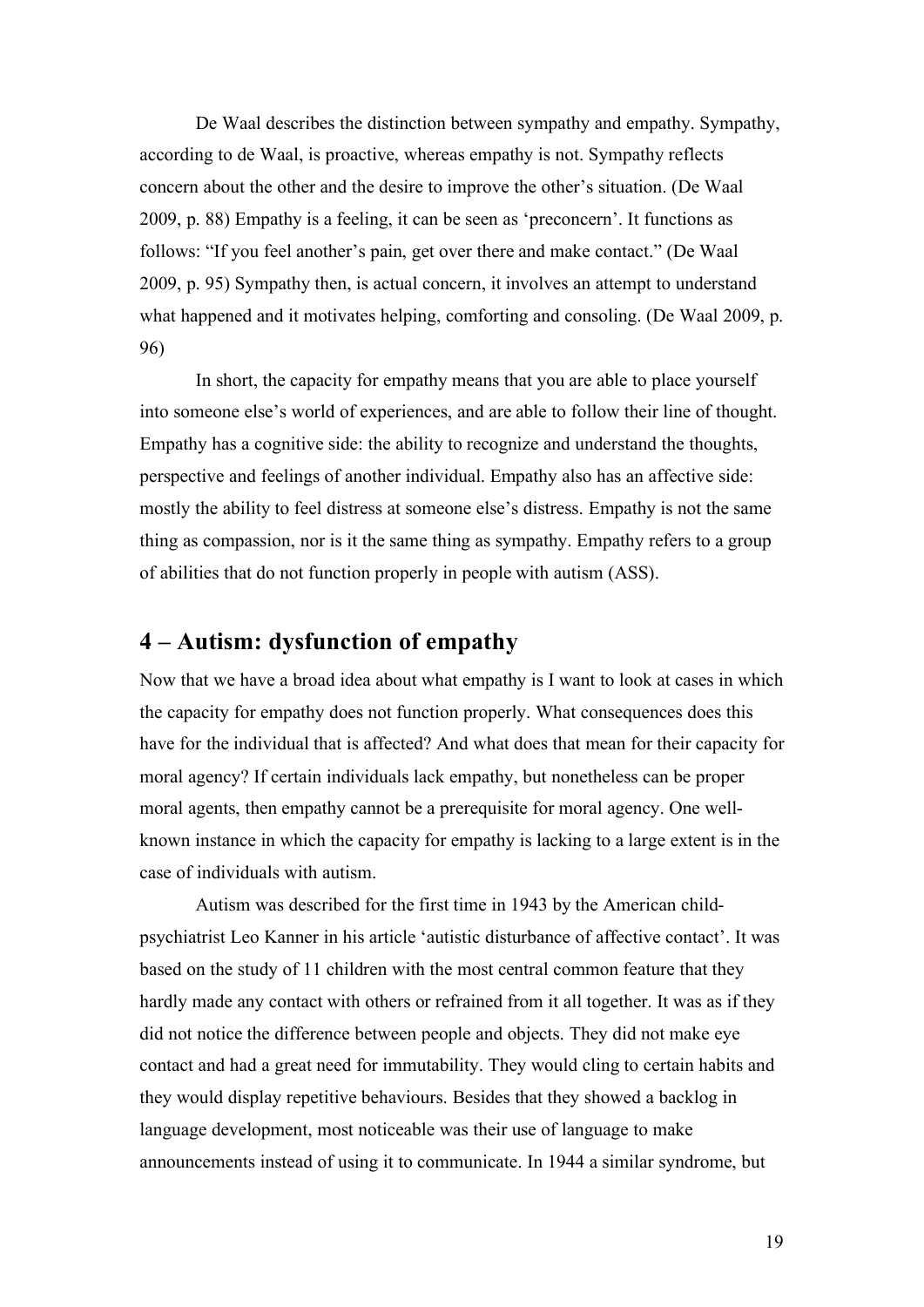without the disturbance in language was described by the Viennese paediatrician Hans Asperger. It took until 1980 to become widely known. The syndrome was later named Asperger's syndrome. Technically speaking language use is correct in people with Asperger's syndrome, but the melody that's important for the emotional content in speech, is lacking. Their contact and use of language also misses all reciprocity, they do not anticipate the response of the other. Besides that, mimicry and motor skills are flat, not fluent and uncomfortable. (Kahn 2006, p. 206-208)

"[…] autism is a spectrum disorder with individuals varying widely in terms of abilities and disabilities, even without factoring in issues of comorbidity; and for the very disabled end of the spectrum, it seems clear that no question of moral agency sensibly arises." (McGeer 2008b, p. 291) "Autism is a disorder of brain functioning that appears early in life, generally before the age of three. Autistic individuals have problems with learning capacity, social interaction, communication, imagination and behavior. Autistic traits persist into adulthood, but vary in severity. Some of the adults with autism become rather normal, going to college and living on their own, while others never develop the skills of daily living. The origin or the cause that leads to this neurological disorder is still unknown." (Lupu, 2006)

Individuals with autism lack empathy, at least in some sense, but they can have strongly felt moral convictions. Their difficulty in understanding other's points of view does often impair their moral judgements. (McGeer 2008a, p.228)

To summarize: autism is a spectrum disorder with individuals varying widely in terms of abilities and disabilities. All people diagnosed with ASS will have a qualitative impairment in reciprocal social interactions, including a marked lack of awareness of other's feelings, a qualitative impairment in nonverbal and verbal communication and impairments in imaginative abilities, including lack of pretend play in childhood, highly restricted and repetitive interests, and an obsessive insistence on routine and environmental stability. (McGeer, p. 233-234)

# **5 - Evolution of empathy**

As was stated in the previous chapter, people with ASS have a qualitative impairment in reciprocal social interactions. This (and other) impairment(s) lead(s) to social dysfunction. Social dysfunction is problematic for moral functioning, because morality and ethics are thoroughly social phenomena. All the virtues in virtue ethics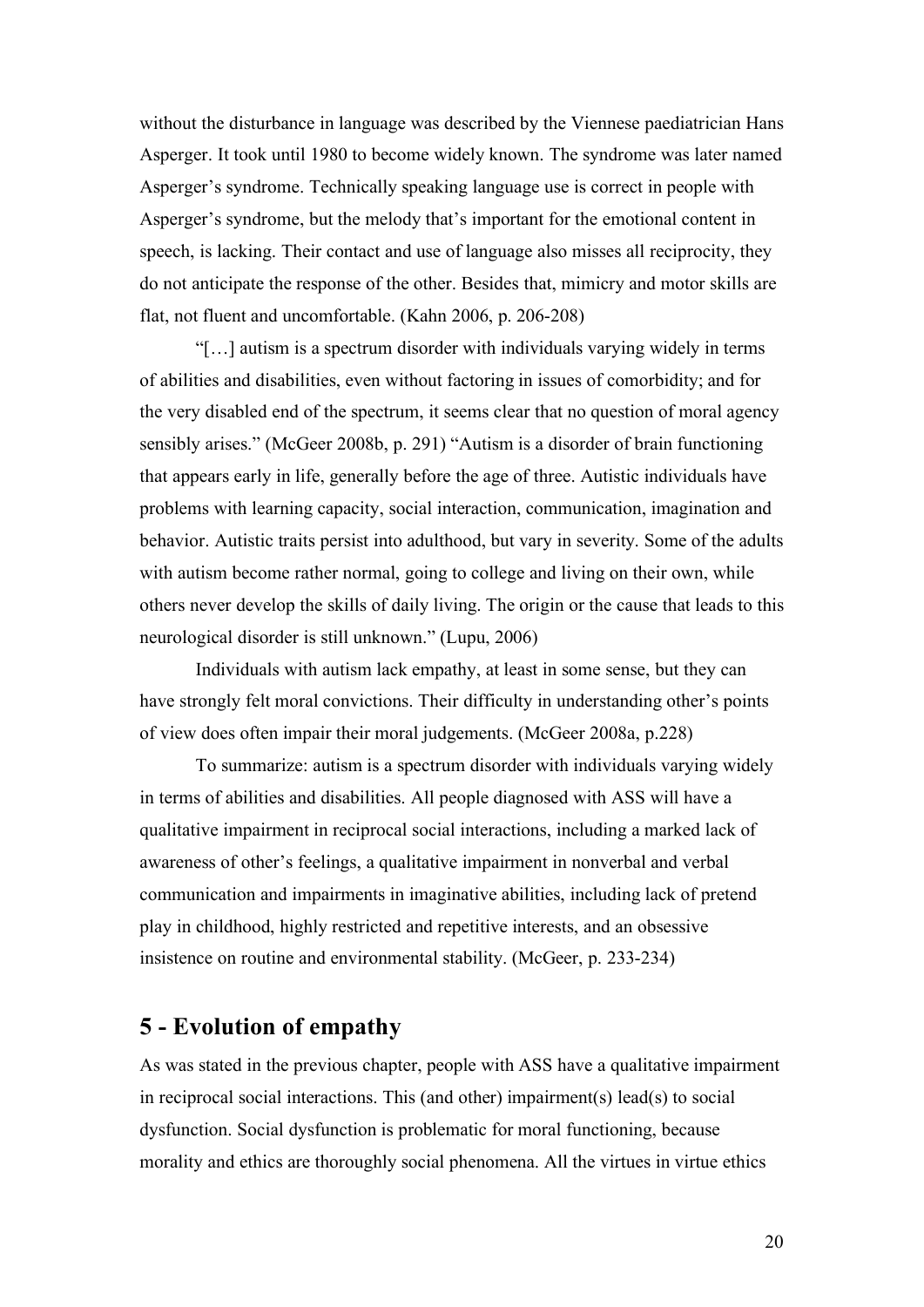refer to social dispositions. The categorical imperative of the Kantians refers to others (as ends in themselves). Utility, they key important thing for utilitarians, is measured by calculating each individual as one, thus leading to a sum, made up of a collective of individuals.

#### **5.1 - The social context of morality**

The virtues that, generally speaking, have to be practised by primitive human beings in order to be accepted as part of a group are the ones that are still recognised as the most important ones here and now in our modern cultures. (Darwin 2002, p. i.93) The failure of people with ASS to become accepted in a group might be related to the absence of properly developed social instincts and the accompanying virtues that are so greatly valued.

There is a darker side to these virtues though. Darwin notes that in primitive tribes they are almost exclusively practised with regard to members of the own group and that their opposites are not seen as crimes when practised towards members of other tribes. (Darwin 2002, p. i.93) Same goes for us, modern Western people, exploiting people in Africa is not considered a crime and practised at a large scale. We try to convince ourselves that it is different but really, it is only different because they are not part of our group. Once we see the people of Africa as members of our group, say, because we consider our group to consist of all human beings, we will feel remorse on exploiting them. Our social instincts and the related virtues depend on our in-group/out-group perceptions.

De Waal formulates it as follows: "Empathy builds on proximity, similarity, and familiarity, which is entirely logical given that it evolved to promote in-group cooperation." (De Waal 2009, p. 221) Darwin states that for primitive people acts are right or wrong depending on their influence on the wellbeing of the tribe, not on the wellbeing of the species, nor the wellbeing of any individual member. It is very plausible that our ancestors have seen it in the same way. This conclusion is in line with the view that our so-called moral sense is originally derived from our social instincts, because both originally only relate to the community. (Darwin 2002, p. i.96- 97)

When I came to realise the great importance of the social nature of morality, I started to think about moral agency in its social context as well. This led me to thinking about social contexts in a more general sense. I started to think about other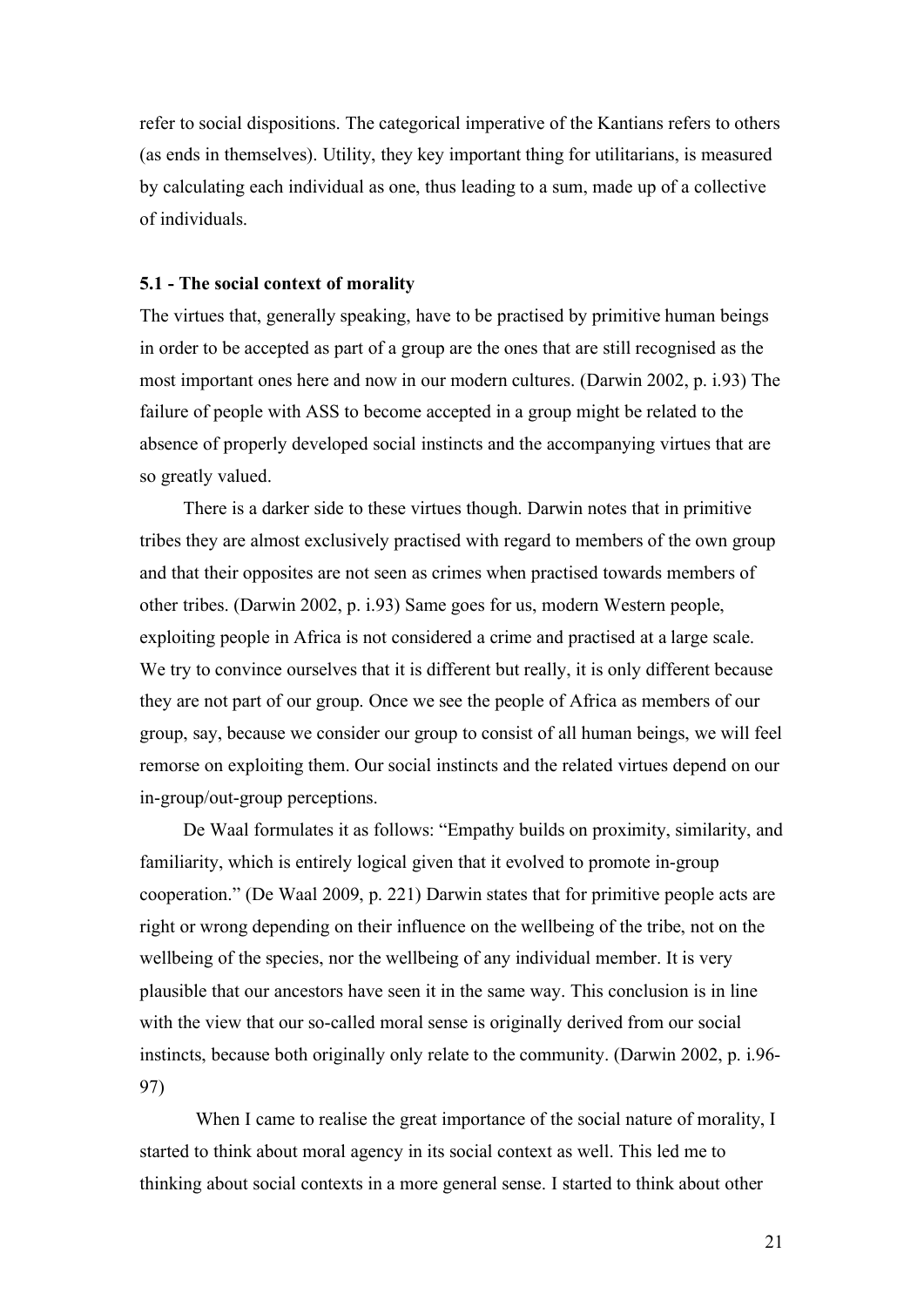social animals and I realised that those animals that we call social are also the ones we call intelligent (e.g. apes, dolphins, elephants). I started wondering whether there is a connection between intelligence and social skills. My hypothesis is that the connection between the two works via the capacity for empathy. The idea is that without empathy, without theory of mind, it would be impossible to see any other as someone like me. If I am unable to recognise others like me I will also be unable to see that the other has desires that constitute reasons for him to act. I will also be unable to share with that other. I will be unable to share emotions, but also to share other types of information. And information sharing is the key to the accumulation of intelligence.

The capacity for reason that was already mentioned in paragraph 1.3 because of its strong relation with moral agency is typically associated with intelligence. Those who believe that reason is essential to moral agency will also believe intelligence is essential to moral agency, because there cannot be reason without intelligence. I want to point out that focussing on the importance of empathy for moral agency does not mean that we are drifting away from the importance of intelligence. In fact, my hypothesis is that empathy is the basis for mammalian intelligence and thus for mammalian reason. The accumulation of knowledge that is so characteristic to our species would not have been possible without empathic abilities. Certain mammals are both social and intelligent due to their well-developed empathic abilities.

Young children start to share information spontaneously. It is typical of children with ASS that they don't. No species is as active in information sharing as us, human beings. But our closest relatives, the bonobos, do show signs of information sharing 'for fun'. They will point out something of interest to others. (De Waal 2009, p. 156)

Spontaneous information sharing is proof of the realisation that there are others that are like you in the sense that they can understand the same kind of things, but that they are also different in the sense that they do not automatically have the same knowledge as you have. Awareness of these facts is the key to human intelligence and reason. This does not mean that human intelligence or reason only functions via the empathic abilities in each individual. Some people with ASS are well known for their excellence in certain areas of intelligence, but if they excel, this is usually in abstract areas, maybe because they are so good with order and detail.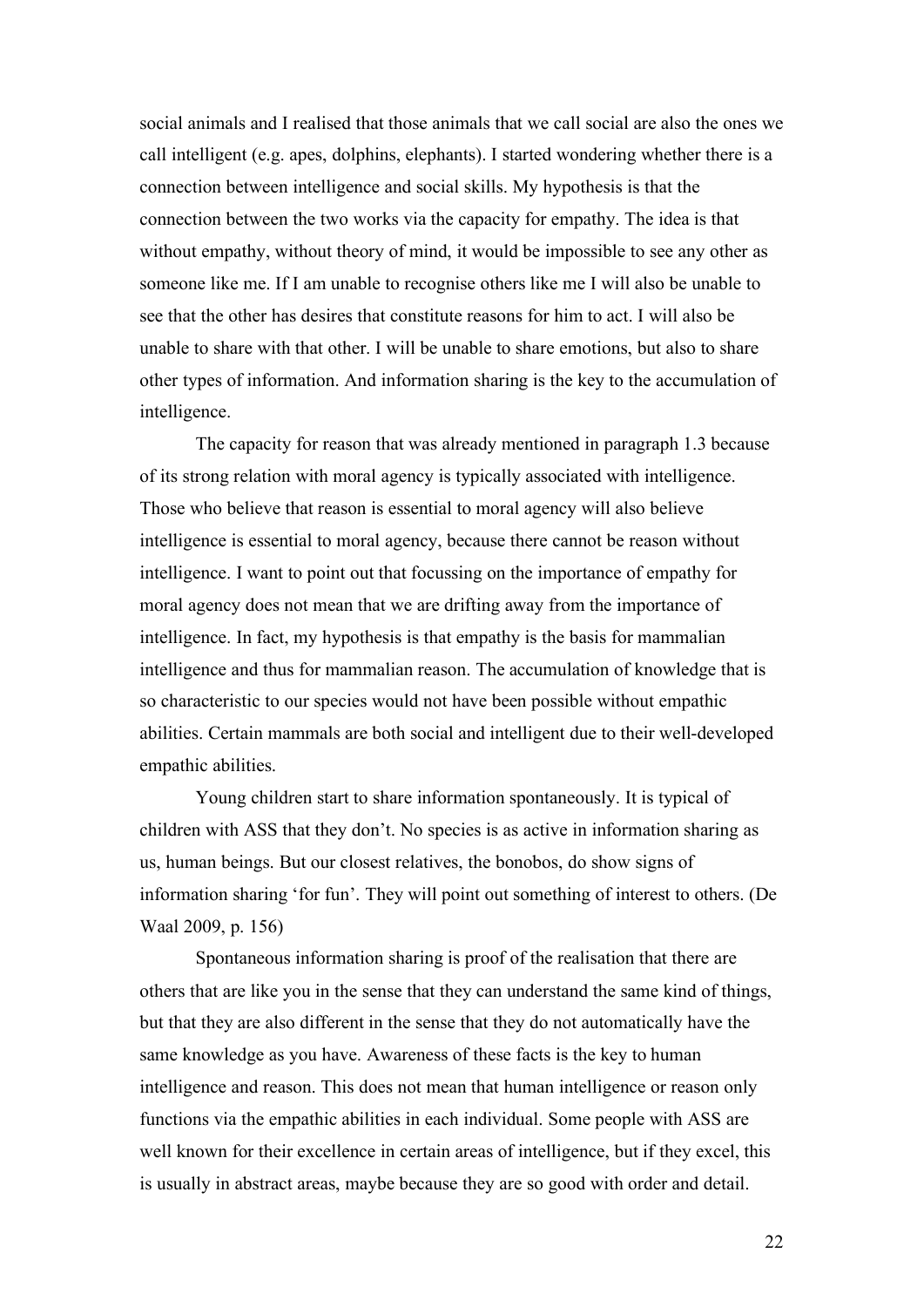Order and detail are features that are important in abstract situations and that are usually absent or of less importance in concrete (and often social) situations.

### **5.2 - Empathy as an evolutionary capacity**

I believe a discussion of the evolution of empathy helps to gain a deeper understanding about what empathy is and what different levels can be distinguished. It also helps to find out what kind of empathy the great apes have and lack and what kind people with ASS have and lack. This, in turn, helps to find out in what way empathy might be of importance to moral agency.

Rottschaefer gives four reasons (that he found in the work of Hoffman) to believe that empathy is an evolutionary capacity:

- 1. It is found at all ages
- 2. It is an involuntary response
- 3. It is based in the limbic system, a part of the brain that we share with other animals
- 4. The first two of the four modes of empathic arousal:
	- Mimicry, due to automatic imitation and afferent feedback
	- Conditioning and direct association
	- Language-mediated association
	- Putting oneself in the place of another (Rottschaefer 2008, p. 94-95)

Other reasons to believe that empathy is at least partly an evolutionary capacity can be found in the works of Frans de Waal and Robert Plutchick, describing animal displays of different sorts of empathic behaviours. Further evidence can be found in the cross-cultural universality of expression and recognition of the basic emotions. (Rottschaefer 2008, p. 96-97) De Waal distinguishes two messages of evolutionary theory:

1.All plants and animals, including ourselves, are the product of a single process.

2.We are continuous with all other life forms, not only in body but also in mind. (De Waal 2009, p. 207)

To understand the workings of evolved behaviour it is important to understand what Frans de Waal calls 'the motivational autonomy of behaviour'. "Seeing colors is thought to have come about because our primate ancestors needed to tell ripe and unripe fruits apart. But once we could see color, the capacity became available for all sorts of other purposes. We use it to read maps, notice someone's blushing, or find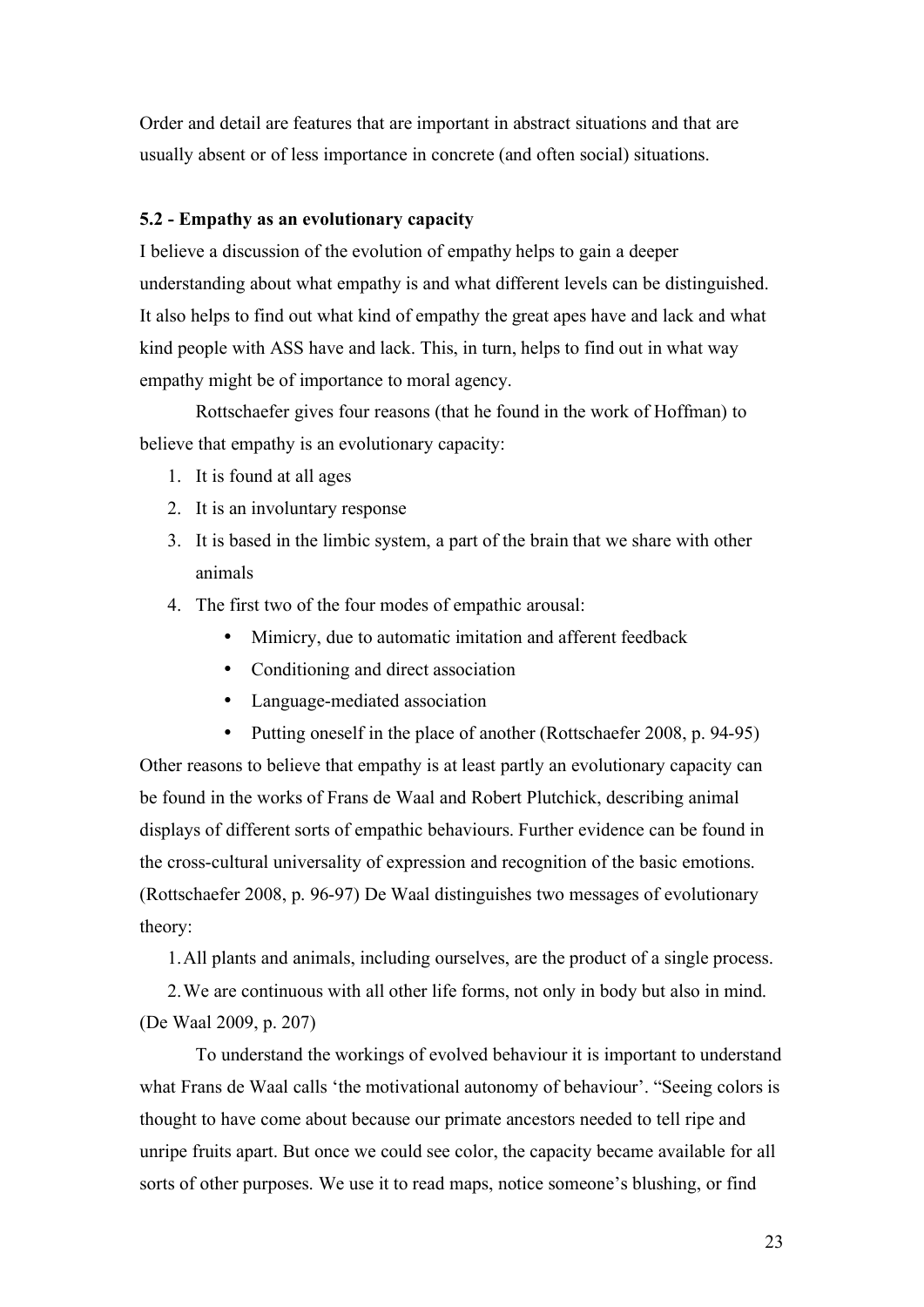shoes that match our blouse. This has little to do with fruits, although colors indicating ripeness – red or yellow – still get us excited and are therefore prominent in traffic lights, advertisements, and works of art. On the other hand, nature's default color – green – is considered calming, restful, and boring." (De Waal 2009, p. 40-41)

According to De Waal behaviour enjoys 'motivational autonomy'. By this he means that the motives we have to engage in certain behaviour can be independent from the reason the behaviour came into existence. Our genital anatomy and our sexual urges evolved for reproduction purposes, but sexual activity is not necessarily aimed at reproduction. Animals are not even aware of the connection between sex and reproduction. They display sexual behaviour because they are attracted to one another or because they've learned of its pleasurable effects. (De Waal 2009, p. 41) The point here is that behaviours, once they've come into existence can be displayed with an amount of freedom for a variety of reasons. The 'reason for behaviour' only refers to 'why it became part of our behavioural repertoire'; it does not refer to the individual instance of creature A displaying that behaviour.

If a trait evolved for reason X, in daily life it can be used for reasons X, Y and Z. For instance helping others evolved because on average and in the long run it benefits the helper. Mostly because we help the ones close to us; and they are willing to return the favour. But that does not mean helping behaviour is only displayed for that reason. (De Waal 2009, p. 42) Now that we are able to help, now that we have that capacity, we have some freedom in when we'll use it. We may help a turtle that lies on its back by putting it on its feet again. We don't do this because we expect something in return or because it benefits us in any significant way.

Empathy goes back far in evolutionary time. During 200 million years of mammalian evolution females that were sensitive to the needs of their offspring outreproduced the ones that were not. (De Waal 2009, p. 67) The American neuroscientist Paul MacLean first described the limbic system in the 1950's. Attachment became part of evolution with the appearance of the limbic system: the feeling part of the brain. There is no reason to suspect that empathy and attachment are typically human capacities. In fact, one would expect to find them in any warmblooded creature with hair and nipples, or in other words: in any mammal. (De Waal 2009, p. 68-69)

Since we descended from a long line of mothers who nursed, fed, cleaned, carried, comforted and defended their young it will not be a surprise that gender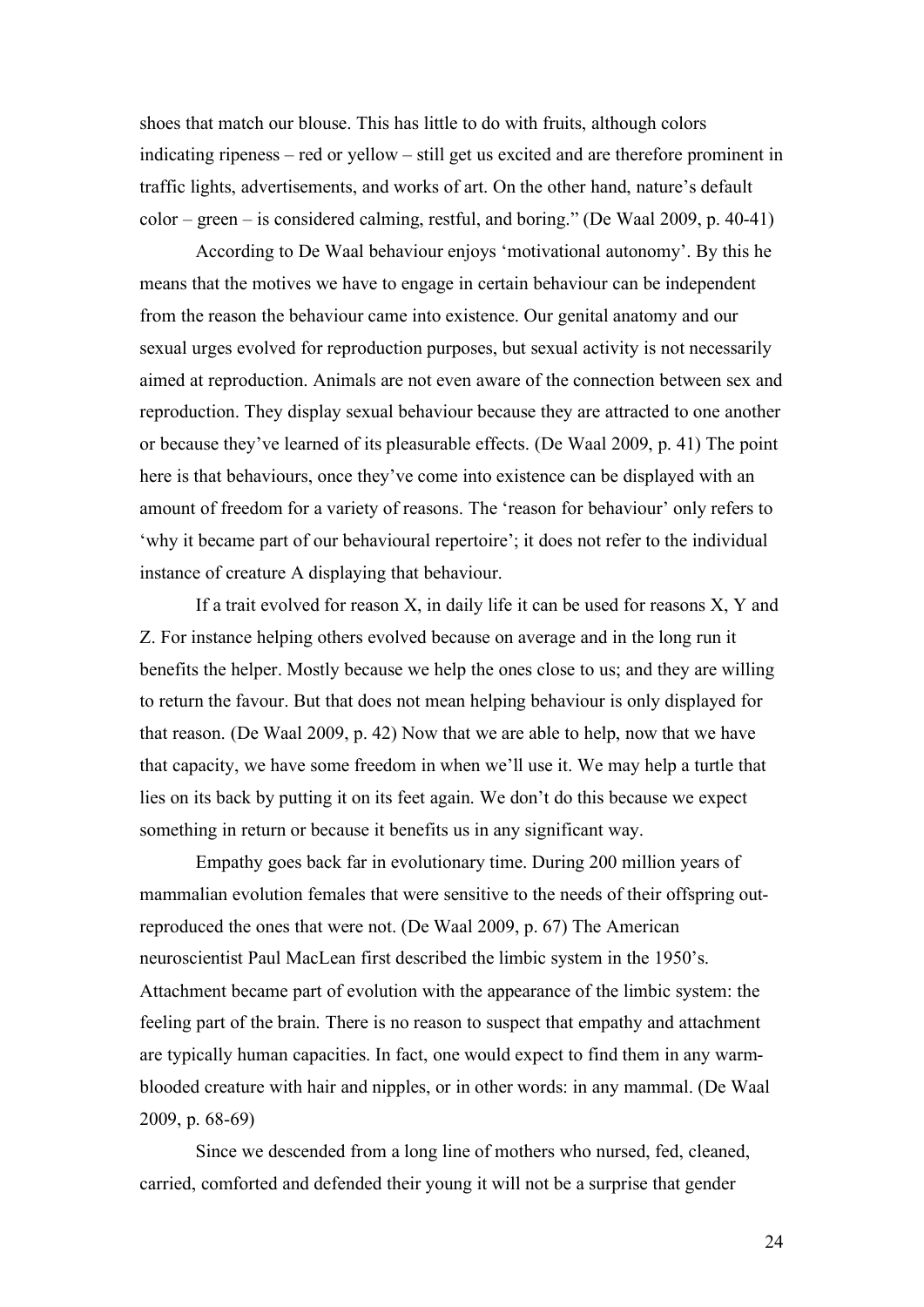differences are found in human empathy. These gender differences appear before socialization. (De Waal 2009, p. 67) Males lack empathy for potential rivals. When they see a rival in pain, the pleasure centre in their brain lights up. Females remain empathic. (De Waal 2009, p. 72) An interesting fact that I tend to relate to the gender differences in empathy is that ASS is found 4 times more in boys than in girls. (Kahn 2006, p. 209)

According to De Waal we are so obsessed with what we consider new and important about ourselves that we overlook the fundamentals. If we want to understand abstract thought, conscience or morality, we have to start thinking from the bottom up. (De Waal 2009, p. 15) De Waal believes that the influence of surrounding bodies is one of the most underestimated phenomena, especially in disciplines that view humans as rational decision makers. (De Waal 2009, p. 63)

## **5.3 – Identification and imitation**

In order to empathize we need to identify with the other. Identification is a precondition for empathy. Absence of identification closes the door for empathy. We find it easiest to empathize with those like us and we lack empathy for those we do not identify with. (De Waal 2009, p. 80) People with ASS have trouble identifying with other people; this difficulty seems related to their lack of empathy. Also, I've mentioned how in males empathy disappears when they see their rival in pain. I believe that phenomena can be explained in terms of identification. The males no longer identify with the other male, they stop seeing him as a fellow being: they see him as an enemy. In the light of the strong influence of identification on empathy (being a precondition) it is also no wonder that people who emphasize with other animals tend to focus on the ways in which they are like us, instead of on the ways in which they are different.

When emotionally mirroring somebody, we often focus on the face, but the whole body expresses emotion. When scientists glued an angry face on a frightened body and the other way around, subjects reaction times slowed down, but when asked to judge the emotional state, they emphasised the bodies, giving more weight to the posture than to the facial expression. (De Waal 2009, p. 81) In the light of empathy being an evolved trait, that is present, to a degree, in all mammals, this is not surprising. Humans are very visually oriented creatures; we can see a lot of detail. When you want to tell what emotion a face expresses you have to be able to see the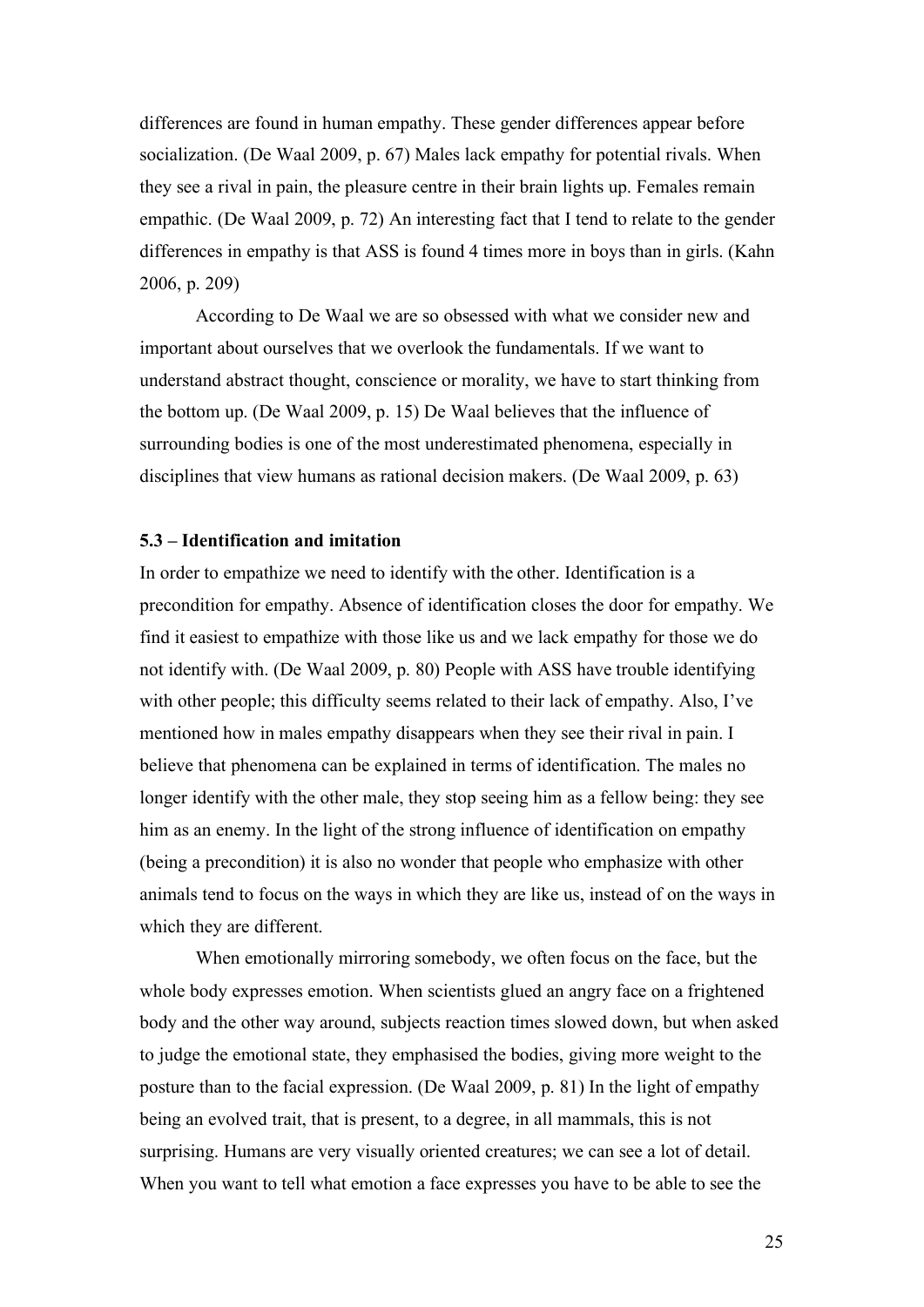elements of the face clearly. If your vision is less detailed, then you might not be able to see the facial expression so clearly. But as long as you can see in general, you'll be able to see body posture and movements.

According to Frans de Waal it is not our head that gets into the other's head, it's our body that copies the other's body. (De Waal 2009, p. 9) "When our ancestors left the forest and entered an open, dangerous environment, they became prey and evolved a herd instinct that beats that of many animals. We excel at bodily synchrony and actually derive pleasure from it. Walking next to someone, for example, we automatically fall into the same stride." (De Waal 2009, p. 21-22)

We mimic those with whom we identify, and mimicry in turn strengthens the bond. (De Waal 2009, p. 61) But why do we identify with one and not the other? People with autism do not seem to identify with others as easily as we do.<sup>1</sup> Why? And why do we do so, so easily?

## **5.4 - Mirror neurons and imagination**

In 1996 Vittorio Gallese published the article 'Action recognition in the premotor cortex' in the scientific magazine Brain. In it he described his discovery of the basis of empathy. Neurological research with monkeys showed that the same neurons became active while observing movements as while making those same movements themselves. Later it was found that the human brain acts in the same way. The brain mirrors the brain activity of someone else when it is observing the behaviour of that someone. (Kahn 2006, p. 210-213) This research has become known as the discovery of mirror neurons.

Mirroring is taking place constantly in the brain without us noticing it. It is the basis of learning, because we learn most easily by imitating others. Imitation is such an elementary function that it can be observed in 3-day-old infants. These very young children automatically copy facial expressions. It takes several more months for them to be able to suppress their imitations, because the frontal parts of the brain that are responsible for that ability (of the suppression of behaviour) take longer to develop.

<sup>&</sup>lt;sup>1</sup> Although Temple Grandin (a person with ASS) reported she identified with Spock from Star Trek. This is a peculiar identification, because Spock is not human and Temple Grandin is. It seems like it would have made more sense to identify with a human character from Star Trek. Temple Grandin's identification with Spock will be discussed in chapter 7.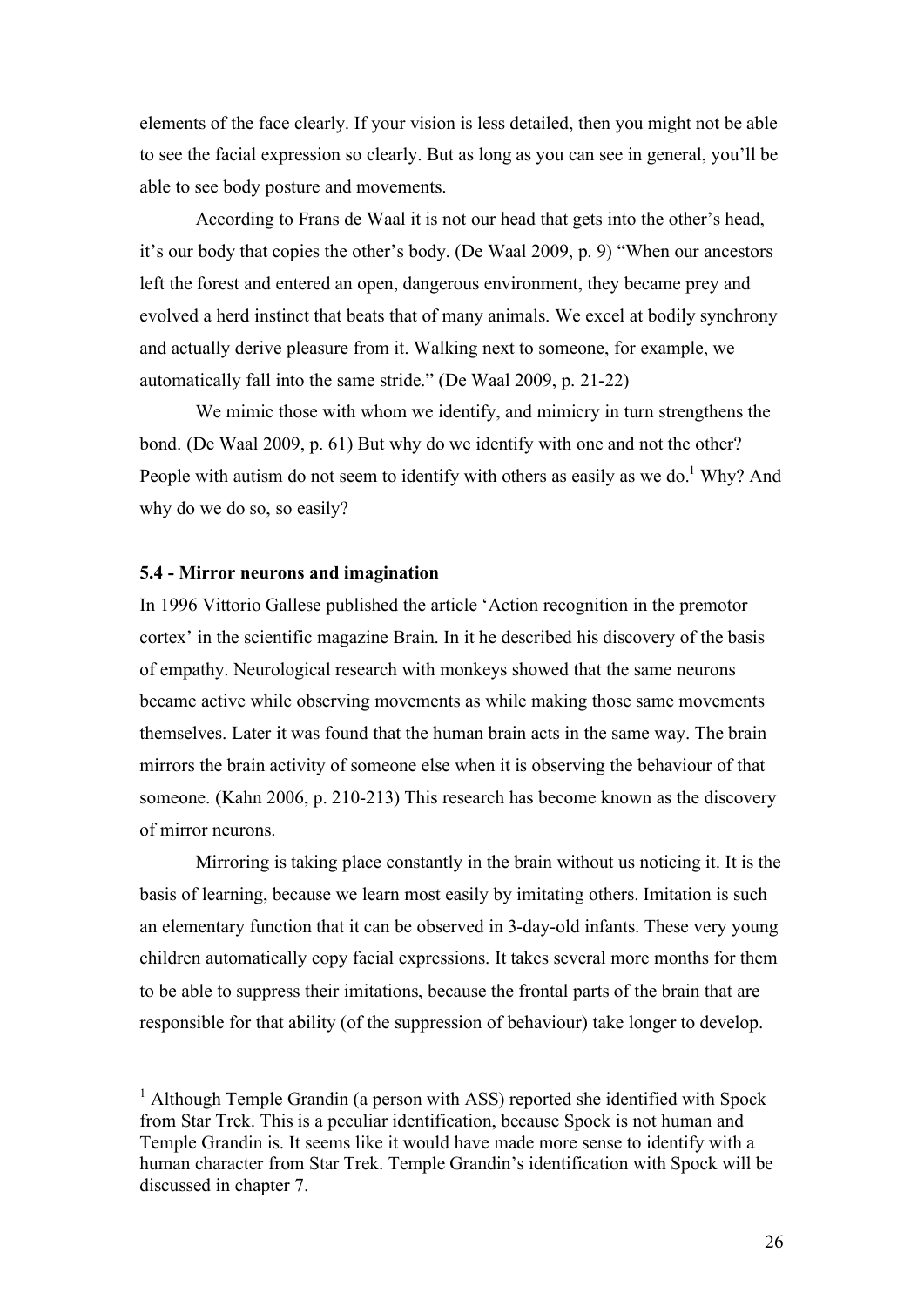The brain also mirrors emotions (not only behaviours) that are expressed by others. (Kahn 2006, p. 213-215)

Mirror neurons are responsible for the lack of the distinction between 'monkey see' and 'monkey do'. The discovery provided for further arguments in favour of automatic empathy. Some scientists are against talk of automatic reactions, because they think it means that the reactions are out of our control; that we do not have the power to override them. But the only thing that is meant by 'automatic' in this context is that is a very quick and subconscious process. (De Waal 2009, p. 79)

The brain can also mirror imagined scenarios about what someone else is experiencing, that is: you don't necessarily have to see the other, as long as you can imagine what the other's experiencing. (Kahn 2006, p. 216)

Imagination is the capacity that lets you combine, independent of the will, former images and thoughts, thus creating new results. One of the ways in which it expresses itself is in dreams. (Darwin 2002, p. i.46) De Waal states that it is important to keep in mind that it is not imagination that drives empathy. Empathy requires emotional engagement. "Bodily connections come first – understanding follows." (2009, p. 72) According to De Waal it is identification that is crucial. (2009, p. 80)

So, imagination does not drive empathy, but how then should we understand the relationship between imagination and empathy (feeling into)? Why do people with ASS have problems both with imagination (e.g. lack of pretend play) and with empathy? Are these problems related to the problems people with ASS have with their motor skills? Is it because they have problems with the 'proper' use of their bodies? If so: Is the problem with motor skills related to the problems with identification and thus with the problems with empathy? Are they unable to 'map' other bodies and is that the core of all their difficulties?

#### **5.5 - The co-emergence hypothesis and the discovery of VEN-cells**

Self-recognition is usually tested using a mirror. The subject gets a little mark of rouge or paint, without knowing on which side of its face and he is put in front of a mirror. If the subject is able to make the connection between itself and the image in the mirror, it is expected that he will touch his face to remove the spot. Human babies begin to pass the mirror test when they are 18-24 months old. Around the same time they start using the words 'I' and 'me' more often and they start to show so-called pretend-play. Playing out fantasised scenarios. The fact that these abilities emerge at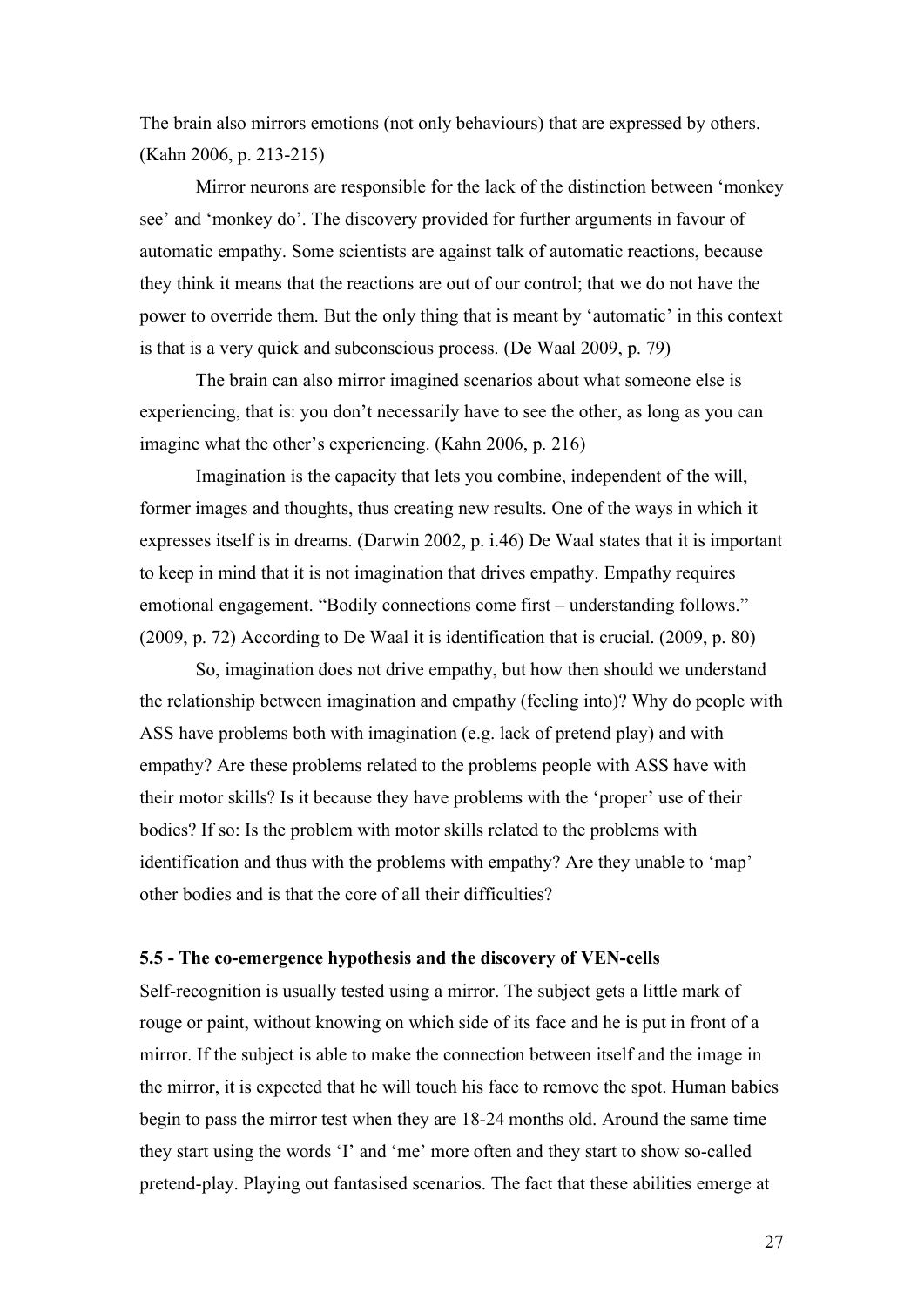the same time has led to the *co-emergence hypothesis.* Advanced empathy also belongs to the same co-emergent package. Bischof-Köhler tested this hypothesis on Swiss children and the outcome was in line with the hypothesis. This means that indeed, there is reason to believe these abilities are related and emerge at about the same time. (De Waal 2009, p. 122-123)

The co-emergence hypothesis would state that species that recognize themselves in a mirror should be marked by advanced empathy, such as perspective taking and targeted helping. Apart from humans and other apes, the best candidates are dolphins and elephants. And indeed dolphins, and at least one elephant (called Happy), seem to belong to the small group of creatures able to recognize themselves in a mirror and to show advanced empathy. (De Waal 2009, p. 125-138)

The co-emergence hypothesis would also predict that those who do not have the capacities for advanced empathy would also have difficulty with self-awareness. And indeed people with ASS seem to have problems with both.<sup>2</sup>

It turns out all mammals that are able to recognize themselves in a mirror possess a rare type of brain cell, the so-called VEN (Von Economo Neurons) cells. The cells are particularly large and abundant in human brains, but are also found in the brains of apes (not monkeys), cetaceans (dolphins and whales) and elephants. Damage to the VEN cells, in humans, leads to "[…] a special kind of dementia marked by the loss of perspective-taking, empathy, embarrassment, humor, and future-orientation. Most important, these patients also lack self-awareness." (De Waal 2009, p. 138-139) The discovery of these VEN cells therefore also seems to support the co-emergence hypothesis. There is evidence of VEN cell abnormalities in people with ASS. (Allman et al. 2005). This is to be expected on the basis of the functions of VEN cells and the co-emergence hypothesis.

# **6 - The relation between empathy and moral agency**

As mentioned earlier there is a difference between two types of moral relevance of empathy:

- 1. Empathy as a group of capabilities that are necessary to belong to the group of moral agents
- 2. Empathy as a morally 'good' disposition or type of behaviour

<sup>2&</sup>lt;br>
See: http://news.bbc.co.uk/2/hi/health/8407857.stm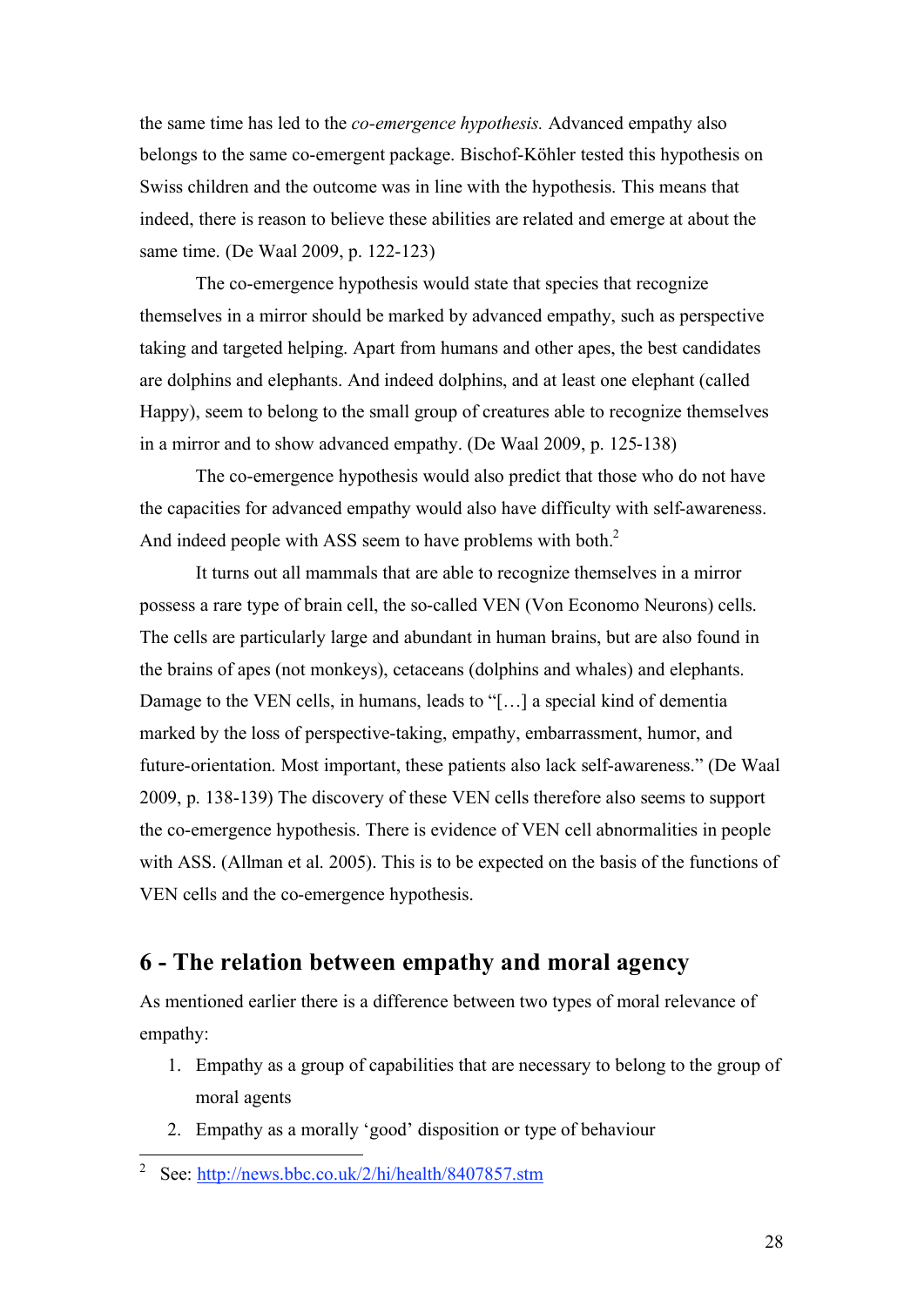I am concerned with the moral relevance of empathy in the first sense.

So far I've stated that that morality is a social phenomenon and that its social nature is related to the capacity for empathy. I've also stated that not only humans have this capacity that makes the social nature of morality possible. I've stated that empathy evolved to promote in-group cooperation and I've discussed the related capacities: identification, imitation and imagination. I've also explained about the motivational autonomy of evolved behaviour, meaning that empathy evolved to promote in-group cooperation, but can now be used for other purposes as well.

On the basis of the insights of the previous chapters I come to the following relation between empathy and moral agency: Mirror neurons are the basis of empathy. The basis of empathy that works via the mirror neurons makes imitation possible. Imitation is the basis of learning. Learning is the accumulation of knowledge. We call the accumulation of knowledge through learning intelligence. Intelligence is a precondition for the capacity to reason. Reason is a precondition to moral agency.

#### **6.1 - Meaningful vs. meaningless behaviour**

Seeing the other as agent means seeing the other as someone with intentions that motivate their behaviour. Acts differ from mere behaviour because acts are done for a reason and behaviour is not necessarily done for a reason.

Before the brain is able to allocate intention, it has to be able to make a distinction between meaningful behaviour (like grabbing) and meaningless behaviour (like opening and closing your hand). The area in the brain that is responsible for the recognition of (meaningful) behaviour is at a place where there is a crossroads of visual, auditory and sensory input. (Kahn 2006, p. 226)

The area in the brain that registers movement in all modalities (including eye movements, movements of the lips) is also responsible for the allocation of intention to these movements. The part of the brain that, in monkeys, mirrors the movements of others evolved to the area that, in humans, allocates intentions to others. In humans it has become the area that is responsible for us seeing others as creatures with their own intentions, their own will. It allows us to see others as people with a drive, as individuals with intentions, as persons with desires. (Kahn 2006, p. 228) In other words: it is the area that is responsible for the ability to recognise and interpret actions and agents.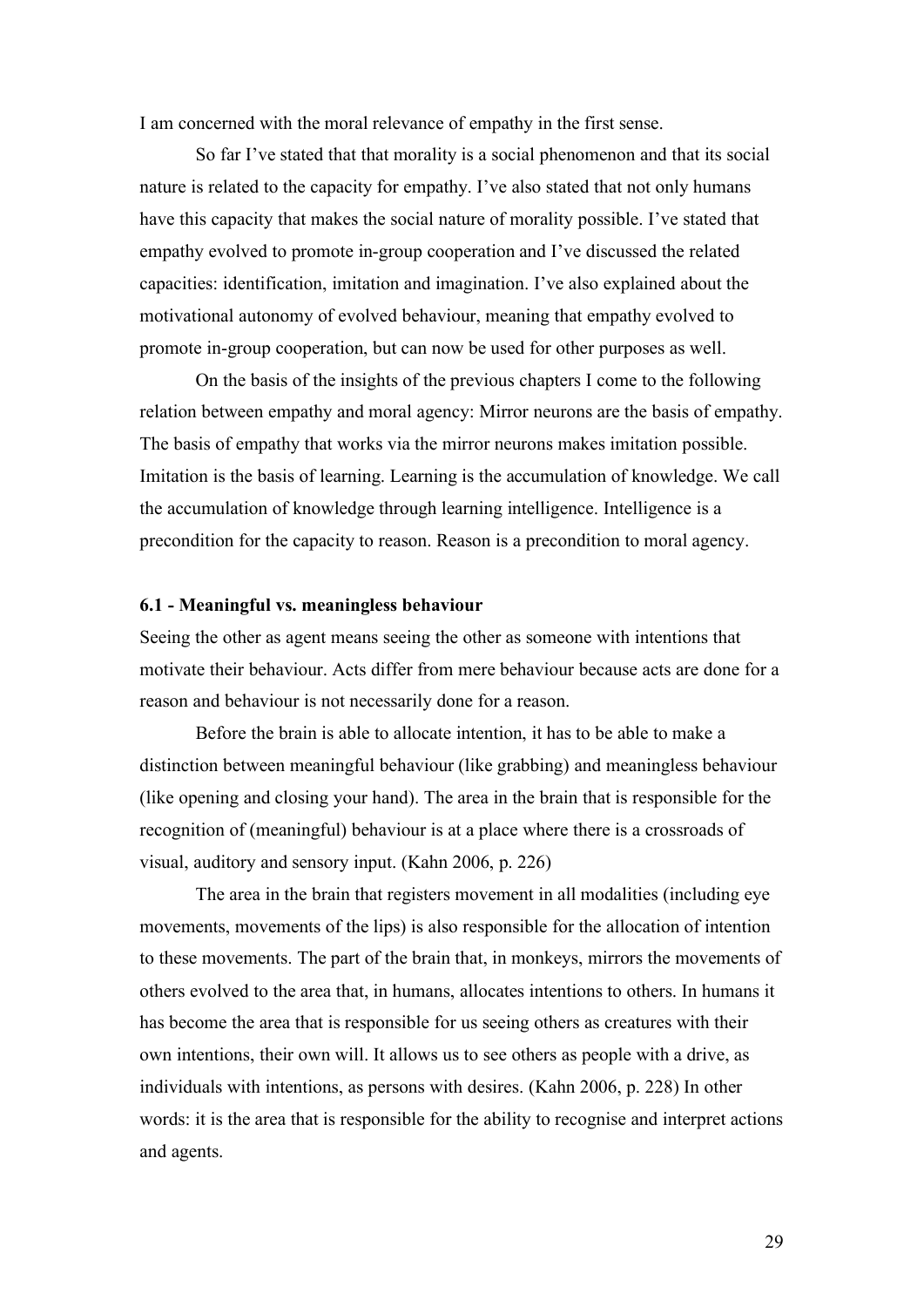People with ASS seem to be rather unable to recognise others 'like me'. Unlike 'normal' toddlers they show no signs of making a difference between subjectively animated creatures and other things in the environment. (McGeer 2008a, p. 233-235)

#### **6.2 - Understanding intentions**

If a human reaches for a stick, and keeps trying, but is not able to grab it, a chimp will go over to the stick and hand it to the human. Chimps do this without training, and rewarding them does not change their behaviour. A similar test with young children had the same outcome. (De Waal 2009, p. 114) This type of behaviour can be interpreted as evidence of the ability to understand the intentions of certain behaviours or the ability to understand what the other wants. It is a display of a rudimentary theory of mind and it is a type of behaviour that people with ASS rarely display.

The problem is that people with ASS cannot feel what others want or mean, what their intentions or feelings are. They don't know how to estimate these things, because they cannot emphasize with others, they lack the capacity for empathy. (Kahn 2006, p. 209)

Toddlers will imitate the intention of the person rather than the actual behaviour. When they see an adult trying to pull something apart, but letting the object slip from his hands, they will try to pull it apart and they will try to succeed. They will not copy the element of letting the object slip and fall. They pay attention to what the other wants, not what he actually does. Children of 18 months make a difference between human intentions and human or mechanical actions. Kahn mentions that it might not be a coincidence that roundabout this age (of 18 months), when the capability to allocate intentions in others develops, autistic children develop a disorder in brain development. (2006, p. 221-223)

People with ASS show less activity in the brain area that lets us allocate intentions. They do not allocate intentions to other people. Therefore another person is not perceived as an individual creature with its own intentions, but more like an object with no clear purpose. (Kahn 2006, p. 229-230)

Being able to allocate intention to someone does not automatically mean we can put ourselves in that person's shoes. To be able to do that we have to be able to recognize what emotion lies at the basis of the intention. The best source of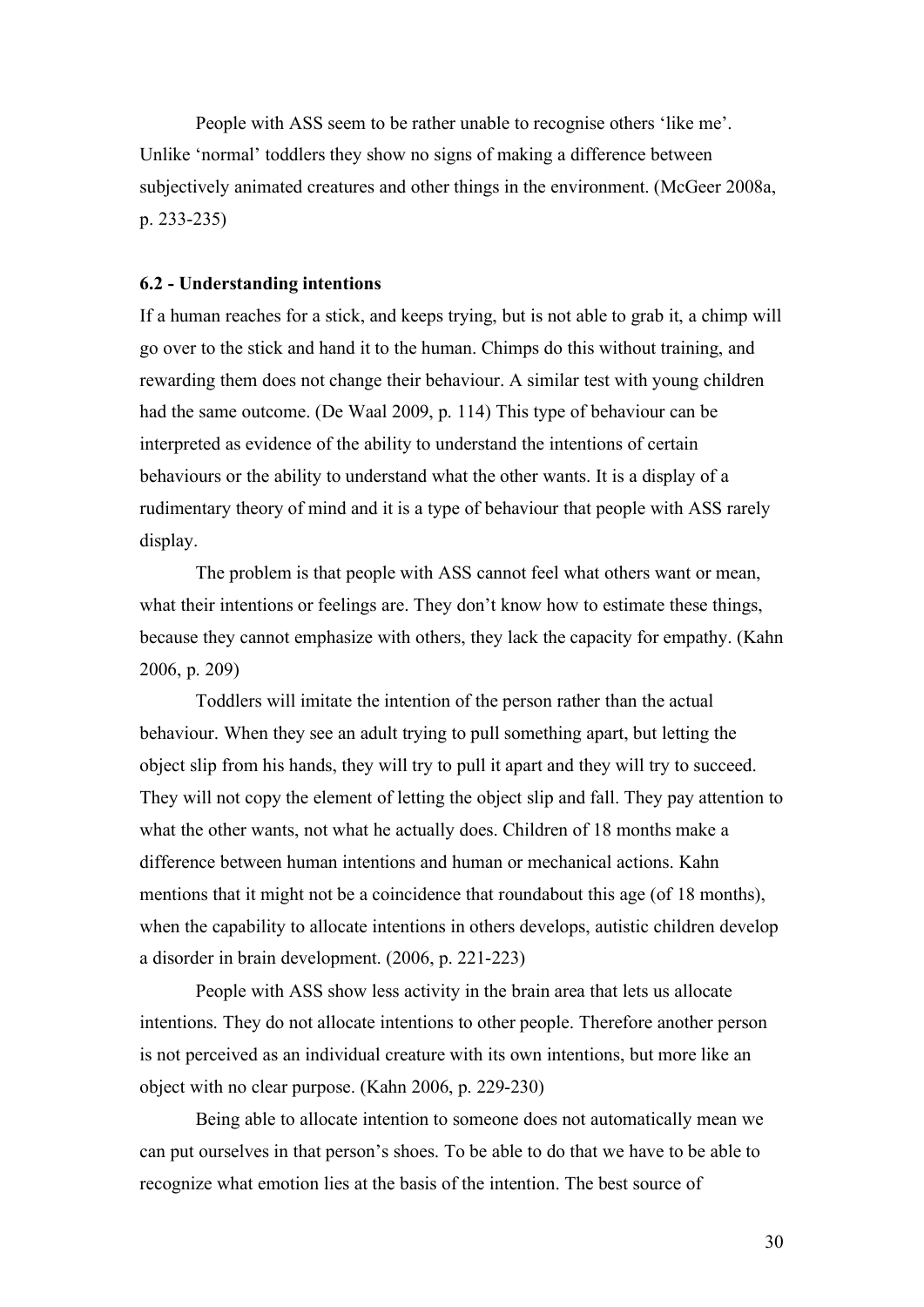information about the emotions of the other is the other's facial expressions. Numerous studies have shown that looking at faces activates the same aforementioned area in the brain that registers movements and allocates intentions. (Kahn 2006, p. 232-233)

### **6.3 - Different levels of empathy**

Taking someone else's perspective, having a theory of mind, is not limited to human adults, though the most advanced forms of knowing what others know might be. (De Waal 2009, p. 98-100) De Waal writes: "Of all the great apes bonobos seem to have the highest level of empathy." (2009, p. 91) De Waal distinguishes 'cold perspective taking' from 'empathic perspective taking'. (2009, p. 100) He uses the distinction to highlight the emotional neutrality of 'perspective taking'.<sup>3</sup>

Some species, like baboons, show signs of emotional contagion, but an inability to adopt another's point of view. This deficit is seen in many animals as well as in young children. (De Waal 2009, p. 141) Monkeys do feel the other's distress, but they are unable to step back from the situation and figure out the other's needs. (De Waal 2009, p. 143)

De Waal envisions empathy as a Matryoshka, the famous Russian doll that you can open to find a smaller one, and inside that one an even smaller one and so forth: it is a multilayered capacity. At its core is the ancient tendency to match another's emotional state. Around this core there are more sophisticated capacities, such as feeling concern for others and perspective taking. (De Waal 2009, p. 209) Psychopaths display a disconnection between perspective taking skills and the deeper regions of empathy. Their Matryoshka is an empty shell. (De Waal 2009, p. 211-212) I would say that psychopaths help us to remember the difference between empathy and compassion.

Psychopaths are remarkably adept at reading the minds of others, but use the knowledge to manipulate these others. They have no difficulty with perspective taking. The cognitive capacity is thus in tact, but psychopaths do show notably abnormal affective profiles. They show lack of what we call the social emotions, such

<sup>&</sup>lt;sup>3</sup> For De Waal the word 'empathic' does refer to a certain kindness (morally 'good' behaviour), he uses 'perspective taking' as the morally neutral concept. This might be a bit confusing; because I use the word 'empathic' as a morally neutral concept in this thesis and to me it is an umbrella-term for all empathic abilities, including 'perspective taking'. The 'kind display of empathy' I would name 'compassion'.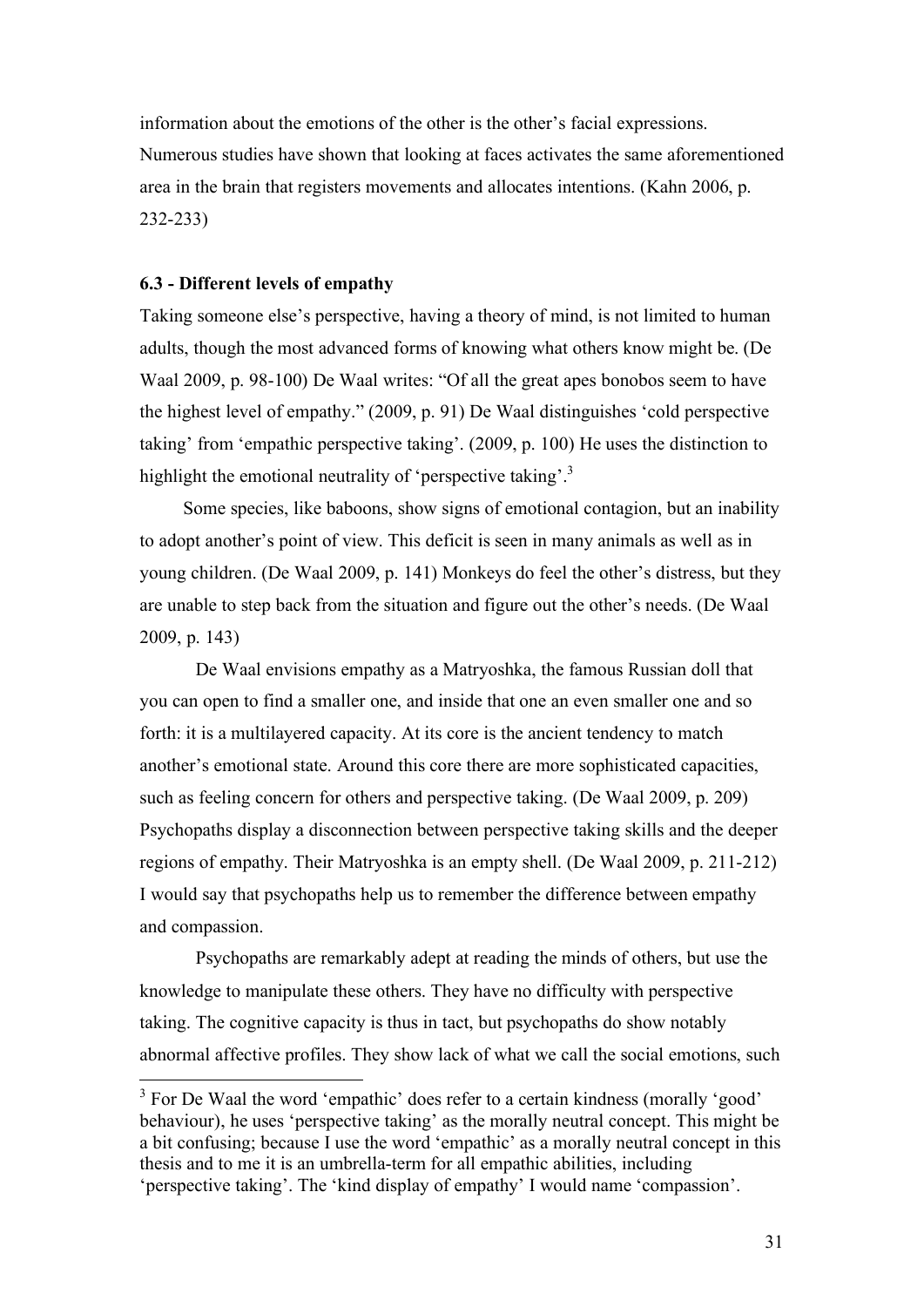as: remorse, sympathy, shame, love and grief. They also fail to make the distinction between moral and conventional transgressions of rules or boundaries. (McGeer 2008a, p. 230-231)

A classic test has been developed to test perspective-taking skills; it is called the 'Sally-Ann test', sometimes also called 'the false belief test'. People with ASS typically fail the false belief test (Kahn 2006, p. 219):



Some intellectually gifted individuals with autism will eventually pass the test, thus showing some 'mind reading' ability, though those results do not generalize easily to naturalistic settings. The most likely explanation is that advanced reasoning skills are used to solve the puzzle of other minds, while they continue not to have immediate or natural perception of other's mental states. Thus the moral sensibility of people with

<sup>4&</sup>lt;br><sup>4</sup> Source of image: http://www.spektret.dk/images/sallyanne.gif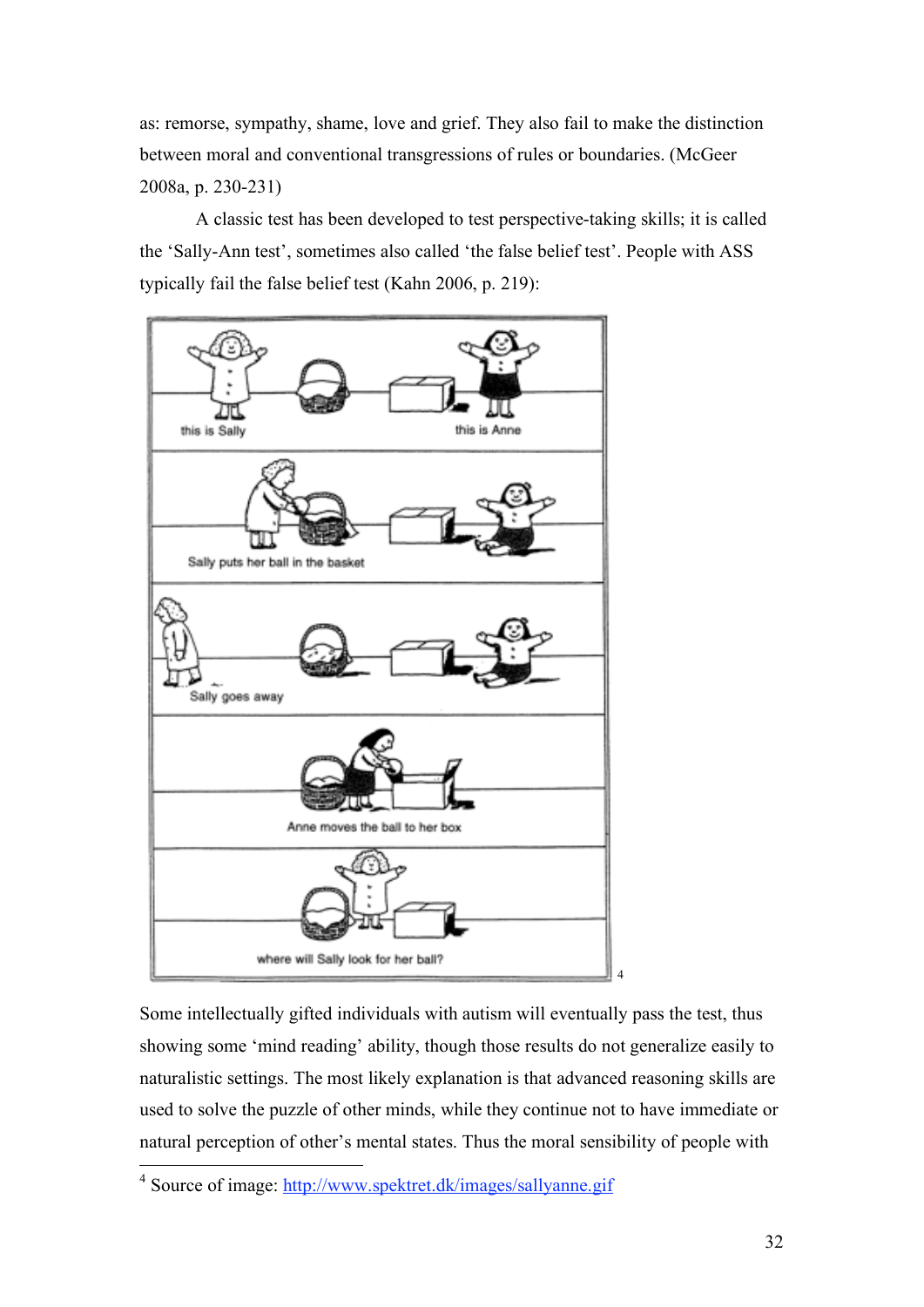autism might be structured quite differently from that of people with 'normal' development. McGeer suggests that people with autism have a greater need to abide by all kinds of rules, because that makes the world less chaotic and overwhelming for them. She suggest they may happily follow all kinds of moral rules without sharing our understanding about what ends those rules are meant to serve. She therefore questions how deeply their moral concerns are truly moral. (McGeer 2008a, p. 238- 240)

### **6.4 – Twofold relation between empathy and moral agency**

At the beginning of this chapter I've stated that there is a relation between the basis of empathy and moral agency that works via the capacity to imitate and the ability to learn and reason.

In this chapter I believe another relation has become visible, namely one that works via the ability to understand what the other wants, feels or knows. This relation works via the capacity that is referred to as having a 'theory of mind'. It builds on the ability to take someone else's perspective. Theory of mind is necessary to understand the intentions of others. Seeing the other as agent means seeing the other as someone with intentions that motivate their behaviour. If you do not have theory of mind, you cannot see others as moral agents.

## **7 - Empathy as a prerequisite for moral agency**

So far I believe there is reason to think there is a relation between empathy and moral agency, but is empathy also a prerequisite for moral agency? My aim is still to get a better idea of what moral agency is and whether or not we can say that having empathic abilities is a precondition to qualify as a moral agent. Maybe there are ways to express moral agency that are not related to the empathic abilities. If so, I would expect to find those other ways in people with ASS. That is why I now want to look more closely to the way in which people with ASS deal with moral issues.

### **7.1 - Autism and morality**

McGeer quotes Temple Grandin, 'a remarkably able individual with autism'. McGeer puts Temple Grandin forward to prove the point that people with autism can and do have "a strongly developed moral sensibility or, as Kant would say, a concept of duty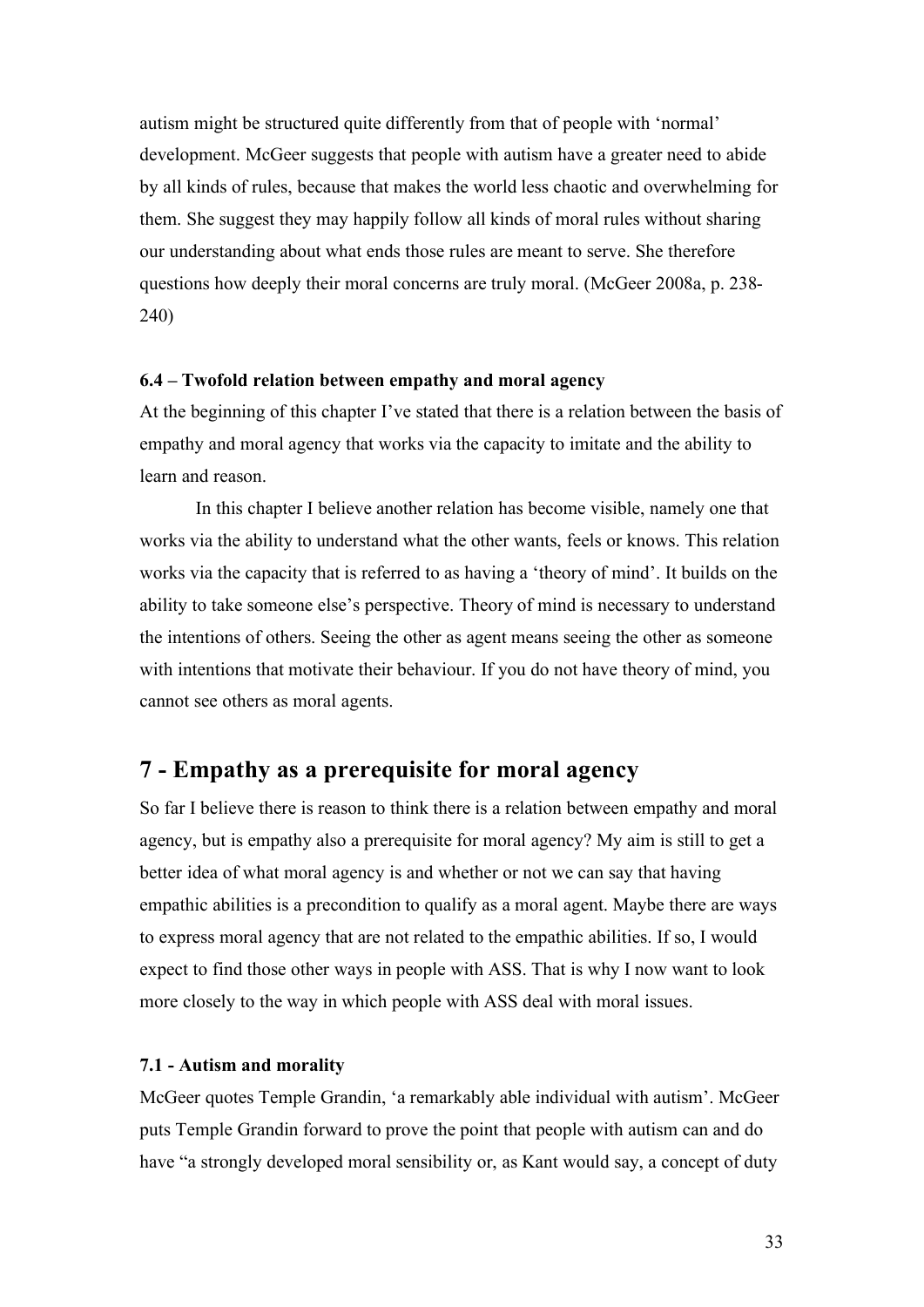deriving from 'consciousness of a moral law' (Kant, 1797/1991, p.400)" (McGeer 2008a, p. 232-233)

Temple's account makes note of how she identifies with the logical Mr. Spock from Star Trek who wants to make a rational choice, whereas the humans want to make a choice on the basis of their feelings of attachment (retrieving dead body of friend while under attack vs. leaving it behind and increasing chances of living though the attack yourself/with as many as possible). Temple states she liked Star Trek because each episode had 'a moral point'. "The characters had a set of firm moral principles to follow, which came from the United Federation of Planets. […] (Grandin, 1995, pp. 131-132)" (McGeer 2008a, p. 232) This, I believe, is hardly a Kantian conception of morality, because it seems very heteronomous, the source of the moral law being the United Federation of Planets. Kant's concept of duty is derived from the free will of the autonomous subject. As far as I can say, I see, on the basis of this autobiographical account, a rather weakly developed moral sensibility (at least from a Kantian point of view) in Temple Grandin, who no doubt is a remarkably able individual with autism.

McGeer asks herself what the source of autistic moral concern is, if it is not empathy in the sense of affective attunement with other people. She mentions Kennett who suggested that the answer could be found in autistic individuals' deep interest in the sense-making pull of reason. According to McGeer Kennett suggests that their moral feelings derive from a deeply felt practical concern to do the right thing. McGeer concludes that lack of empathy makes it difficult to act in morally appropriate ways, but it does not undermine the interest in so acting. (McGeer 2008a, p. 234-235)

Temple Grandin has classified three types of wrongdoing:

- 1. Really bad
- 2. Sins of the system
- 3. Illegal but not bad

Temple constructed the classification system to arrive at a "decision-making program for whether rules could be broken". (Grandin, 1995, p. 103-104, In: McGeer 2008a, p. 243) This description is in line with the idea that people with ASS use reasoning in cases where 'normal' people have immediate understanding.

Temple Grandin thinks "Autistic people tend to have difficulty lying because of the complex emotions involved in deception. […] Lying is very anxiety provoking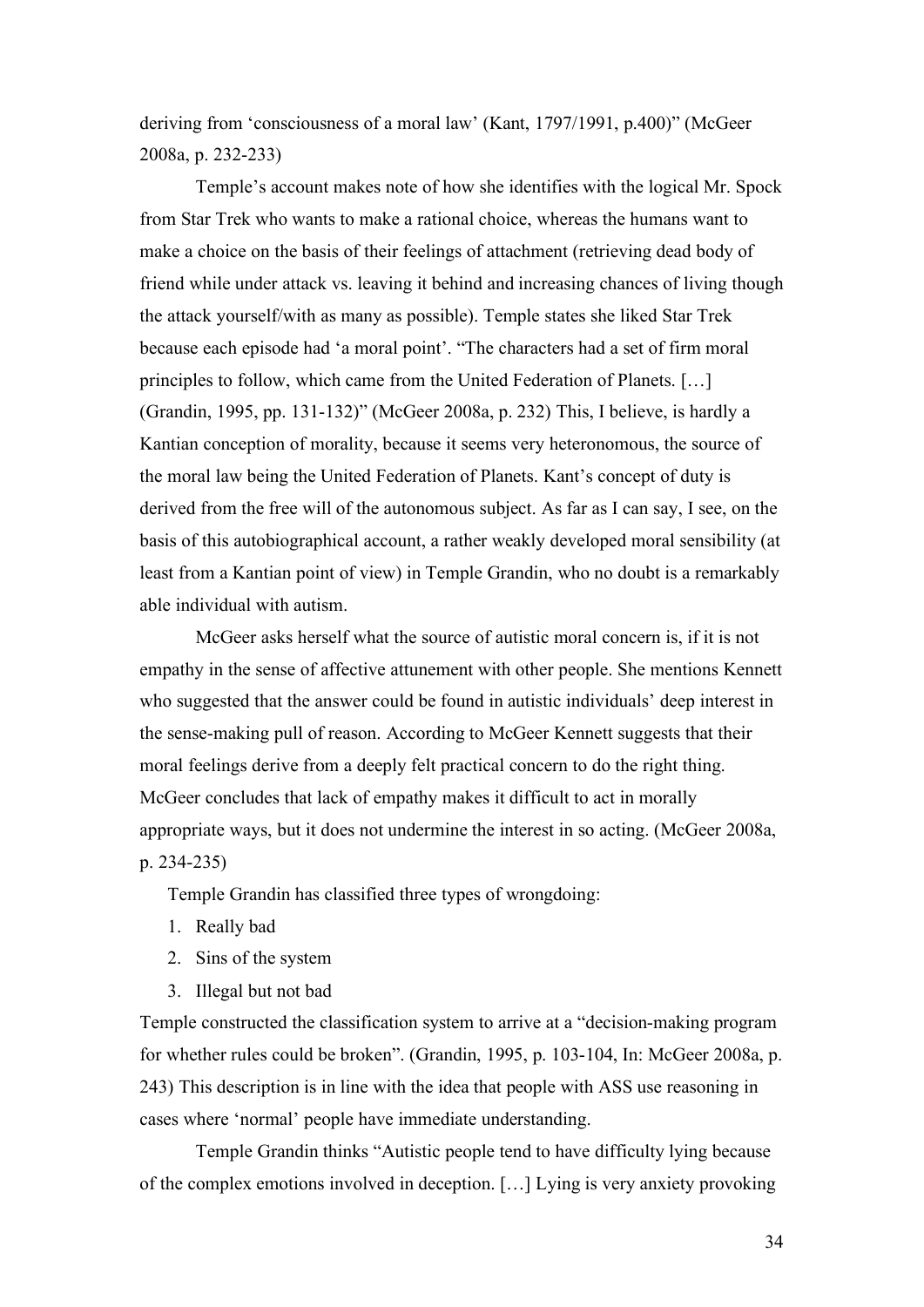because it requires rapid interpretations of social cues to determine whether the other person is really being deceived." (Grandin, 1995, p. 135, In: McGeer 2008a, p. 244) That might be, but it might also be due to their inability to 'pretend' in general. It makes me think of the definition of empathy that I believe Carl Rogers gave: feeling as if you are the other, while holding on to the 'as if'. People with autism have trouble with this 'as if' part in all circumstances, as is also demonstrated by the absence of role taking play/pretend play in children with ASS.

De Vignemont and Frith suggest that people with ASS may have automatic emotional empathy, but just have trouble integrating cognitive and affective facets of another person's mental states. They assume at least a subgroup of people with ASS may have this automatic form of empathy to some degree, even though they may not be able to reflect on their emotions. They suggest only the cognitive aspects of empathy are impaired in people with ASS, and not necessarily the emotional ones. (De Vignemont & Frith 2008, p. 274-275) If this were so I would expect their empathy to express itself in ways similar to how it expresses itself in for instance baboons.<sup>5</sup> And evidently this is not the case; so I presume something different is the matter with the empathy skills of people with ASS.

### **7.2 - Prerequisite or not?**

Rottschaefer argues for the claim that humans possess an evolutionary based moral capacity. This capacity functions as one of the motivational bases for the exercise of moral agency. (Rottschaefer 2008, p. 97) By this evolutionary based moral capacity he means the same thing as what Darwin called the moral sense.

It is not a strange idea that, if you accept that we indeed have, by nature, a moral sense, that this sense will be a motivational basis for moral actions. If you believe that actions can be motivated, then moral actions will be most likely motivated by some moral motivator. We want to locate this moral motivator within the individual (as opposed to outside the individual) and I think we can call it a sense, because it is sensitive to everything that belongs to the moral domain.

If empathy is a prerequisite to belong to the moral domain, it is also a prerequisite for moral agency, because moral agency can only exist within the moral domain. What about the conclusion that those who lack the prerequisite fall outside

<sup>&</sup>lt;sup>5</sup> See paragraph 6.3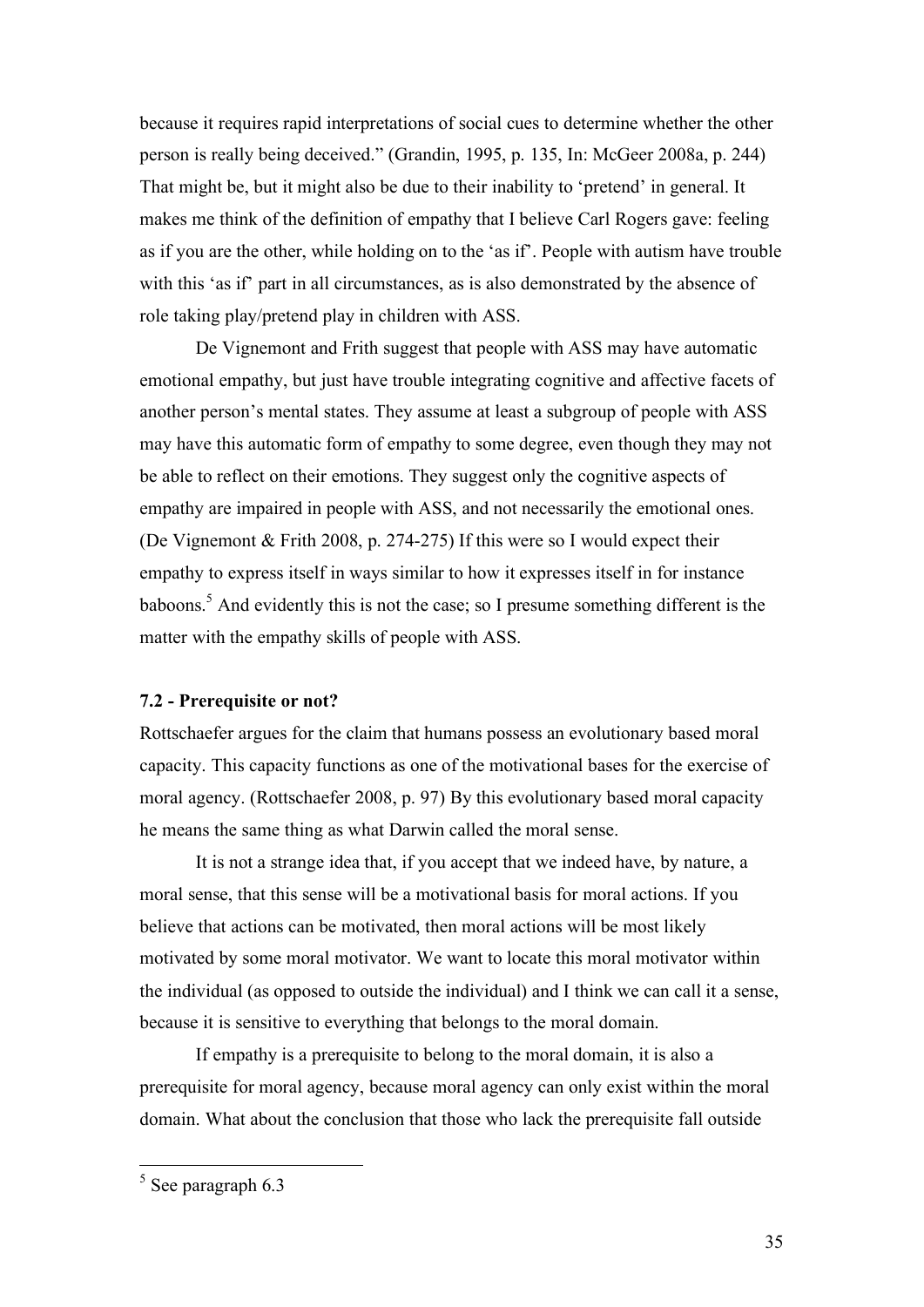the moral domain? I would say that they only fall outside it as instigators/experiencers of empathy, but they do not fall outside of the domain as targets of empathy. I can be empathic toward someone who is himself unable to show empathy. Those who lack the capacity for empathy can therefore still be subjects of moral concern, they can also still be nice and kind and praiseworthy people. The only thing is that they do not truly understand what morality really is about and in that sense they are amoral: their behaviour is not morally motivated.

| I would like to make an analogy: |
|----------------------------------|
|----------------------------------|

| <b>Handicap</b>            | <b>Results in</b>                |
|----------------------------|----------------------------------|
| <b>Blind</b>               | Unable to recognise visual input |
| Lack of empathic abilities | Unable to recognise moral input  |

But, often people are not completely blind; they can 'just' have severe visual impairments. The case of people with ASS is, I believe, more analogous to this. They are severely empathically handicapped. Just as a person with severe visual impairments can ask: "Is that a cow?" And when I tell her: "Yes, it is a cow." Can learn to recognise cows on the basis of repeated experience with similar blurred entities. In a similar way a person with ASS can ask if a certain situation calls for moral action or judgement. If I then say: "Yes, indeed", the person can learn to recognise similar cases that call for moral action or judgment. Similarly also, the person with visual impairments can now only recognise that type of cows she has learned about and the person with ASS will now only recognise e.g. cases of physical violence that call for moral action or judgment and not other types of cases, until she has learned to recognise all of them.

If the person with the visual impairments made a mistake, would we say: "How could you! You've mistaken a horse for a cow!" I think not. Because it is not fair to expect the same level of functioning when someone is so handicapped. Therefore I also think it is not fair to expect the same level of moral functioning from people with ASS.

One way in which people who lack empathic abilities can still be moral agents is if we adopt McGeer's third type of moral concern: that for cosmic order, because concern for cosmic order is not dependant on the capacity for empathy. If we adopt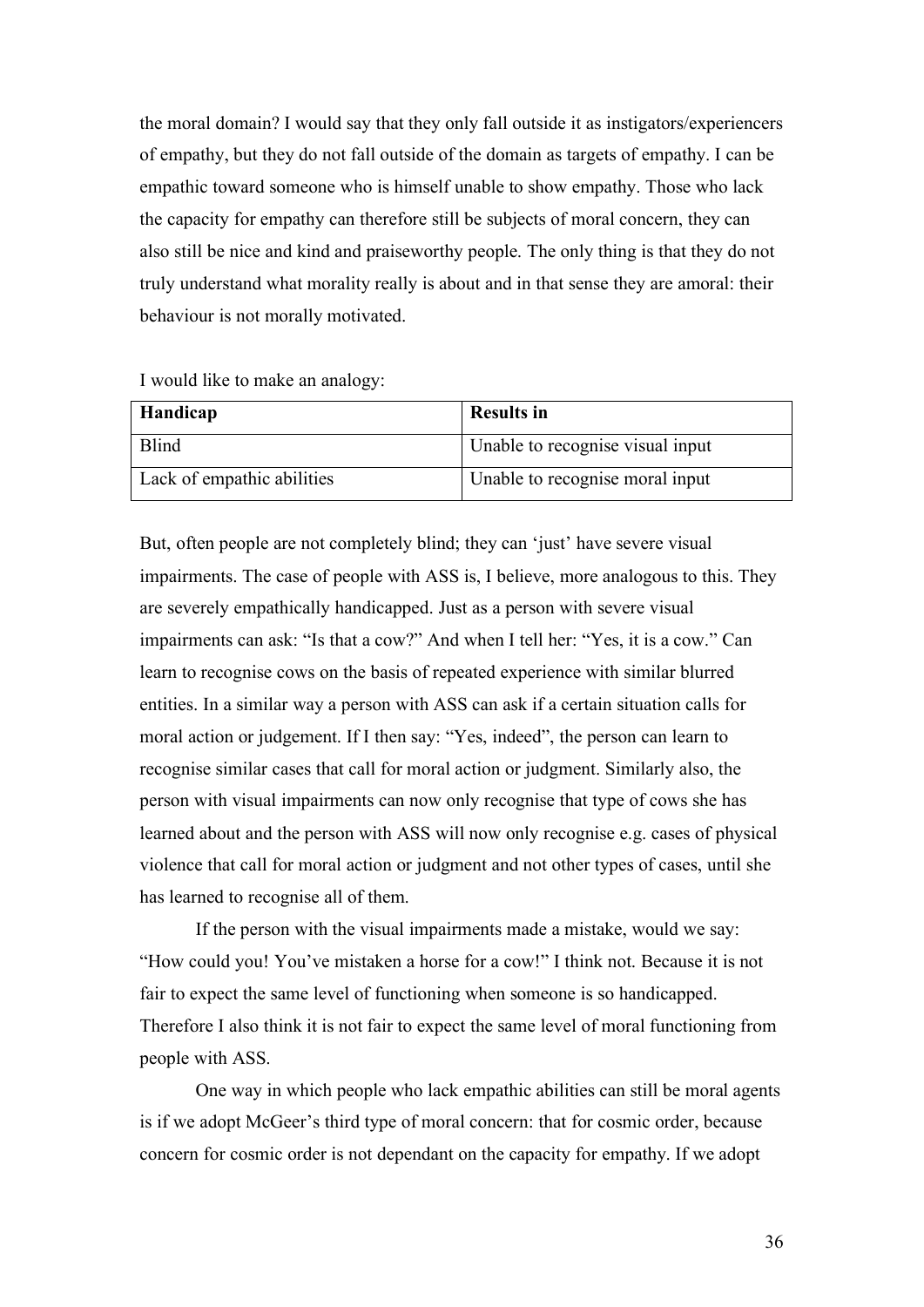this third type of moral concern, behaviour that is displayed to express concern for cosmic order can be called a moral action and the one displaying it can be called a moral agent even if he lacks empathic abilities. If we were to adopt McGeer's third sphere of moral concern (the concern for cosmic order), then people with ASS could still be called moral agents in so far as they concerned themselves with this cosmic order. They themselves as moral agents and their behaviours as moral actions would belong to the moral domain. If so, that would also mean they can be held responsible for the way in which they concern themselves with cosmic order. It would also mean that we all have to justify the way in which we concern ourselves with cosmic order, because the third sphere would be of moral concern to all of us, not just to people with ASS.

I believe the commonsense idea is that high functioning people with ASS are moral agents. In our society and in our legal system all adult human beings are considered moral agents unless it is 'proven' that they cannot be qualified as such. We want to be able to hold each other responsible for what we do and we do not want others to be able to escape their responsibilities to easily. For these reasons one might be reluctant to adopt the view that people with ASS cannot be called moral agents, at least not with respect to the two traditional spheres of moral concern. It would mean that in practice people with ASS could not be held responsible for the way in which they concern themselves with other's well being or the way in which they deal with social order. The implications would be that we cannot blame people with ASS for their wrongdoings and that we have no right to punish them. These are serious implications and these implications, I believe, would go to far. One way to deal with them would be to shift the responsibility we assign to people with ASS. We could say they are responsible for how well or how much they learn to recognise moral input by practising to recognise it. But the fairness and the practicability of such a use of responsibility will be debatable.

The fact though that in practise it would be problematic to say that people with ASS are not moral agents because they lack the necessary empathic abilities is not a valid reason to say that empathy is not a prerequisite to moral agency. It would just show that there are reasons not to treat empathy as a prerequisite to moral agency in practise. Probably there are also other reasons not to treat empathy as a prerequisite, for instance in the case of a male who severely injures a rival. We have seen that males lack empathy for potential rivals, but I believe we would not want this to mean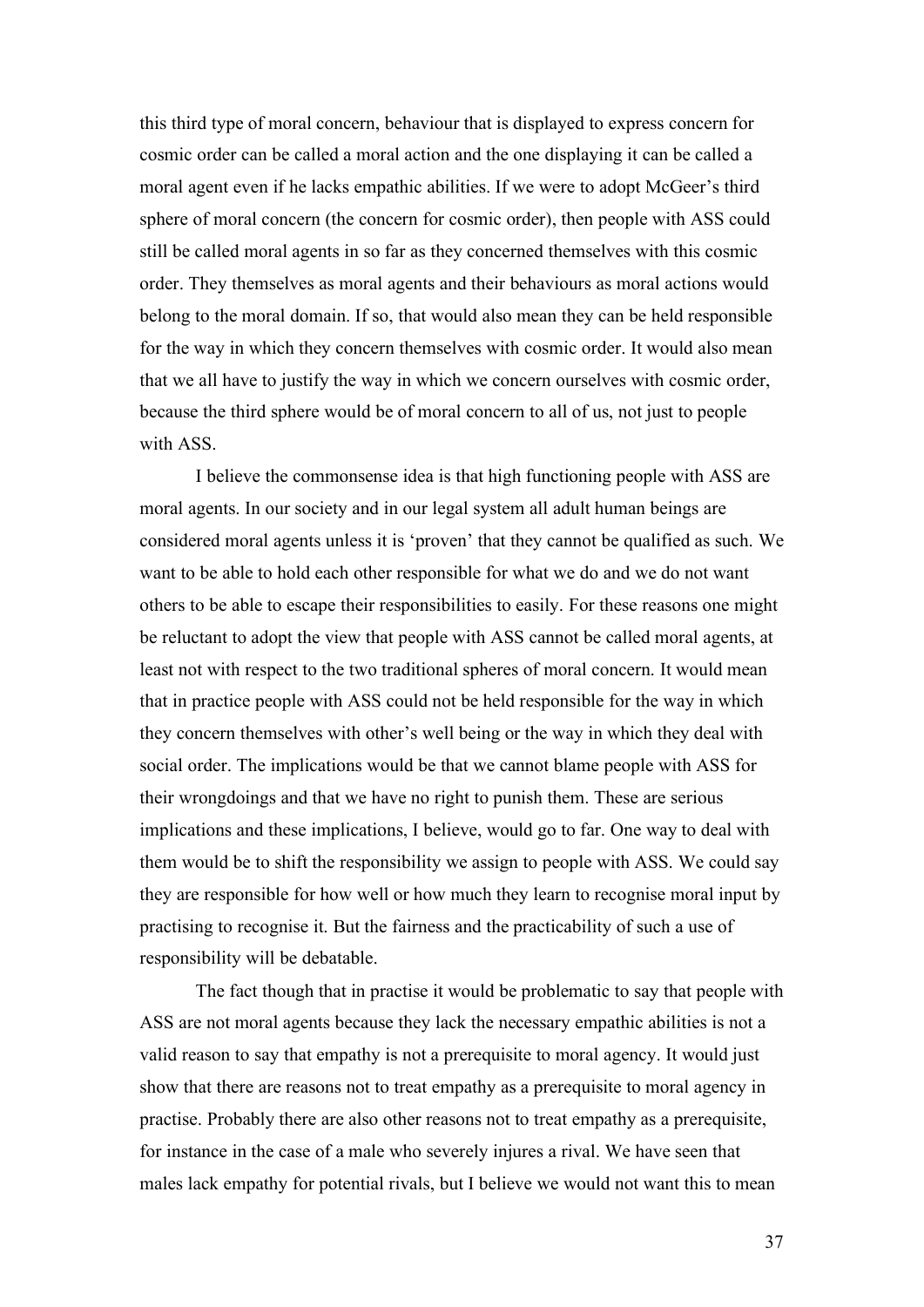they cannot be held responsible for what they do to their rivals. Imagine: A sees B as a rival and A therefore lacks empathy for B, because of the lack of empathy A is no longer a moral agent and therefore A can not be held responsible for what he does to B. This would mean that none could be held responsible for what they do to their rivals.

## **Conclusion**

If I go back to the beginning of this thesis and recall the questions Rottschaefer believes any theory about moral agency should answer, I now come to the following answers. With regard to the question of relevance: What counts as moral agency? I believe moral agency refers to behaviour that is done for a reason that is perceived as good by the moral agent and that falls within the moral realm. With regard to the question of acquisition: How do we acquire our capacities as moral agents? We have to be able to recognise the moral realm and we have to be able to let our behaviour be guided by reasons that we consider good. Our empathic abilities enable us to recognise the moral realm and help us to develop the capacity to reason. With regard to the question of action: How do we put these capacities to work? Our empathic abilities work at different levels. The core levels seem to work instinctively and automatically. More advanced levels of empathy, like perspective taking skills, seem to require higher levels of self- and other-awareness. There may be other ways, but at least full functioning empathic abilities put the capacity for moral agency at work. With regard to the question of adequacy: What makes for justified true moral beliefs, proper moral motivations, and successful moral action? I've already stated I believe the answer to this question is the topic of another thesis.

I believe it is reasonable to state that empathy is a prerequisite for moral agency. Empathy is a prerequisite for reason, because reason is the product of intelligence and intelligence is the product of the accumulation of knowledge and the accumulation of knowledge is only possible through sharing and sharing is only possible when you are able to see others as ones like yourself that are able to understand the same kinds of things, but that do not automatically have the same knowledge. The ability to see others in this way is the result of empathy, because it requires perspective-taking skills. Reason is a prerequisite for agency and thus for moral agency, because to act means to do something for a reason. Because empathy is a prerequisite for reason it is also a prerequisite for moral agency.

38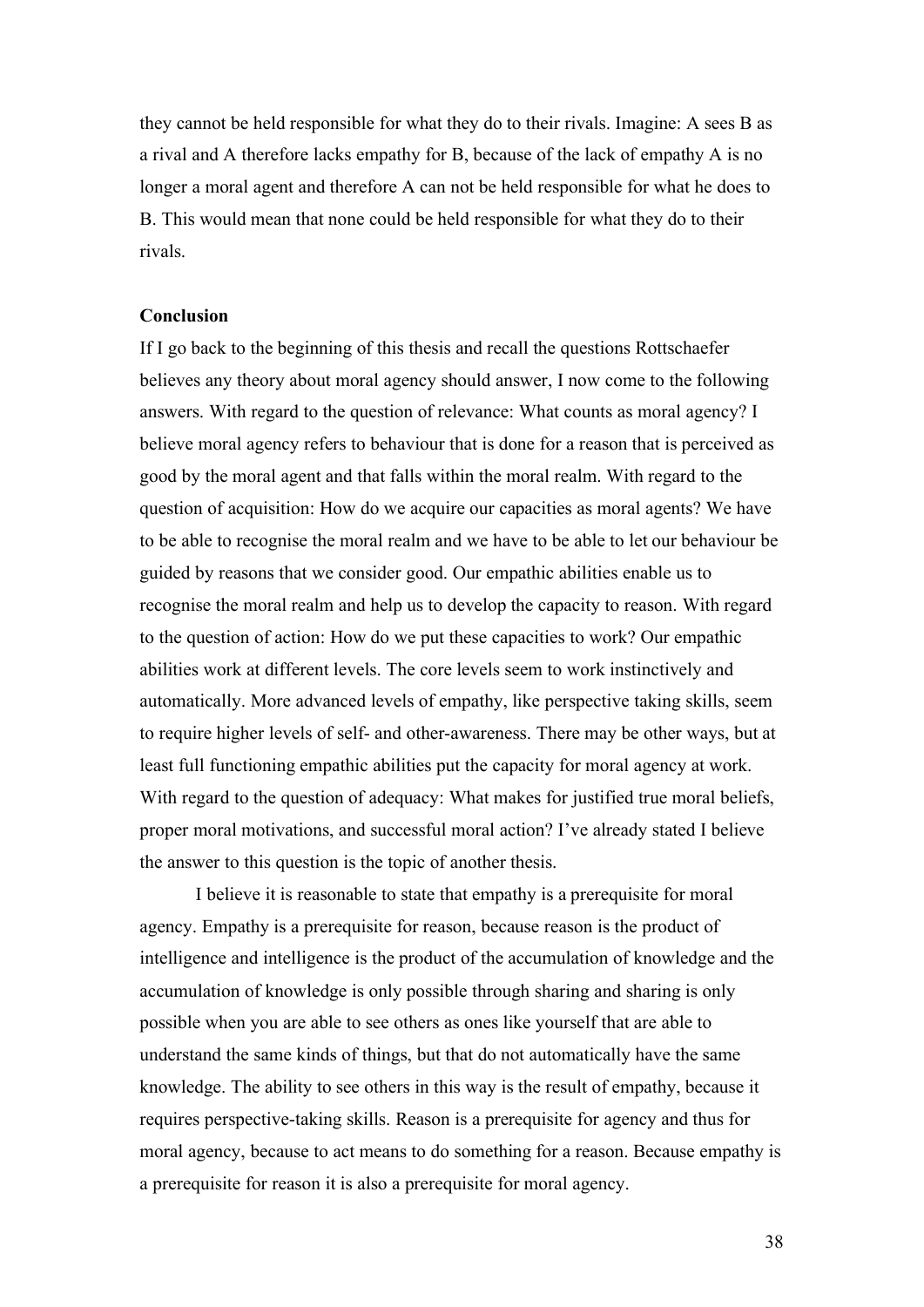Another way to see empathy as a prerequisite for moral agency is because empathy is needed to be able to recognise the moral realm and what belongs to the moral realm and moral agency can only exist within the moral realm.

Seeing empathy as a prerequisite for moral agency may have strong practical implications if followed through. Because of the relation between moral agency and moral responsibility we want as many as possible to be moral agents in as many instances as possible, because we want to be able to hold each other responsible for our moral behaviour in as many instances as possible. Seeing the capacity of empathy as a prerequisite for moral agency is probably too large a threat to moral responsibility and it would have very strong legal implications as well.

I believe my analysis helps to gain a deeper understanding of moral agency. I also believe this thesis sheds some light on the origins of the 'counter-intuitive'/ 'intuitively appealing' arguments in ethics. I think there is reason to believe the intuitions that these arguments refer to are products of the moral sense that I discussed.

The nature of this thesis is very explorative, this is a strength, because it raises a lot of interesting questions and shows some interesting connections, but it is also a weakness, because it provides few answers. Also I have used rather rough definitions for crucial concepts like agency, ASS and even empathy, at some points resulting in a lack of clarity that I have accepted, because it helps to see the larger picture. Nonetheless, if my general ideas are acceptable these issues call for clearance.

I believe further research into the empathic abilities of other social animals will be fruitful and may result in a change of their moral status and a change in moral status would have to lead to a rethinking of the way we treat other social animals.

 Further research and thinking on the moral functioning of people with ASS will result in a greater understanding of moral agency, empathy and ASS itself. Apart from philosophical/theoretical benefits, I believe practical benefits for people with ASS are to be expected. Greater understanding of their way of thinking, feeling and experiencing will result in greater acceptance of their inabilities in society, but it will also provide tools to develop training-programmes that may help them to learn things that to most of us come naturally.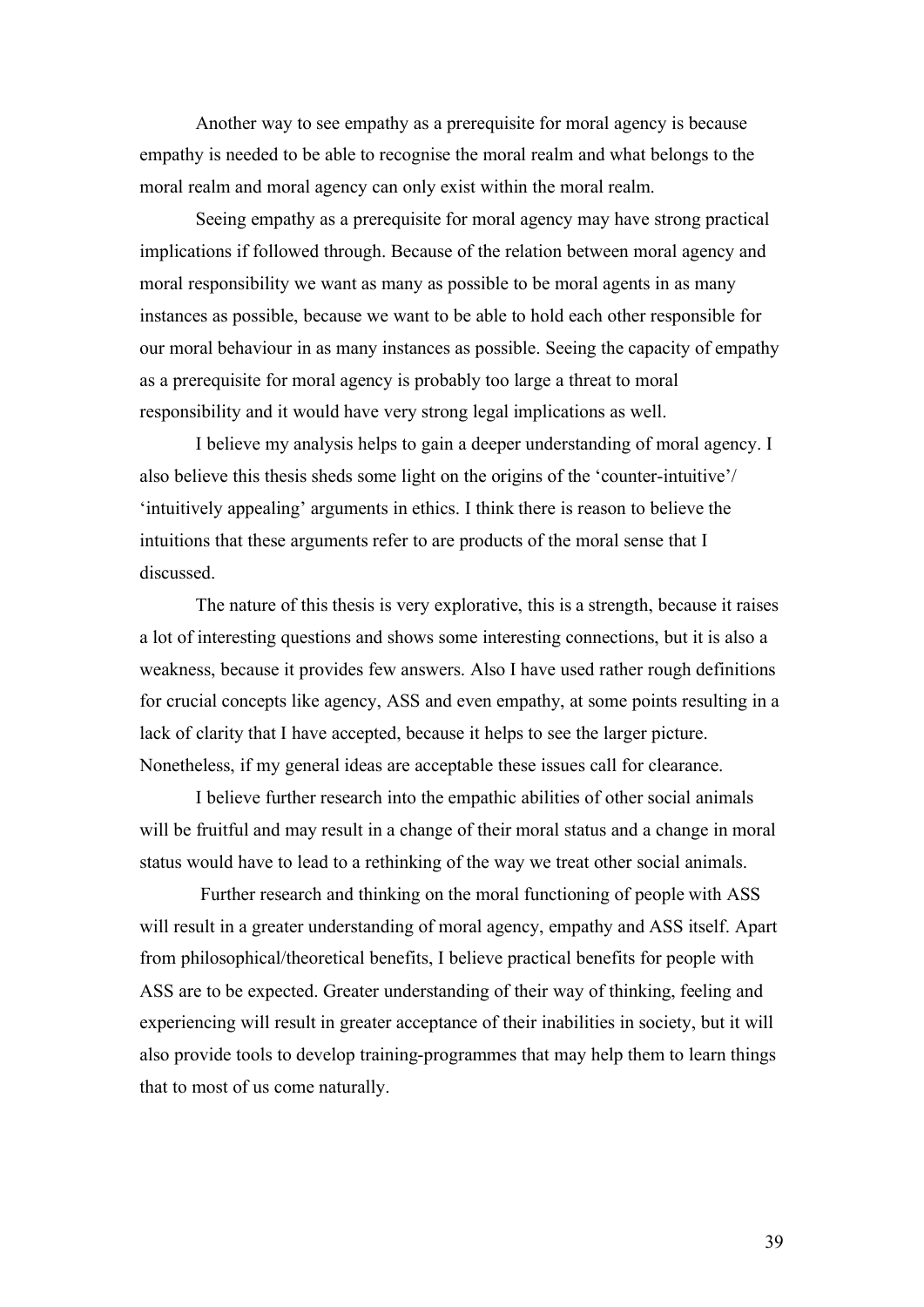## **Summary**

The main question of this thesis is: Is empathy a prerequisite for moral agency? Ethics is the reflective side of morality. But, reflecting presupposes something to reflect on: the moral domain. If you are able to recognise something as 'moral' (or 'immoral', vs. 'amoral') you are part of the moral realm. Moral agency refers to behaviour that is (1) guided by reason(s) and (2) characterized by control and (3) that takes place within the moral realm.

Empathy is a prerequisite for reason, because perspective-taking skills are necessary for the sharing of knowledge. The sharing of knowledge is the basis for intelligence and intelligence is the basis for reason. Because empathy is a prerequisite for reason it is also a prerequisite for moral agency. Empathy means being able to place yourself into someone else's world of experiences. Seeing the other as agent means seeing the other as someone with intentions that motivate their behaviour, thus empathy is needed to see another as an agent.

There are reasons not to treat empathy as a prerequisite to moral agency in practise, mainly because of the relation between moral agency and moral responsibility.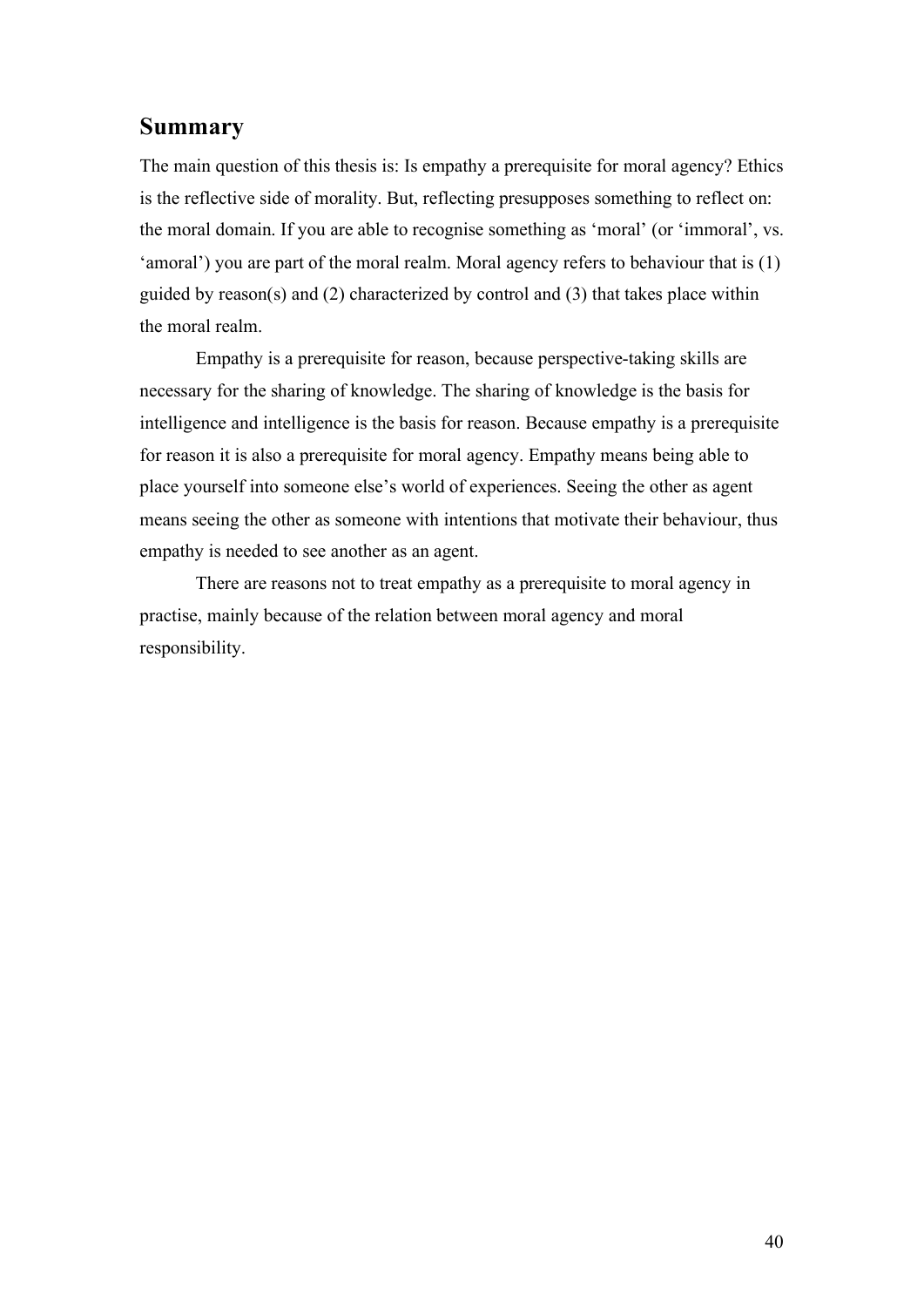## **Literature**

- Allman, J. M. et al. (2005) Intuition and autism: a possible role for Von Economo neurons. *TRENDS in Cognitive Sciences.* Vol.9 No.8 August 2005. Available via: http://allmanlab.caltech.edu/PDFs/AllmanTICS2005.pdf
- Bloom, P. (2010) The moral life of babies. In: *New York Times*. May 3, 2010. Available via: http://www.nytimes.com/2010/05/09/magazine/09babies-t.html
- Darwin. C. (2002) *De afstamming van de mens en selectie in relatie tot sekse.*  Amsterdam: Uitgeverij Nieuwezijds.6
- Greene, J. D. (2008). The secret joke of Kant's soul. In: W. Sinnott-Armstrong (Ed.), *Moral psychology, volume 3: The neuroscience of morality*, p. 35-80. Cambridge: MIT Press.
- Hopman, H. (2008) Studie naar autisme in en rond technologiestad Eindhoven. *Nederlands dagblad. 4 april 2008*. Available via: http://www.nd.nl/artikelen/2008/april/04/studie-naar-autisme-in-en-rondtechnologiestad-ein
- Kahn, R. (2006) *Onze Hersenen. Over de smalle grens tussen normaal en abnormaal.*  Amsterdam: Uitgeverij Balans.
- Kalis, A. (2009) *Failures of Agency*. Utrecht: Quaestiones Infinitae. Publications of the department of philosophy. Utrecht University. Volume LVII
- Kant, I. (2005) [1785]. *Fundering voor de metafysica van de zeden*. Amsterdam: Boom. Vierde druk.
- Kennett, J. (2008) Reasons, reverence, and value. In: W. Sinnott-Armstrong (Ed.), *Moral psychology, volume 3: The neuroscience of morality*, p. 259-264. Cambridge: MIT Press.
- Lombardo, M. V. et al. (2007) Self-Referential Cognition and Empathy in Autism. PlosOne. Available via:

http://www.plosone.org/article/info:doi%2F10.1371%2Fjournal.pone.0000883

Lupu, A. (2006) *Autistic Males Lack Neurons in the Amygdala*.

Available via:

http://news.softpedia.com/news/Autistic-Males-Lack-Neurons-in-the-Amygdala-30195.shtml

<sup>&</sup>lt;sup>6</sup>The pagenumbers correspond to the pages of the original first edition (in two parts) in English (The descent of man, and selection in relations to sex. By Charles Darwin, M.A., F.R.S., & c. London: John Murray, Albemarle Street. 1871.)